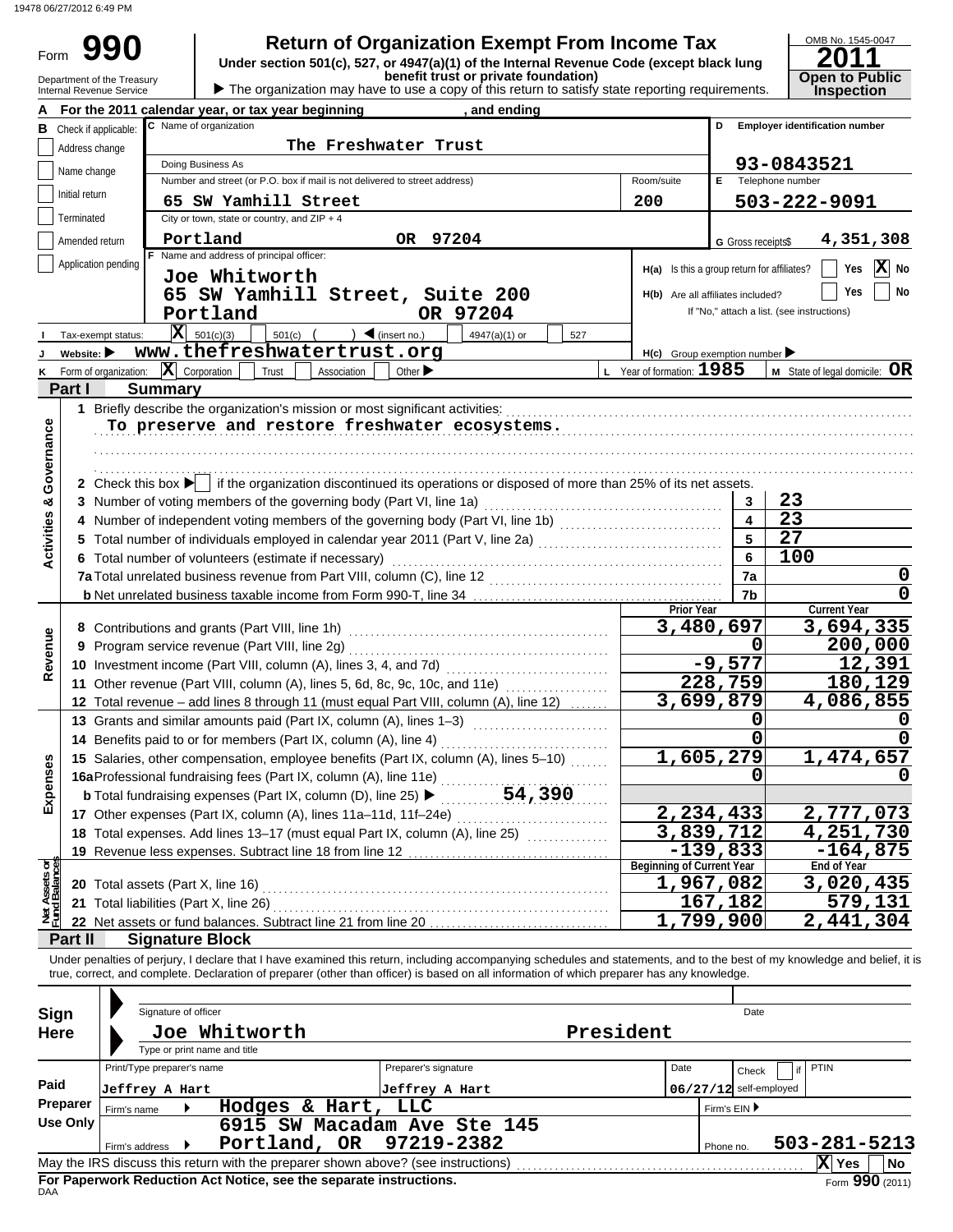|           | Form 990 (2011) The Freshwater Trust                 |                                                                                                    | 93-0843521                                                                                                                 | Page 2                |
|-----------|------------------------------------------------------|----------------------------------------------------------------------------------------------------|----------------------------------------------------------------------------------------------------------------------------|-----------------------|
| Part III  |                                                      | <b>Statement of Program Service Accomplishments</b>                                                |                                                                                                                            |                       |
|           |                                                      |                                                                                                    |                                                                                                                            |                       |
| 1         | Briefly describe the organization's mission:         |                                                                                                    |                                                                                                                            |                       |
|           |                                                      | To preserve and restore freshwater ecosystems.                                                     |                                                                                                                            |                       |
|           |                                                      |                                                                                                    |                                                                                                                            |                       |
|           |                                                      |                                                                                                    |                                                                                                                            |                       |
|           |                                                      |                                                                                                    |                                                                                                                            |                       |
|           |                                                      |                                                                                                    | 2 Did the organization undertake any significant program services during the year which were not listed on the             |                       |
|           | prior Form 990 or 990-EZ?                            |                                                                                                    |                                                                                                                            | Yes $\overline{X}$ No |
|           |                                                      |                                                                                                    |                                                                                                                            |                       |
|           | If "Yes," describe these new services on Schedule O. |                                                                                                    |                                                                                                                            |                       |
|           |                                                      | Did the organization cease conducting, or make significant changes in how it conducts, any program |                                                                                                                            |                       |
| services? |                                                      |                                                                                                    |                                                                                                                            | Yes $\overline{X}$ No |
|           | If "Yes," describe these changes on Schedule O.      |                                                                                                    |                                                                                                                            |                       |
| 4         |                                                      |                                                                                                    | Describe the organization's program service accomplishments for each of its three largest program services, as measured by |                       |
|           |                                                      |                                                                                                    | expenses. Section 501(c)(3) and 501(c)(4) organizations and section 4947(a)(1) trusts are required to report the amount of |                       |
|           |                                                      |                                                                                                    | grants and allocations to others, the total expenses, and revenue, if any, for each program service reported.              |                       |
|           |                                                      |                                                                                                    |                                                                                                                            |                       |
| 4a (Code: | ) (Expenses \$                                       | $3,210,351$ including grants of \$                                                                 | ) (Revenue $\frac{1}{2}$ (Revenue $\frac{1}{2}$ )                                                                          |                       |
|           |                                                      |                                                                                                    | Habitat - A collaborative effort with the citizens of                                                                      |                       |
|           |                                                      |                                                                                                    | Oregon to protect and restore native fish and watersheds.                                                                  |                       |
|           |                                                      |                                                                                                    |                                                                                                                            |                       |
|           |                                                      |                                                                                                    |                                                                                                                            |                       |
|           |                                                      |                                                                                                    |                                                                                                                            |                       |
|           |                                                      |                                                                                                    |                                                                                                                            |                       |
|           |                                                      |                                                                                                    |                                                                                                                            |                       |
|           |                                                      |                                                                                                    |                                                                                                                            |                       |
|           |                                                      |                                                                                                    |                                                                                                                            |                       |
|           |                                                      |                                                                                                    |                                                                                                                            |                       |
|           |                                                      |                                                                                                    |                                                                                                                            |                       |
|           |                                                      |                                                                                                    |                                                                                                                            |                       |
|           |                                                      |                                                                                                    |                                                                                                                            |                       |
| 4b (Code: | ) (Expenses \$                                       | $104,578$ including grants of \$                                                                   | ) (Revenue $\frac{1}{2}$ (Revenue $\frac{1}{2}$ (Revenue $\frac{1}{2}$ )                                                   |                       |
|           |                                                      |                                                                                                    | Education - Programs designed to educate Oregonians on the                                                                 |                       |
|           |                                                      |                                                                                                    | importance of healthy rivers and streams. Includes an                                                                      |                       |
|           |                                                      |                                                                                                    | educational program for youth desiged to teach watershed                                                                   |                       |
|           | and salmon stewardship.                              |                                                                                                    |                                                                                                                            |                       |
|           |                                                      |                                                                                                    |                                                                                                                            |                       |
|           |                                                      |                                                                                                    |                                                                                                                            |                       |
|           |                                                      |                                                                                                    |                                                                                                                            |                       |
|           |                                                      |                                                                                                    |                                                                                                                            |                       |
|           |                                                      |                                                                                                    |                                                                                                                            |                       |
|           |                                                      |                                                                                                    |                                                                                                                            |                       |
|           |                                                      |                                                                                                    |                                                                                                                            |                       |
|           |                                                      |                                                                                                    |                                                                                                                            |                       |
|           |                                                      |                                                                                                    |                                                                                                                            |                       |
| 4c (Code: | ) (Expenses \$                                       | 46,454 including grants of \$                                                                      | ) (Revenue \$                                                                                                              |                       |
|           |                                                      |                                                                                                    | Membership - Program designed to increase dues paying<br>members and expand public awareness of The Freshwater             |                       |
|           |                                                      |                                                                                                    |                                                                                                                            |                       |
|           |                                                      |                                                                                                    |                                                                                                                            |                       |
| Trust.    |                                                      |                                                                                                    |                                                                                                                            |                       |
|           |                                                      |                                                                                                    |                                                                                                                            |                       |
|           |                                                      |                                                                                                    |                                                                                                                            |                       |
|           |                                                      |                                                                                                    |                                                                                                                            |                       |
|           |                                                      |                                                                                                    |                                                                                                                            |                       |
|           |                                                      |                                                                                                    |                                                                                                                            |                       |
|           |                                                      |                                                                                                    |                                                                                                                            |                       |
|           |                                                      |                                                                                                    |                                                                                                                            |                       |
|           |                                                      |                                                                                                    |                                                                                                                            |                       |
|           |                                                      |                                                                                                    |                                                                                                                            |                       |
|           |                                                      |                                                                                                    |                                                                                                                            |                       |
|           | 4d Other program services. (Describe in Schedule O.) |                                                                                                    |                                                                                                                            |                       |
|           |                                                      |                                                                                                    |                                                                                                                            |                       |
|           | (Expenses \$<br>4e Total program service expenses >  | including grants of\$<br>3,361,383                                                                 | (Revenue \$                                                                                                                |                       |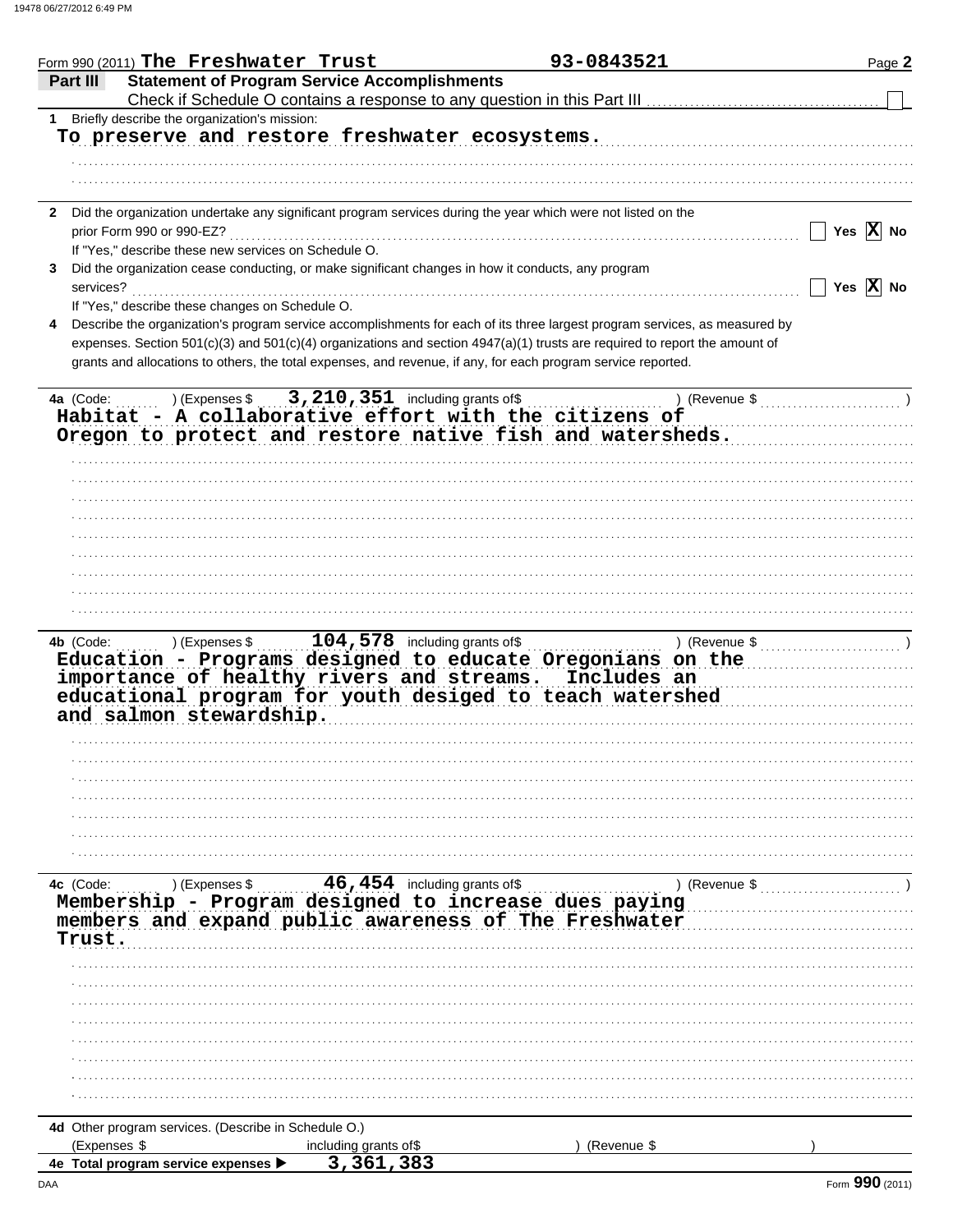## **Part IV Checklist of Required Schedules** Form 990 (2011) The Freshwater Trust **93-0843521** Page 3

|     |                                                                                                                                                                                                                             |                 | <b>Yes</b> | No |
|-----|-----------------------------------------------------------------------------------------------------------------------------------------------------------------------------------------------------------------------------|-----------------|------------|----|
| 1   | Is the organization described in section $501(c)(3)$ or $4947(a)(1)$ (other than a private foundation)? If "Yes,"                                                                                                           |                 |            |    |
|     | complete Schedule A                                                                                                                                                                                                         | 1               | х          |    |
| 2   | Is the organization required to complete Schedule B, Schedule of Contributors (see instructions)?                                                                                                                           | $\mathbf{2}$    | х          |    |
| 3   | Did the organization engage in direct or indirect political campaign activities on behalf of or in opposition to                                                                                                            |                 |            |    |
|     | candidates for public office? If "Yes," complete Schedule C, Part I                                                                                                                                                         | 3               |            | X. |
| 4   | Section 501(c)(3) organizations. Did the organization engage in lobbying activities, or have a section 501(h)                                                                                                               |                 |            |    |
|     |                                                                                                                                                                                                                             | 4               |            | X  |
| 5   | Is the organization a section $501(c)(4)$ , $501(c)(5)$ , or $501(c)(6)$ organization that receives membership dues,                                                                                                        |                 |            |    |
|     | assessments, or similar amounts as defined in Revenue Procedure 98-19? If "Yes," complete Schedule C,                                                                                                                       |                 |            |    |
|     | Part III                                                                                                                                                                                                                    | 5               |            | X. |
| 6   | Did the organization maintain any donor advised funds or any similar funds or accounts for which donors                                                                                                                     |                 |            |    |
|     | have the right to provide advice on the distribution or investment of amounts in such funds or accounts? If                                                                                                                 |                 |            |    |
|     | "Yes," complete Schedule D, Part I                                                                                                                                                                                          | 6               |            | X. |
| 7   | Did the organization receive or hold a conservation easement, including easements to preserve open space,                                                                                                                   | $\overline{7}$  | x          |    |
| 8   | the environment, historic land areas, or historic structures? If "Yes," complete Schedule D, Part II<br>Did the organization maintain collections of works of art, historical treasures, or other similar assets? If "Yes," |                 |            |    |
|     | complete Schedule D, Part III                                                                                                                                                                                               | 8               |            | X  |
| 9   | Did the organization report an amount in Part X, line 21; serve as a custodian for amounts not listed in Part                                                                                                               |                 |            |    |
|     | X; or provide credit counseling, debt management, credit repair, or debt negotiation services? If "Yes,"                                                                                                                    |                 |            |    |
|     |                                                                                                                                                                                                                             | 9               |            | X. |
| 10  | Did the organization, directly or through a related organization, hold assets in temporarily restricted                                                                                                                     |                 |            |    |
|     | endowments, permanent endowments, or quasi-endowments? If "Yes," complete Schedule D, Part V                                                                                                                                | 10              | x          |    |
| 11  | If the organization's answer to any of the following questions is "Yes," then complete Schedule D, Parts VI,                                                                                                                |                 |            |    |
|     | VII, VIII, IX, or X as applicable.                                                                                                                                                                                          |                 |            |    |
|     | a Did the organization report an amount for land, buildings, and equipment in Part X, line 10? If "Yes,"                                                                                                                    |                 |            |    |
|     | complete Schedule D, Part VI                                                                                                                                                                                                | 11a l           | x          |    |
|     | <b>b</b> Did the organization report an amount for investments—other securities in Part X, line 12 that is 5% or more                                                                                                       |                 |            |    |
|     | of its total assets reported in Part X, line 16? If "Yes," complete Schedule D, Part VII [[[[[[[[[[[[[[[[[[[[[                                                                                                              | 11b             |            | X. |
|     | c Did the organization report an amount for investments—program related in Part X, line 13 that is 5% or more                                                                                                               |                 |            |    |
|     | of its total assets reported in Part X, line 16? If "Yes," complete Schedule D, Part VIII [[[[[[[[[[[[[[[[[[[[                                                                                                              | 11c             |            | X  |
|     | d Did the organization report an amount for other assets in Part X, line 15 that is 5% or more of its total assets<br>reported in Part X, line 16? If "Yes," complete Schedule D, Part IX                                   | 11d             | x          |    |
|     | Did the organization report an amount for other liabilities in Part X, line 25? If "Yes," complete Schedule D, Part X                                                                                                       | 11e             | X          |    |
| f   | Did the organization's separate or consolidated financial statements for the tax year include a footnote that addresses                                                                                                     |                 |            |    |
|     | the organization's liability for uncertain tax positions under FIN 48 (ASC 740)? If "Yes," complete Schedule D, Part X                                                                                                      | 11f             |            | X  |
|     | 12a Did the organization obtain separate, independent audited financial statements for the tax year? If "Yes," complete                                                                                                     |                 |            |    |
|     |                                                                                                                                                                                                                             | 12a             | x          |    |
| b   | Was the organization included in consolidated, independent audited financial statements for the tax year? If "Yes," and if                                                                                                  |                 |            |    |
|     |                                                                                                                                                                                                                             | 12 <sub>b</sub> |            | X  |
| 13  |                                                                                                                                                                                                                             | 13              |            | X  |
| 14a |                                                                                                                                                                                                                             | 14a             |            | X  |
| b   | Did the organization have aggregate revenues or expenses of more than \$10,000 from grantmaking,                                                                                                                            |                 |            |    |
|     | fundraising, business, investment, and program service activities outside the United States, or aggregate                                                                                                                   |                 |            |    |
|     | foreign investments valued at \$100,000 or more? If "Yes," complete Schedule F, Parts I and IV [[[[[[[[[[[[[[[                                                                                                              | 14b             |            | X  |
| 15  | Did the organization report on Part IX, column (A), line 3, more than \$5,000 of grants or assistance to any                                                                                                                |                 |            |    |
|     |                                                                                                                                                                                                                             | 15              |            | X  |
| 16  | Did the organization report on Part IX, column (A), line 3, more than \$5,000 of aggregate grants or assistance                                                                                                             |                 |            |    |
|     | to individuals located outside the United States? If "Yes," complete Schedule F, Parts III and IV [[[[[[[[[[[                                                                                                               | 16              |            | X  |
| 17  | Did the organization report a total of more than \$15,000 of expenses for professional fundraising services on                                                                                                              | 17              |            | X  |
| 18  | Did the organization report more than \$15,000 total of fundraising event gross income and contributions on                                                                                                                 |                 |            |    |
|     | Part VIII, lines 1c and 8a? If "Yes," complete Schedule G, Part II                                                                                                                                                          | 18              | X          |    |
| 19  | Did the organization report more than \$15,000 of gross income from gaming activities on Part VIII, line 9a?                                                                                                                |                 |            |    |
|     | If "Yes," complete Schedule G, Part III                                                                                                                                                                                     | 19              |            | X  |
| 20a |                                                                                                                                                                                                                             | 20a             |            | X  |
|     |                                                                                                                                                                                                                             | 20 <sub>b</sub> |            |    |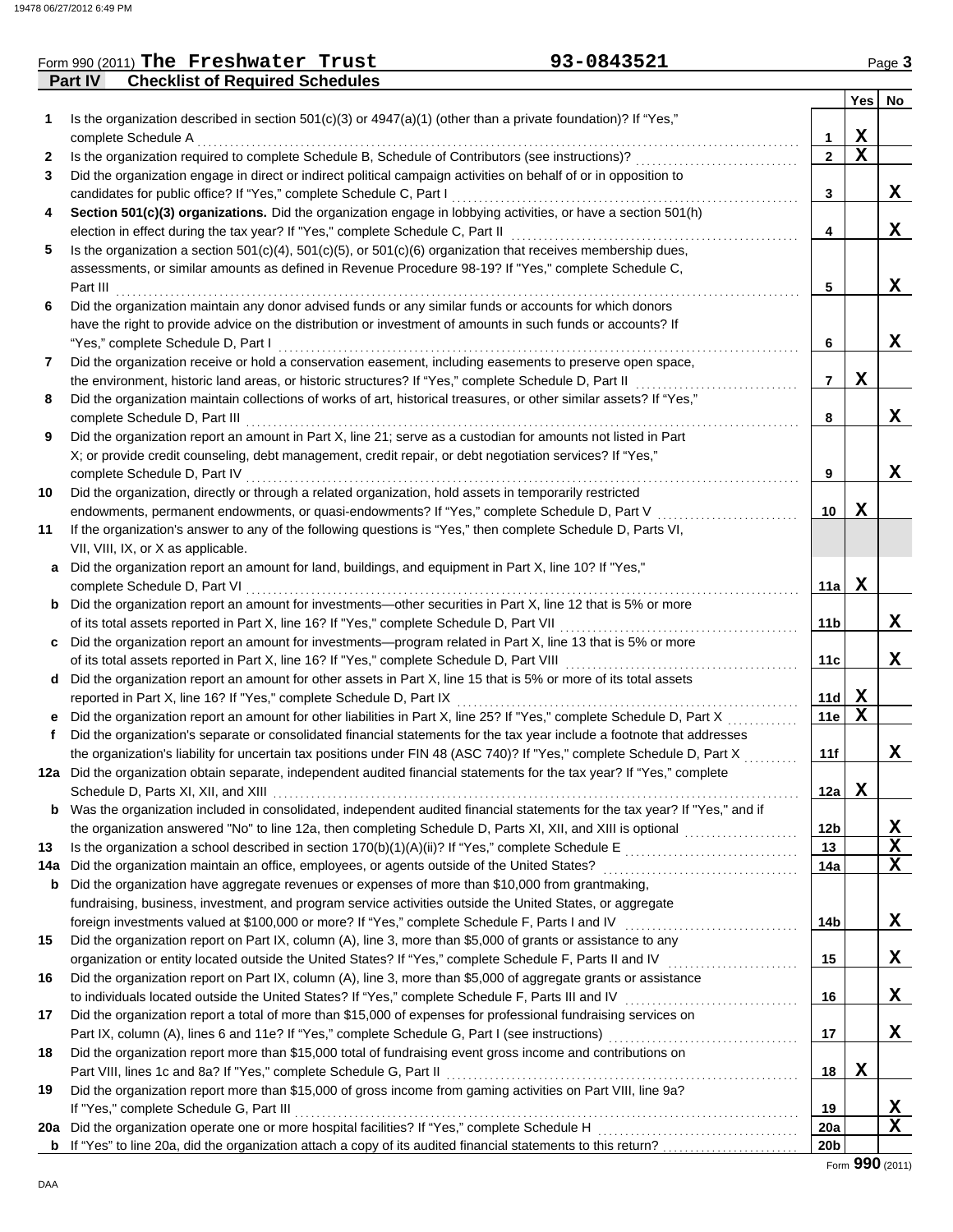|     | 93-0843521<br>Form 990 (2011) The Freshwater Trust                                                                   |                 |     | Page 4       |
|-----|----------------------------------------------------------------------------------------------------------------------|-----------------|-----|--------------|
|     | <b>Checklist of Required Schedules (continued)</b><br><b>Part IV</b>                                                 |                 |     |              |
|     |                                                                                                                      |                 | Yes | No           |
| 21  | Did the organization report more than \$5,000 of grants and other assistance to any government or organization       |                 |     |              |
|     | in the United States on Part IX, column (A), line 1? If "Yes," complete Schedule I, Parts I and II                   | 21              |     | X            |
| 22  | Did the organization report more than \$5,000 of grants and other assistance to individuals in the United States     |                 |     |              |
|     | on Part IX, column (A), line 2? If "Yes," complete Schedule I, Parts I and III                                       | 22              |     | X            |
| 23  | Did the organization answer "Yes" to Part VII, Section A, line 3, 4, or 5 about compensation of the                  |                 |     |              |
|     | organization's current and former officers, directors, trustees, key employees, and highest compensated              |                 |     |              |
|     | employees? If "Yes," complete Schedule J                                                                             | 23              | X   |              |
|     | 24a Did the organization have a tax-exempt bond issue with an outstanding principal amount of more than              |                 |     |              |
|     | \$100,000 as of the last day of the year, that was issued after December 31, 2002? If "Yes," answer lines 24b        |                 |     |              |
|     | through 24d and complete Schedule K. If "No," go to line 25                                                          | 24a             |     | X            |
| b   | Did the organization invest any proceeds of tax-exempt bonds beyond a temporary period exception?                    | 24b             |     |              |
| с   | Did the organization maintain an escrow account other than a refunding escrow at any time during the year            |                 |     |              |
|     | to defease any tax-exempt bonds?                                                                                     | 24c             |     |              |
|     |                                                                                                                      | 24d             |     |              |
| d   | Did the organization act as an "on behalf of" issuer for bonds outstanding at any time during the year?              |                 |     |              |
|     | 25a Section 501(c)(3) and 501(c)(4) organizations. Did the organization engage in an excess benefit transaction      |                 |     |              |
|     | with a disqualified person during the year? If "Yes," complete Schedule L, Part I                                    | 25a             |     | X            |
| b   | Is the organization aware that it engaged in an excess benefit transaction with a disqualified person in a prior     |                 |     |              |
|     | year, and that the transaction has not been reported on any of the organization's prior Forms 990 or 990-EZ?         |                 |     |              |
|     | If "Yes," complete Schedule L, Part I                                                                                | 25 <sub>b</sub> |     | X            |
| 26  | Was a loan to or by a current or former officer, director, trustee, key employee, highly compensated employee, or    |                 |     |              |
|     | disqualified person outstanding as of the end of the organization's tax year? If "Yes," complete Schedule L, Part II | 26              |     | X            |
| 27  | Did the organization provide a grant or other assistance to an officer, director, trustee, key employee,             |                 |     |              |
|     | substantial contributor or employee thereof, a grant selection committee member, or to a 35% controlled              |                 |     |              |
|     | entity or family member of any of these persons? If "Yes," complete Schedule L, Part III                             | 27              |     | X            |
| 28  | Was the organization a party to a business transaction with one of the following parties (see Schedule L,            |                 |     |              |
|     | Part IV instructions for applicable filing thresholds, conditions, and exceptions):                                  |                 |     |              |
| а   | A current or former officer, director, trustee, or key employee? If "Yes," complete Schedule L, Part IV              | 28a             |     | X            |
| b   | A family member of a current or former officer, director, trustee, or key employee? If "Yes," complete               |                 |     |              |
|     | Schedule L, Part IV                                                                                                  | 28b             |     | X            |
| c   | An entity of which a current or former officer, director, trustee, or key employee (or a family member thereof)      |                 |     |              |
|     | was an officer, director, trustee, or direct or indirect owner? If "Yes," complete Schedule L, Part IV               | 28c             |     | X            |
| 29  | Did the organization receive more than \$25,000 in non-cash contributions? If "Yes," complete Schedule M             | 29              |     | $\mathbf x$  |
| 30  | Did the organization receive contributions of art, historical treasures, or other similar assets, or qualified       |                 |     |              |
|     | conservation contributions? If "Yes," complete Schedule M                                                            | 30              |     | X            |
| 31  | Did the organization liquidate, terminate, or dissolve and cease operations? If "Yes," complete Schedule N,          |                 |     |              |
|     | Part I                                                                                                               | 31              |     | X            |
| 32  | Did the organization sell, exchange, dispose of, or transfer more than 25% of its net assets? If "Yes,"              |                 |     |              |
|     | complete Schedule N, Part II                                                                                         | 32              |     | X            |
| 33  | Did the organization own 100% of an entity disregarded as separate from the organization under Regulations           |                 |     |              |
|     | sections 301.7701-2 and 301.7701-3? If "Yes," complete Schedule R, Part I                                            | 33              |     | X            |
| 34  | Was the organization related to any tax-exempt or taxable entity? If "Yes," complete Schedule R, Parts II, III,      |                 |     |              |
|     | IV, and V, line 1                                                                                                    | 34              |     | $\mathbf{x}$ |
| 35a | Did the organization have a controlled entity within the meaning of section 512(b)(13)?                              | 35a             |     | $\mathbf X$  |
| b   | Did the organization receive any payment from or engage in any transaction with a controlled entity within the       |                 |     |              |
|     | meaning of section 512(b)(13)? If "Yes," complete Schedule R, Part V, line 2                                         | 35b             |     | X            |
|     | Section 501(c)(3) organizations. Did the organization make any transfers to an exempt non-charitable                 |                 |     |              |
| 36  |                                                                                                                      |                 |     |              |
|     | related organization? If "Yes," complete Schedule R, Part V, line 2                                                  | 36              |     | X            |
| 37  | Did the organization conduct more than 5% of its activities through an entity that is not a related organization     |                 |     |              |
|     | and that is treated as a partnership for federal income tax purposes? If "Yes," complete Schedule R,                 |                 |     |              |
|     | Part VI                                                                                                              | 37              |     | x            |
| 38  | Did the organization complete Schedule O and provide explanations in Schedule O for Part VI, lines 11 and            |                 |     |              |
|     |                                                                                                                      | 38              | X   |              |

Form **990** (2011)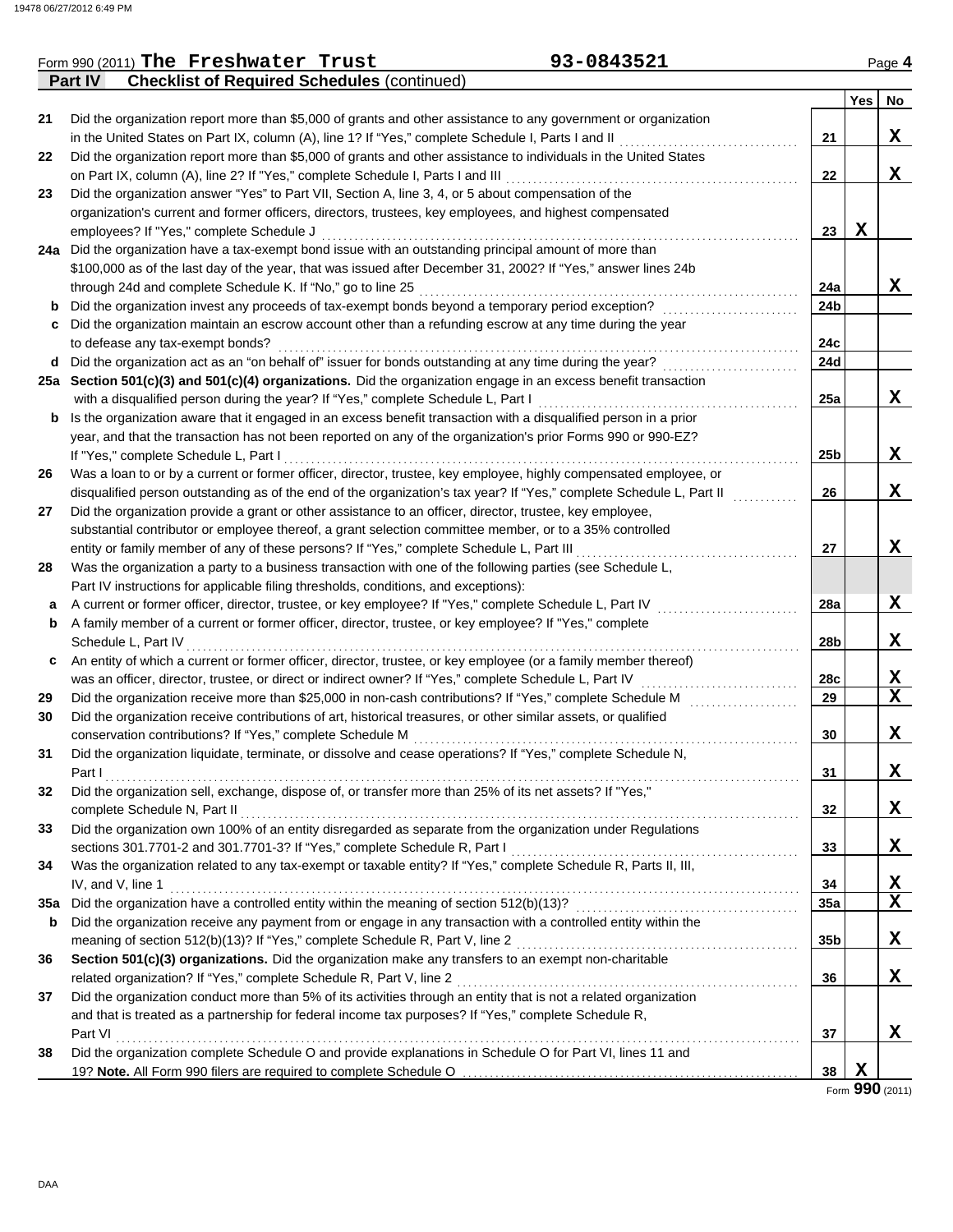|     | Form 990 (2011) The Freshwater Trust                                                                                               | 93-0843521 |                 |             |                 |     | Page 5          |
|-----|------------------------------------------------------------------------------------------------------------------------------------|------------|-----------------|-------------|-----------------|-----|-----------------|
|     | <b>Statements Regarding Other IRS Filings and Tax Compliance</b><br>Part V                                                         |            |                 |             |                 |     |                 |
|     | Check if Schedule O contains a response to any question in this Part V                                                             |            |                 |             |                 |     |                 |
|     |                                                                                                                                    |            |                 |             |                 | Yes | No              |
| 1a  | Enter the number reported in Box 3 of Form 1096. Enter -0- if not applicable                                                       |            | 1a              | 48          |                 |     |                 |
| b   | Enter the number of Forms W-2G included in line 1a. Enter -0- if not applicable                                                    |            | 1 <sub>b</sub>  | $\mathbf 0$ |                 |     |                 |
| c   | Did the organization comply with backup withholding rules for reportable payments to vendors and                                   |            |                 |             |                 |     |                 |
|     | reportable gaming (gambling) winnings to prize winners?                                                                            |            |                 |             | 1c              |     |                 |
|     | 2a Enter the number of employees reported on Form W-3, Transmittal of Wage and Tax                                                 |            |                 |             |                 |     |                 |
|     | Statements, filed for the calendar year ending with or within the year covered by this return                                      |            | 2a              | 27          |                 |     |                 |
| b   | If at least one is reported on line 2a, did the organization file all required federal employment tax returns?                     |            |                 |             | 2 <sub>b</sub>  | X   |                 |
|     | Note. If the sum of lines 1a and 2a is greater than 250, you may be required to e-file (see instructions)                          |            |                 |             |                 |     |                 |
| За  | Did the organization have unrelated business gross income of \$1,000 or more during the year?                                      |            |                 |             | Зa              |     | X               |
| b   | If "Yes," has it filed a Form 990-T for this year? If "No," provide an explanation in Schedule O                                   |            |                 |             | 3b              |     |                 |
| 4a  | At any time during the calendar year, did the organization have an interest in, or a signature or other authority                  |            |                 |             |                 |     |                 |
|     | over, a financial account in a foreign country (such as a bank account, securities account, or other financial                     |            |                 |             |                 |     |                 |
|     | account)?                                                                                                                          |            |                 |             | 4a              |     | x               |
| b   | If "Yes," enter the name of the foreign country: ▶                                                                                 |            |                 |             |                 |     |                 |
|     | See instructions for filing requirements for Form TD F 90-22.1, Report of Foreign Bank and Financial Accounts.                     |            |                 |             |                 |     |                 |
| 5а  | Was the organization a party to a prohibited tax shelter transaction at any time during the tax year?                              |            |                 |             | 5a              |     | X               |
| b   | Did any taxable party notify the organization that it was or is a party to a prohibited tax shelter transaction?                   |            |                 |             | 5 <sub>b</sub>  |     | $\mathbf x$     |
| c   | If "Yes" to line 5a or 5b, did the organization file Form 8886-T?                                                                  |            |                 |             | 5c              |     |                 |
| 6a  | Does the organization have annual gross receipts that are normally greater than \$100,000, and did the                             |            |                 |             |                 |     |                 |
|     | organization solicit any contributions that were not tax deductible?                                                               |            |                 |             | 6a              |     | X               |
| b   | If "Yes," did the organization include with every solicitation an express statement that such contributions or                     |            |                 |             |                 |     |                 |
|     | gifts were not tax deductible?                                                                                                     |            |                 |             | 6b              |     |                 |
| 7   | Organizations that may receive deductible contributions under section 170(c).                                                      |            |                 |             |                 |     |                 |
| a   | Did the organization receive a payment in excess of \$75 made partly as a contribution and partly for goods                        |            |                 |             |                 |     |                 |
|     | and services provided to the payor?                                                                                                |            |                 |             | 7a              | X   |                 |
| b   | If "Yes," did the organization notify the donor of the value of the goods or services provided?                                    |            |                 |             | 7b              | X   |                 |
| c   | Did the organization sell, exchange, or otherwise dispose of tangible personal property for which it was                           |            |                 |             |                 |     |                 |
|     | required to file Form 8282?                                                                                                        |            |                 |             | 7c              |     | x               |
| d   |                                                                                                                                    |            | 7d              |             |                 |     |                 |
| е   | Did the organization receive any funds, directly or indirectly, to pay premiums on a personal benefit contract?                    |            |                 |             | 7e              |     | X               |
| Ť   | Did the organization, during the year, pay premiums, directly or indirectly, on a personal benefit contract?                       |            |                 |             | 7f              |     | $\mathbf x$     |
| a   | If the organization received a contribution of qualified intellectual property, did the organization file Form 8899 as required?   |            |                 |             | 7g              |     |                 |
|     | If the organization received a contribution of cars, boats, airplanes, or other vehicles, did the organization file a Form 1098-C? |            |                 |             | 7h              |     |                 |
|     | Sponsoring organizations maintaining donor advised funds and section 509(a)(3) supporting                                          |            |                 |             |                 |     |                 |
|     | organizations. Did the supporting organization, or a donor advised fund maintained by a sponsoring                                 |            |                 |             |                 |     |                 |
|     | organization, have excess business holdings at any time during the year?                                                           |            |                 |             | 8               |     |                 |
| 9   | Sponsoring organizations maintaining donor advised funds.                                                                          |            |                 |             |                 |     |                 |
| a   | Did the organization make any taxable distributions under section 4966?                                                            |            |                 |             | 9а              |     |                 |
| b   | Did the organization make a distribution to a donor, donor advisor, or related person?                                             |            |                 |             | 9b              |     |                 |
| 10  | Section 501(c)(7) organizations. Enter:                                                                                            |            |                 |             |                 |     |                 |
| а   | Initiation fees and capital contributions included on Part VIII, line 12                                                           |            | 10a             |             |                 |     |                 |
| b   | Gross receipts, included on Form 990, Part VIII, line 12, for public use of club facilities                                        |            | 10 <sub>b</sub> |             |                 |     |                 |
| 11  | Section 501(c)(12) organizations. Enter:                                                                                           |            |                 |             |                 |     |                 |
| а   | Gross income from members or shareholders                                                                                          |            | 11a             |             |                 |     |                 |
| b   | Gross income from other sources (Do not net amounts due or paid to other sources                                                   |            |                 |             |                 |     |                 |
|     | against amounts due or received from them.)                                                                                        |            | 11 <sub>b</sub> |             |                 |     |                 |
| 12a | Section 4947(a)(1) non-exempt charitable trusts. Is the organization filing Form 990 in lieu of Form 1041?                         |            |                 |             | 12a             |     |                 |
| b   | If "Yes," enter the amount of tax-exempt interest received or accrued during the year                                              |            | 12 <sub>b</sub> |             |                 |     |                 |
| 13  | Section 501(c)(29) qualified nonprofit health insurance issuers.                                                                   |            |                 |             |                 |     |                 |
| a   | Is the organization licensed to issue qualified health plans in more than one state?                                               |            |                 |             | 13a             |     |                 |
|     | Note. See the instructions for additional information the organization must report on Schedule O.                                  |            |                 |             |                 |     |                 |
| b   | Enter the amount of reserves the organization is required to maintain by the states in which                                       |            |                 |             |                 |     |                 |
|     | the organization is licensed to issue qualified health plans                                                                       |            | 13 <sub>b</sub> |             |                 |     |                 |
| c   | Enter the amount of reserves on hand                                                                                               |            | 13 <sub>c</sub> |             |                 |     |                 |
| 14a | Did the organization receive any payments for indoor tanning services during the tax year?                                         |            |                 |             | 14a             |     | X               |
| b   | If "Yes," has it filed a Form 720 to report these payments? If "No," provide an explanation in Schedule O                          |            |                 |             | 14 <sub>b</sub> |     |                 |
| DAA |                                                                                                                                    |            |                 |             |                 |     | Form 990 (2011) |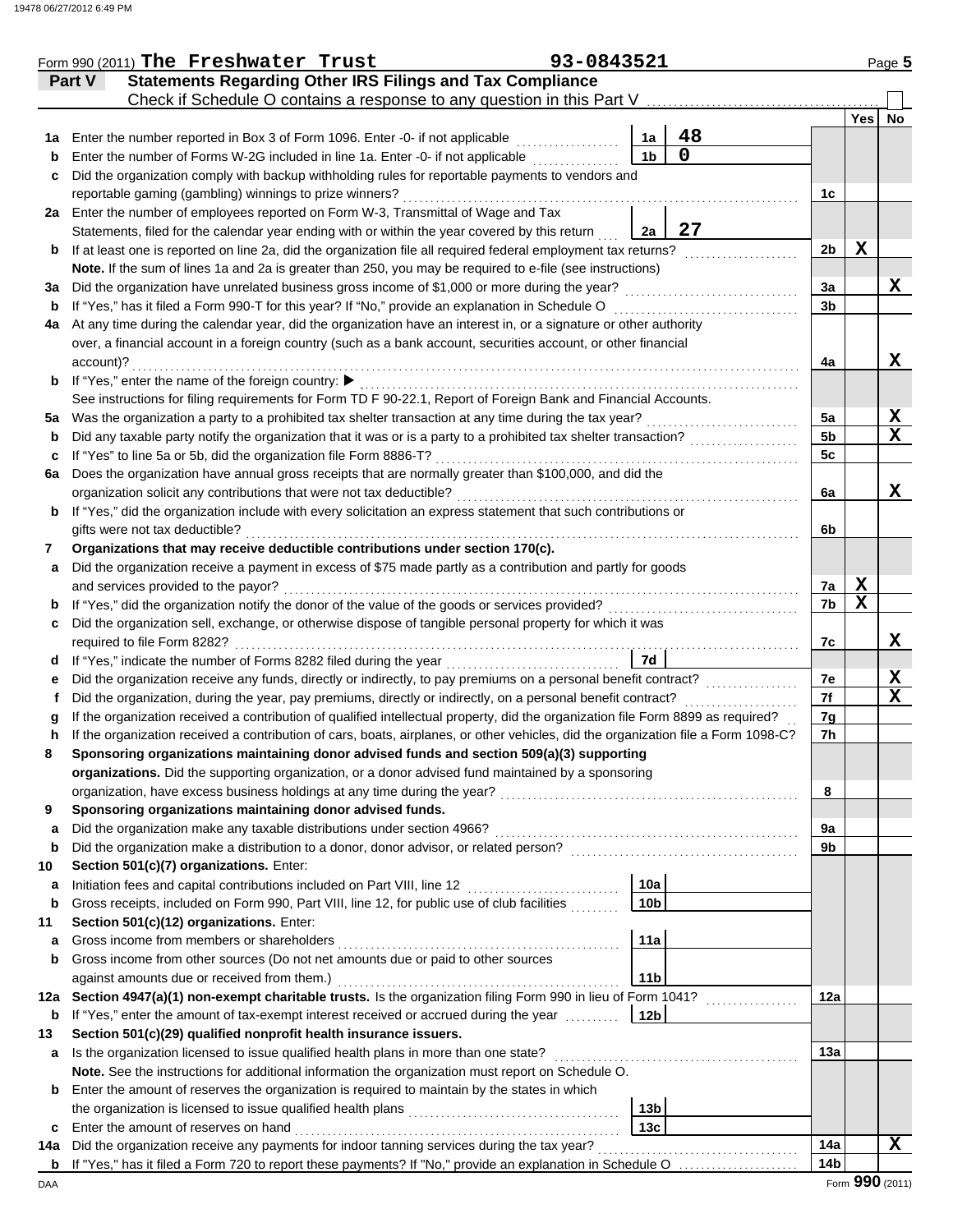|     | 93-0843521<br>Form 990 (2011) The Freshwater Trust                                                                                  |    |                 |             | Page 6          |
|-----|-------------------------------------------------------------------------------------------------------------------------------------|----|-----------------|-------------|-----------------|
|     | Governance, Management, and Disclosure For each "Yes" response to lines 2 through 7b below, and for a<br><b>Part VI</b>             |    |                 |             |                 |
|     | "No" response to line 8a, 8b, or 10b below, describe the circumstances, processes, or changes in Schedule                           |    |                 |             |                 |
|     | O. See instructions. Check if Schedule O contains a response to any question in this Part VI                                        |    |                 |             | ΙXΙ             |
|     | <b>Section A. Governing Body and Management</b>                                                                                     |    |                 |             |                 |
|     |                                                                                                                                     |    |                 | <b>Yes</b>  | No              |
| 1a  | 1a<br>Enter the number of voting members of the governing body at the end of the tax year                                           | 23 |                 |             |                 |
|     | If there are material differences in voting rights among members of the governing body, or                                          |    |                 |             |                 |
|     | if the governing body delegated broad authority to an executive committee or similar                                                |    |                 |             |                 |
|     | committee, explain in Schedule O.                                                                                                   |    |                 |             |                 |
| b   | 1 <sub>b</sub><br>Enter the number of voting members included in line 1a, above, who are independent                                | 23 |                 |             |                 |
| 2   | Did any officer, director, trustee, or key employee have a family relationship or a business relationship with                      |    |                 |             |                 |
|     | any other officer, director, trustee, or key employee?                                                                              |    | 2               |             | x               |
| 3   | Did the organization delegate control over management duties customarily performed by or under the direct                           |    |                 |             |                 |
|     | supervision of officers, directors, or trustees, or key employees to a management company or other person?                          |    | 3               |             | X               |
| 4   | Did the organization make any significant changes to its governing documents since the prior Form 990 was filed?                    |    | 4               |             | $\mathbf X$     |
| 5   | Did the organization become aware during the year of a significant diversion of the organization's assets?                          |    | 5               |             | X               |
| 6   | Did the organization have members or stockholders?                                                                                  |    | 6               |             | $\mathbf x$     |
| 7a  | Did the organization have members, stockholders, or other persons who had the power to elect or appoint                             |    |                 |             |                 |
|     | one or more members of the governing body?                                                                                          |    | 7a              |             | X               |
| b   | Are any governance decisions of the organization reserved to (or subject to approval by) members,                                   |    |                 |             |                 |
|     | stockholders, or persons other than the governing body?                                                                             |    | 7b              |             | x               |
| 8   | Did the organization contemporaneously document the meetings held or written actions undertaken during the year by the following:   |    |                 |             |                 |
| a   | The governing body?                                                                                                                 |    | 8a              | X           |                 |
| b   | Each committee with authority to act on behalf of the governing body?                                                               |    | 8b              | $\mathbf X$ |                 |
| 9   | Is there any officer, director, trustee, or key employee listed in Part VII, Section A, who cannot be reached at                    |    |                 |             |                 |
|     | the organization's mailing address? If "Yes," provide the names and addresses in Schedule O                                         |    | 9               |             | X               |
|     | Section B. Policies (This Section B requests information about policies not required by the Internal Revenue Code.)                 |    |                 |             |                 |
|     |                                                                                                                                     |    |                 | Yes         | No.             |
|     | 10a Did the organization have local chapters, branches, or affiliates?                                                              |    | 10a             |             | X               |
| b   | If "Yes," did the organization have written policies and procedures governing the activities of such chapters,                      |    |                 |             |                 |
|     | affiliates, and branches to ensure their operations are consistent with the organization's exempt purposes?                         |    | 10 <sub>b</sub> |             |                 |
| 11a | Has the organization provided a complete copy of this Form 990 to all members of its governing body before filing the form?         |    | 11a             | $\mathbf x$ |                 |
| b   | Describe in Schedule O the process, if any, used by the organization to review this Form 990.                                       |    |                 |             |                 |
| 12a | Did the organization have a written conflict of interest policy? If "No," go to line 13                                             |    | 12a             | X           |                 |
| b   | Were officers, directors, or trustees, and key employees required to disclose annually interests that could give rise to conflicts? |    | 12 <sub>b</sub> | $\mathbf X$ |                 |
|     | Did the organization regularly and consistently monitor and enforce compliance with the policy? If "Yes,"                           |    |                 |             |                 |
|     | describe in Schedule O how this was done                                                                                            |    | 12c             | X           |                 |
| 13  | Did the organization have a written whistleblower policy?                                                                           |    | 13              |             | X               |
| 14  | Did the organization have a written document retention and destruction policy?                                                      |    | 14              | $\mathbf X$ |                 |
| 15  | Did the process for determining compensation of the following persons include a review and approval by                              |    |                 |             |                 |
|     | independent persons, comparability data, and contemporaneous substantiation of the deliberation and decision?                       |    |                 |             |                 |
| a   | The organization's CEO, Executive Director, or top management official                                                              |    | 15a             | $\mathbf x$ |                 |
| b   | Other officers or key employees of the organization                                                                                 |    | 15 <sub>b</sub> | $\mathbf x$ |                 |
|     | If "Yes" to line 15a or 15b, describe the process in Schedule O (see instructions).                                                 |    |                 |             |                 |
|     | 16a Did the organization invest in, contribute assets to, or participate in a joint venture or similar arrangement                  |    |                 |             |                 |
|     | with a taxable entity during the year?                                                                                              |    | 16a             |             | X               |
|     | <b>b</b> If "Yes," did the organization follow a written policy or procedure requiring the organization to evaluate its             |    |                 |             |                 |
|     | participation in joint venture arrangements under applicable federal tax law, and take steps to safeguard the                       |    |                 |             |                 |
|     |                                                                                                                                     |    | 16 <sub>b</sub> |             |                 |
|     | <b>Section C. Disclosure</b>                                                                                                        |    |                 |             |                 |
| 17  | List the states with which a copy of this Form 990 is required to be filed $\triangleright$ OR                                      |    |                 |             |                 |
| 18  | Section 6104 requires an organization to make its Forms 1023 (or 1024 if applicable), 990, and 990-T (Section 501(c)(3)s only)      |    |                 |             |                 |
|     | available for public inspection. Indicate how you made these available. Check all that apply.                                       |    |                 |             |                 |
|     | Another's website $ \mathbf{X} $ Upon request<br>$ \mathbf{X} $ Own website                                                         |    |                 |             |                 |
| 19  | Describe in Schedule O whether (and if so, how), the organization made its governing documents, conflict of interest policy,        |    |                 |             |                 |
|     | and financial statements available to the public during the tax year.                                                               |    |                 |             |                 |
| 20  | State the name, physical address, and telephone number of the person who possesses the books and records of the                     |    |                 |             |                 |
|     | 65 SW Yamhill Street, Ste 200<br>organization: > Kenny Weiner                                                                       |    |                 |             |                 |
|     | OR 97209<br>Portland                                                                                                                |    | 503-222-9091    |             |                 |
| DAA |                                                                                                                                     |    |                 |             | Form 990 (2011) |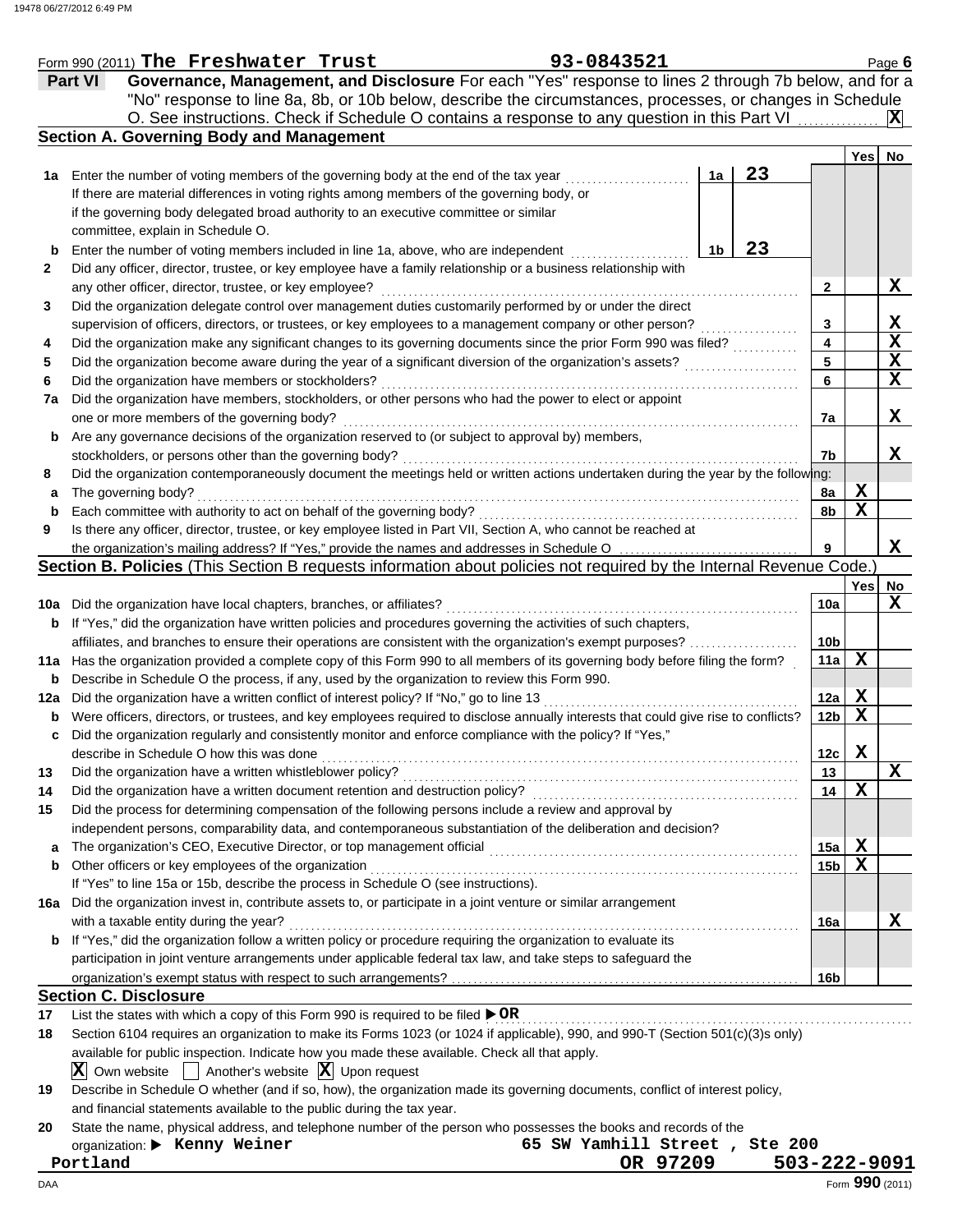## Form 990 (2011) The Freshwater Trust **93-0843521** Page 7

|  |  | 93-0843521 |  |  |  |  |  |  |  |
|--|--|------------|--|--|--|--|--|--|--|
|--|--|------------|--|--|--|--|--|--|--|

## **Independent Contractors Part VII Compensation of Officers, Directors, Trustees, Key Employees, Highest Compensated Employees, and**

Check if Schedule O contains a response to any question in this Part VII.

**Section A. Officers, Directors, Trustees, Key Employees, and Highest Compensated Employees**

**1a** Complete this table for all persons required to be listed. Report compensation for the calendar year ending with or within the organization's tax year.

● List all of the organization's **current** officers, directors, trustees (whether individuals or organizations), regardless of amount of compensation. Enter -0- in columns (D), (E), and (F) if no compensation was paid.

● List all of the organization's **current** key employees, if any. See instructions for definition of "key employee."

who received reportable compensation (Box 5 of Form W-2 and/or Box 7 of Form 1099-MISC) of more than \$100,000 from the organization and any related organizations. ● List the organization's five current highest compensated employees (other than an officer, director, trustee, or key employee)

**•** List all of the organization's former officers, key employees, and highest compensated employees who received more than \$100,000 of reportable compensation from the organization and any related organizations.

List all of the organization's **former directors or trustees** that received, in the capacity as a former director or trustee of the **•** organization, more than \$10,000 of reportable compensation from the organization and any related organizations.

List persons in the following order: individual trustees or directors; institutional trustees; officers; key employees; highest compensated employees; and former such persons.

 $\Box$  Check this box if neither the organization nor any related organizations compensated any current officer, director, or trustee.

| (A)<br>Name and Title          | (B)<br>Average<br>hours per<br>week<br>(describe<br>hours for |                                   |                      |         | (C)<br>Position | (do not check more than one<br>box, unless person is both an<br>officer and a director/trustee) | anization nor any rolated organizations componedica any carrent childer, allocter, or tracted<br>(E)<br>Reportable<br>compensation from<br>related<br>organizations<br>(W-2/1099-MISC) | (F)<br>Estimated<br>amount of<br>other<br>compensation<br>from the |   |                                              |
|--------------------------------|---------------------------------------------------------------|-----------------------------------|----------------------|---------|-----------------|-------------------------------------------------------------------------------------------------|----------------------------------------------------------------------------------------------------------------------------------------------------------------------------------------|--------------------------------------------------------------------|---|----------------------------------------------|
|                                | related<br>organizations<br>in Schedule<br>O)                 | Individual trustee<br>or director | Institutional truste | Officer | Key employee    | Highest compensated<br>employee                                                                 | Former                                                                                                                                                                                 | (W-2/1099-MISC)                                                    |   | organization<br>and related<br>organizations |
| $(1)$ Timothy P. Boyle         |                                                               |                                   |                      |         |                 |                                                                                                 |                                                                                                                                                                                        |                                                                    |   |                                              |
| Director                       | 2.00                                                          | $\mathbf x$                       |                      |         |                 |                                                                                                 |                                                                                                                                                                                        | 0                                                                  | 0 | $\mathbf 0$                                  |
| (2) Hunter Brown               |                                                               |                                   |                      |         |                 |                                                                                                 |                                                                                                                                                                                        |                                                                    |   |                                              |
| Director                       | 2.00                                                          | $\mathbf X$                       |                      |         |                 |                                                                                                 |                                                                                                                                                                                        | $\mathbf 0$                                                        | 0 | $\mathbf 0$                                  |
| (3) Mark Long                  |                                                               |                                   |                      |         |                 |                                                                                                 |                                                                                                                                                                                        |                                                                    |   |                                              |
| Director                       | 2.00                                                          | X                                 |                      |         |                 |                                                                                                 |                                                                                                                                                                                        | 0                                                                  | 0 | $\mathbf 0$                                  |
| (4) David Chen<br>Director     | 2.00                                                          | X                                 |                      |         |                 |                                                                                                 |                                                                                                                                                                                        | $\mathbf 0$                                                        | 0 | $\mathbf 0$                                  |
| (5) Steve Emery                |                                                               |                                   |                      |         |                 |                                                                                                 |                                                                                                                                                                                        |                                                                    |   |                                              |
| Director                       | 2.00                                                          | $\mathbf x$                       |                      |         |                 |                                                                                                 |                                                                                                                                                                                        | 0                                                                  | 0 | $\mathbf 0$                                  |
| (6) Paul T. Fortino            |                                                               |                                   |                      |         |                 |                                                                                                 |                                                                                                                                                                                        |                                                                    |   |                                              |
| Director                       | 2.00                                                          | $\mathbf x$                       |                      |         |                 |                                                                                                 |                                                                                                                                                                                        | 0                                                                  | 0 | $\mathbf 0$                                  |
| (7) Randy Labbe                |                                                               |                                   |                      |         |                 |                                                                                                 |                                                                                                                                                                                        |                                                                    |   |                                              |
| Director                       | 2.00                                                          | $\mathbf X$                       |                      |         |                 |                                                                                                 |                                                                                                                                                                                        | 0                                                                  | 0 | $\mathbf 0$                                  |
| (8) David Laurance             |                                                               |                                   |                      |         |                 |                                                                                                 |                                                                                                                                                                                        |                                                                    |   |                                              |
| Director                       | 2.00                                                          | X                                 |                      |         |                 |                                                                                                 |                                                                                                                                                                                        | 0                                                                  | 0 | $\mathbf 0$                                  |
| (9) Will Neuhauser             |                                                               |                                   |                      |         |                 |                                                                                                 |                                                                                                                                                                                        |                                                                    |   |                                              |
| Director                       | 2.00                                                          | $\mathbf X$                       |                      |         |                 |                                                                                                 |                                                                                                                                                                                        | $\mathbf 0$                                                        | 0 | $\pmb{0}$                                    |
| (10) Janet Neuman              |                                                               |                                   |                      |         |                 |                                                                                                 |                                                                                                                                                                                        |                                                                    |   |                                              |
| Director                       | 2.00                                                          | $\mathbf X$                       |                      |         |                 |                                                                                                 |                                                                                                                                                                                        | $\mathbf 0$                                                        | 0 | $\pmb{0}$                                    |
| $(11)$ Tim O'Leary<br>Director | 2.00                                                          | $\mathbf x$                       |                      |         |                 |                                                                                                 |                                                                                                                                                                                        | 0                                                                  | 0 | $\pmb{0}$                                    |
| (12) Michael Pohl              |                                                               |                                   |                      |         |                 |                                                                                                 |                                                                                                                                                                                        |                                                                    |   |                                              |
| Director                       | 2.00                                                          | $\mathbf x$                       |                      |         |                 |                                                                                                 |                                                                                                                                                                                        | $\mathbf 0$                                                        | 0 | $\pmb{0}$                                    |
| (13) Brad Preble               |                                                               |                                   |                      |         |                 |                                                                                                 |                                                                                                                                                                                        |                                                                    |   |                                              |
| Director                       | 2.00                                                          | X                                 |                      |         |                 |                                                                                                 |                                                                                                                                                                                        | 0                                                                  | 0 | $\mathbf 0$                                  |
| (14) Pat Reiten                |                                                               |                                   |                      |         |                 |                                                                                                 |                                                                                                                                                                                        |                                                                    |   |                                              |
| Director                       | 2.00                                                          | $\mathbf X$                       |                      |         |                 |                                                                                                 |                                                                                                                                                                                        | $\mathbf 0$                                                        | 0 | $\mathbf 0$                                  |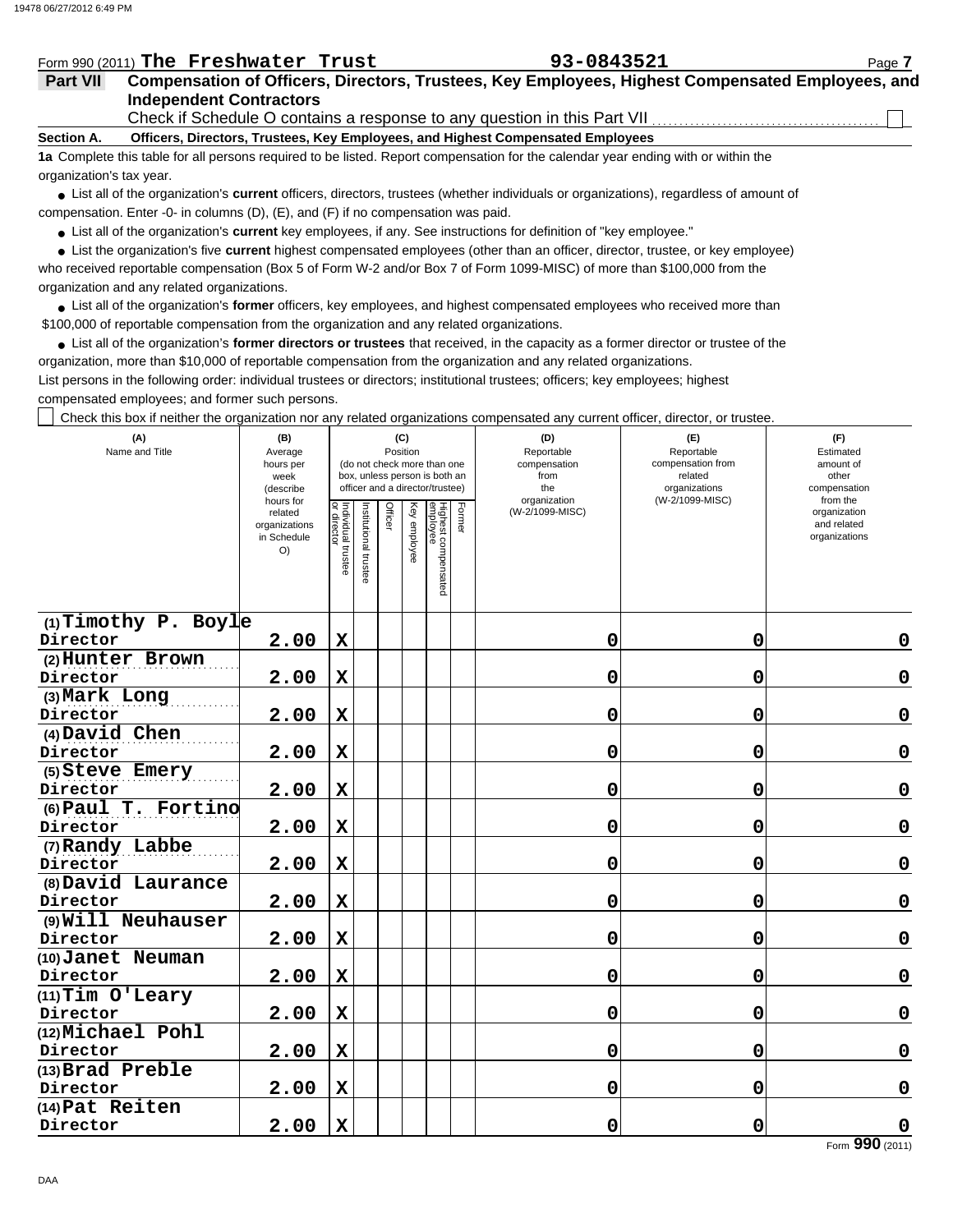### Form 990 (2011) The Freshwater Trust **93-0843521** Page 8 **Part VII Section A. Officers, Directors, Trustees, Key Employees, and Highest Compensated Employees** (continued) and related organizations the from **the contract of the contract of the contract of the contract of the contract of the contract of the contract of the contract of the contract of the contract of the contract of the contract of the contract of the cont** from the Estimated amount of (W-2/1099-MISC) organization Reportable compensation Name and title **(A) (B) (C) (D) (E) (F)** organization compensation O) (describe related hours per Average hours for week in Schedule organizations (W-2/1099-MISC) Reportable organizations compensation from (do not check more than one box, unless person is both an officer and a director/trustee) Position

|                                                                                                                                   | related<br>organizations<br>in Schedule<br>O() | Individual trustee<br>or director | Institutional trustee | Officer      | Key employee | Highest compensated<br>employee | Formel | (W-2/1099-MISC) |                                | organization<br>and related<br>organizations |           |
|-----------------------------------------------------------------------------------------------------------------------------------|------------------------------------------------|-----------------------------------|-----------------------|--------------|--------------|---------------------------------|--------|-----------------|--------------------------------|----------------------------------------------|-----------|
| (15)Margaret R. Tuchmann                                                                                                          |                                                |                                   |                       |              |              |                                 |        |                 |                                |                                              |           |
| Director                                                                                                                          | 2.00                                           | $\mathbf x$                       |                       |              |              |                                 |        | 0               | 0                              |                                              | 0         |
| (16) John von Schlegell                                                                                                           |                                                |                                   |                       |              |              |                                 |        |                 |                                |                                              |           |
| Director                                                                                                                          | 2.00                                           | $\mathbf x$                       |                       |              |              |                                 |        | 0               | 0                              |                                              | 0         |
| (17) Scott Demorest                                                                                                               |                                                |                                   |                       |              |              |                                 |        |                 |                                |                                              |           |
| Director                                                                                                                          | 2.00                                           | $\mathbf x$                       |                       |              |              |                                 |        | 0               | 0                              |                                              | 0         |
| (18)Brian Rice                                                                                                                    |                                                |                                   |                       |              |              |                                 |        |                 |                                |                                              |           |
| Director                                                                                                                          | 2.00                                           | $\mathbf x$                       |                       |              |              |                                 |        | 0               | 0                              |                                              | 0         |
| (19)Joe Whitworth                                                                                                                 |                                                |                                   |                       |              |              |                                 |        |                 |                                |                                              |           |
| President                                                                                                                         | 40.00                                          |                                   |                       | $\mathbf x$  |              |                                 |        | 205,000         | 0                              | 16,263                                       |           |
| (20)Hank A. Ashforth                                                                                                              |                                                |                                   |                       |              |              |                                 |        |                 |                                |                                              |           |
| Co-President                                                                                                                      | 2.00                                           |                                   |                       | X            |              |                                 |        | 0               | 0                              |                                              | 0         |
| (21)Gary Fish                                                                                                                     |                                                |                                   |                       |              |              |                                 |        |                 |                                |                                              |           |
| At-Large                                                                                                                          | 2.00                                           |                                   |                       | $\mathbf{x}$ |              |                                 |        | 0               | 0                              |                                              | 0         |
| (22)Hadley Robbins                                                                                                                |                                                |                                   |                       |              |              |                                 |        |                 |                                |                                              |           |
| Treasurer                                                                                                                         | 2.00                                           |                                   |                       | $\mathbf x$  |              |                                 |        | 0               | 0                              |                                              | 0         |
| (23) Scott E. Sandbo<br>Co-President                                                                                              | 2.00                                           |                                   |                       | $\mathbf x$  |              |                                 |        | 0               | 0                              |                                              | 0         |
| (24)Steve Shropshire                                                                                                              |                                                |                                   |                       |              |              |                                 |        |                 |                                |                                              |           |
| Secretary                                                                                                                         | 2.00                                           |                                   |                       | X            |              |                                 |        | 0               | 0                              |                                              | 0         |
| (25) Alan Horton                                                                                                                  |                                                |                                   |                       |              |              |                                 |        |                 |                                |                                              |           |
| Managing Director                                                                                                                 | 40.00                                          |                                   |                       |              |              | $\mathbf x$                     |        | 110,800         | 0                              |                                              | 8,621     |
| 1b Sub-total                                                                                                                      |                                                |                                   |                       |              |              |                                 |        | 315,800         |                                | 24,884                                       |           |
| c Total from continuation sheets to Part VII, Section A                                                                           |                                                |                                   |                       |              |              |                                 |        | 104,500         |                                |                                              | 8,871     |
|                                                                                                                                   |                                                |                                   |                       |              |              |                                 |        | 420,300         |                                | 33,755                                       |           |
| Total number of individuals (including but not limited to those listed above) who received more than \$100,000 in<br>$\mathbf{2}$ |                                                |                                   |                       |              |              |                                 |        |                 |                                |                                              |           |
| reportable compensation from the organization $\triangleright$ 3                                                                  |                                                |                                   |                       |              |              |                                 |        |                 |                                |                                              |           |
|                                                                                                                                   |                                                |                                   |                       |              |              |                                 |        |                 |                                | Yes                                          | <b>No</b> |
| 3<br>Did the organization list any former officer, director, or trustee, key employee, or highest compensated                     |                                                |                                   |                       |              |              |                                 |        |                 |                                |                                              |           |
| employee on line 1a? If "Yes," complete Schedule J for such individual                                                            |                                                |                                   |                       |              |              |                                 |        |                 |                                | 3                                            | x         |
| For any individual listed on line 1a, is the sum of reportable compensation and other compensation from the<br>4                  |                                                |                                   |                       |              |              |                                 |        |                 |                                |                                              |           |
| organization and related organizations greater than \$150,000? If "Yes," complete Schedule J for such                             |                                                |                                   |                       |              |              |                                 |        |                 |                                | $\mathbf x$<br>4                             |           |
| individual<br>5<br>Did any person listed on line 1a receive or accrue compensation from any unrelated organization or individual  |                                                |                                   |                       |              |              |                                 |        |                 |                                |                                              |           |
|                                                                                                                                   |                                                |                                   |                       |              |              |                                 |        |                 |                                | 5                                            | X         |
| <b>Section B. Independent Contractors</b>                                                                                         |                                                |                                   |                       |              |              |                                 |        |                 |                                |                                              |           |
| Complete this table for your five highest compensated independent contractors that received more than \$100,000 of<br>1           |                                                |                                   |                       |              |              |                                 |        |                 |                                |                                              |           |
| compensation from the organization. Report compensation for the calendar year ending with or within the organization's tax year.  |                                                |                                   |                       |              |              |                                 |        |                 |                                |                                              |           |
|                                                                                                                                   | (A)<br>Name and business address               |                                   |                       |              |              |                                 |        |                 | (B)<br>Description of services | (C)<br>Compensation                          |           |

| 3 | Did the organization list any former officer, director, or trustee, key employee, or highest compensated      |  |  |
|---|---------------------------------------------------------------------------------------------------------------|--|--|
|   | employee on line 1a? If "Yes," complete Schedule J for such individual                                        |  |  |
| 4 | For any individual listed on line 1a, is the sum of reportable compensation and other compensation from the   |  |  |
|   | organization and related organizations greater than \$150,000? If "Yes," complete Schedule J for such         |  |  |
|   | individual                                                                                                    |  |  |
| 5 | Did any person listed on line 1a receive or accrue compensation from any unrelated organization or individual |  |  |
|   | for services rendered to the organization? If "Yes," complete Schedule J for such person                      |  |  |
|   |                                                                                                               |  |  |

### **Section B. Independent Contractors**

| compensation from the organization. Report compensation for the calendar vear ending with or within the organization's tax vear. |  |  |  |  |
|----------------------------------------------------------------------------------------------------------------------------------|--|--|--|--|
|                                                                                                                                  |  |  |  |  |
|                                                                                                                                  |  |  |  |  |

| (A)<br>Name and business address                                                                                                                                                                          |     |          | (B)<br>Description of services | (C)<br>Compensation |
|-----------------------------------------------------------------------------------------------------------------------------------------------------------------------------------------------------------|-----|----------|--------------------------------|---------------------|
| Aquatic Contracting, LLC                                                                                                                                                                                  |     | 8316     | N. Lombard #374                |                     |
| Portland                                                                                                                                                                                                  | OR. | 97203    | Restoration                    | 408,868             |
| River Design Group                                                                                                                                                                                        |     | 5098     | Hwy 93 South                   |                     |
| Whitefish                                                                                                                                                                                                 |     | MT 59937 | Consultation                   | 152,234             |
|                                                                                                                                                                                                           |     |          |                                |                     |
|                                                                                                                                                                                                           |     |          |                                |                     |
|                                                                                                                                                                                                           |     |          |                                |                     |
|                                                                                                                                                                                                           |     |          |                                |                     |
|                                                                                                                                                                                                           |     |          |                                |                     |
|                                                                                                                                                                                                           |     |          |                                |                     |
| Total number of independent contractors (including but not limited to those listed above) who<br>$\mathbf{2}$<br>received more than \$100,000 of compensation from the organization $\blacktriangleright$ |     |          |                                |                     |

received more than \$100,000 of compensation from the organization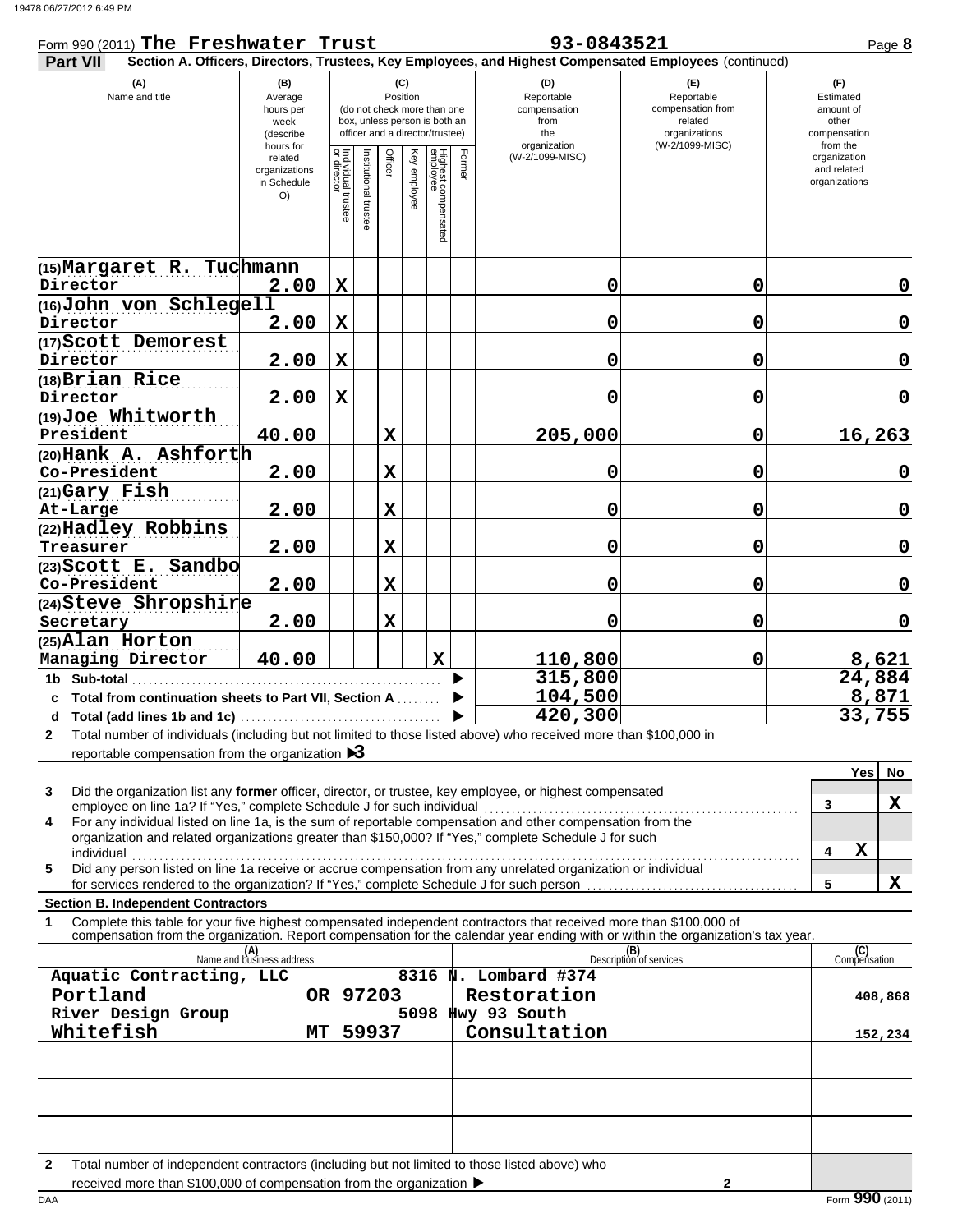| Form 990 (2011) The Freshwater Trust<br><b>Part VII</b>                                                                                                                                                                                                                                                                                              |                                                                                                                                                                                     |                                   |                       |         |              |                                   |        | 93-0843521<br>Section A. Officers, Directors, Trustees, Key Employees, and Highest Compensated Employees (continued) |                                                                                       |                                                                    | Page 8 |
|------------------------------------------------------------------------------------------------------------------------------------------------------------------------------------------------------------------------------------------------------------------------------------------------------------------------------------------------------|-------------------------------------------------------------------------------------------------------------------------------------------------------------------------------------|-----------------------------------|-----------------------|---------|--------------|-----------------------------------|--------|----------------------------------------------------------------------------------------------------------------------|---------------------------------------------------------------------------------------|--------------------------------------------------------------------|--------|
| (A)<br>Name and title                                                                                                                                                                                                                                                                                                                                | (B)<br>(C)<br>Position<br>Average<br>(do not check more than one<br>hours per<br>box, unless person is both an<br>week<br>officer and a director/trustee)<br>(describe<br>hours for |                                   |                       |         |              |                                   |        | (D)<br>Reportable<br>compensation<br>from<br>the<br>organization                                                     | (E)<br>Reportable<br>compensation from<br>related<br>organizations<br>(W-2/1099-MISC) | (F)<br>Estimated<br>amount of<br>other<br>compensation<br>from the |        |
|                                                                                                                                                                                                                                                                                                                                                      | related<br>organizations<br>in Schedule<br>O)                                                                                                                                       | Individual trustee<br>or director | Institutional trustee | Officer | Key employee | Highest compensa<br>employee<br>ā | Former | (W-2/1099-MISC)                                                                                                      |                                                                                       | organization<br>and related<br>organizations                       |        |
| (15) David Primozich<br>Ecosystems Director                                                                                                                                                                                                                                                                                                          | 40.00                                                                                                                                                                               |                                   |                       |         |              | X                                 |        | 104,500                                                                                                              | $\mathbf 0$                                                                           |                                                                    | 8,871  |
|                                                                                                                                                                                                                                                                                                                                                      |                                                                                                                                                                                     |                                   |                       |         |              |                                   |        |                                                                                                                      |                                                                                       |                                                                    |        |
| (17)                                                                                                                                                                                                                                                                                                                                                 |                                                                                                                                                                                     |                                   |                       |         |              |                                   |        |                                                                                                                      |                                                                                       |                                                                    |        |
| (18)                                                                                                                                                                                                                                                                                                                                                 |                                                                                                                                                                                     |                                   |                       |         |              |                                   |        |                                                                                                                      |                                                                                       |                                                                    |        |
| (19)                                                                                                                                                                                                                                                                                                                                                 |                                                                                                                                                                                     |                                   |                       |         |              |                                   |        |                                                                                                                      |                                                                                       |                                                                    |        |
| (20)                                                                                                                                                                                                                                                                                                                                                 |                                                                                                                                                                                     |                                   |                       |         |              |                                   |        |                                                                                                                      |                                                                                       |                                                                    |        |
| (21)                                                                                                                                                                                                                                                                                                                                                 |                                                                                                                                                                                     |                                   |                       |         |              |                                   |        |                                                                                                                      |                                                                                       |                                                                    |        |
| (22)                                                                                                                                                                                                                                                                                                                                                 |                                                                                                                                                                                     |                                   |                       |         |              |                                   |        |                                                                                                                      |                                                                                       |                                                                    |        |
| (23)                                                                                                                                                                                                                                                                                                                                                 |                                                                                                                                                                                     |                                   |                       |         |              |                                   |        |                                                                                                                      |                                                                                       |                                                                    |        |
| (24)                                                                                                                                                                                                                                                                                                                                                 |                                                                                                                                                                                     |                                   |                       |         |              |                                   |        |                                                                                                                      |                                                                                       |                                                                    |        |
| (25)                                                                                                                                                                                                                                                                                                                                                 |                                                                                                                                                                                     |                                   |                       |         |              |                                   |        |                                                                                                                      |                                                                                       |                                                                    |        |
| c Total from continuation sheets to Part VII, Section A                                                                                                                                                                                                                                                                                              |                                                                                                                                                                                     |                                   |                       |         |              |                                   |        | 104,500                                                                                                              |                                                                                       |                                                                    | 8,871  |
| Total number of individuals (including but not limited to those listed above) who received more than \$100,000 in<br>2<br>reportable compensation from the organization ▶                                                                                                                                                                            |                                                                                                                                                                                     |                                   |                       |         |              |                                   |        |                                                                                                                      |                                                                                       |                                                                    |        |
| Did the organization list any former officer, director, or trustee, key employee, or highest compensated<br>3                                                                                                                                                                                                                                        |                                                                                                                                                                                     |                                   |                       |         |              |                                   |        |                                                                                                                      |                                                                                       | <b>Yes</b><br>3                                                    | No     |
| For any individual listed on line 1a, is the sum of reportable compensation and other compensation from the<br>4<br>organization and related organizations greater than \$150,000? If "Yes," complete Schedule J for such                                                                                                                            |                                                                                                                                                                                     |                                   |                       |         |              |                                   |        |                                                                                                                      |                                                                                       |                                                                    |        |
| individual with a construction of the construction of the construction of the construction of the construction of the construction of the construction of the construction of the construction of the construction of the cons<br>Did any person listed on line 1a receive or accrue compensation from any unrelated organization or individual<br>5 |                                                                                                                                                                                     |                                   |                       |         |              |                                   |        |                                                                                                                      |                                                                                       | 4<br>5                                                             |        |
| <b>Section B. Independent Contractors</b>                                                                                                                                                                                                                                                                                                            |                                                                                                                                                                                     |                                   |                       |         |              |                                   |        |                                                                                                                      |                                                                                       |                                                                    |        |
| Complete this table for your five highest compensated independent contractors that received more than \$100,000 of<br>1<br>compensation from the organization. Report compensation for the calendar year ending with or within the organization's tax year.                                                                                          |                                                                                                                                                                                     |                                   |                       |         |              |                                   |        |                                                                                                                      |                                                                                       |                                                                    |        |
|                                                                                                                                                                                                                                                                                                                                                      | (A)<br>Name and business address                                                                                                                                                    |                                   |                       |         |              |                                   |        |                                                                                                                      | (B)<br>Description of services                                                        | (C)<br>Compensation                                                |        |
|                                                                                                                                                                                                                                                                                                                                                      |                                                                                                                                                                                     |                                   |                       |         |              |                                   |        |                                                                                                                      |                                                                                       |                                                                    |        |
|                                                                                                                                                                                                                                                                                                                                                      |                                                                                                                                                                                     |                                   |                       |         |              |                                   |        |                                                                                                                      |                                                                                       |                                                                    |        |
|                                                                                                                                                                                                                                                                                                                                                      |                                                                                                                                                                                     |                                   |                       |         |              |                                   |        |                                                                                                                      |                                                                                       |                                                                    |        |

**2** Total number of independent contractors (including but not limited to those listed above) who

DAA **Form 990** (2011) received more than \$100,000 of compensation from the organization  $\blacktriangleright$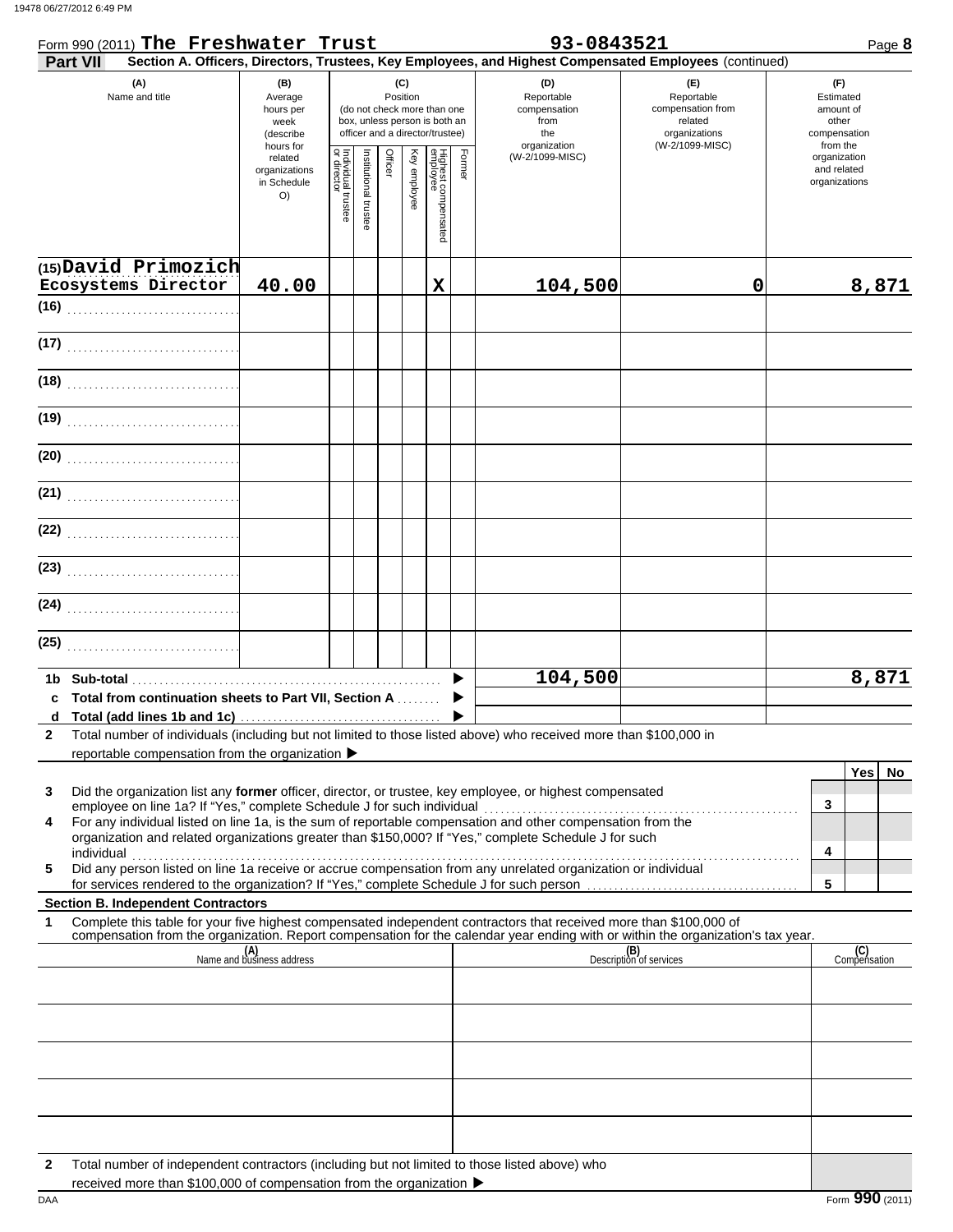### Form 990 (2011) Page **9 The Freshwater Trust 93-0843521**

| (C)<br>(A)<br>(B)<br>(D)<br>Related or<br>Revenue<br>Total revenue<br>Unrelated<br>exempt<br>business<br>function<br>revenue<br>revenue<br>Program Service Revenu <mark>¢Contributions, Gifts, Grant</mark> s<br>Program Service Revenu∮and Other Similar Amounts<br>1a Federated campaigns<br>1a<br><b>b</b> Membership dues<br>1b<br>.<br>100,950<br>c Fundraising events<br>1c<br>d Related organizations<br>1d<br>2,496,600<br><b>e</b> Government grants (contributions)<br>1e<br>f All other contributions, gifts, grants,<br>and similar amounts not included above<br>1,096,785<br>1 <sub>f</sub><br>Noncash contributions included in lines 1a-1f: \$<br>3,694,335<br><b>Busn. Code</b><br>200,000<br>200,000<br>2a<br>Program Service Revenue<br>b<br>f All other program service revenue<br>200,000<br>▶<br>Investment income (including dividends, interest,<br>3<br>2,001<br>and other similar amounts)<br>Income from investment of tax-exempt bond proceed<br>4<br>5<br>(i) Real<br>(ii) Personal<br>6a Gross rents<br>Less: rental exps.<br>b<br>Rental inc. or (loss)<br>Net rental income or (loss)<br>d<br>.<br><b>7a</b> Gross amount from<br>(i) Securities<br>(ii) Other<br>sales of assets<br>115,387<br>other than inventor<br><b>b</b> Less: cost or other<br>104,997<br>basis & sales exps<br>10,390<br>c Gain or (loss)<br>10,390<br>d Net gain or (loss)<br>8a Gross income from fundraising events<br>nue<br>(not including $$100,950$<br>Other Rever<br>of contributions reported on line 1c).<br>339,090<br>See Part IV, line 18<br>a<br>.<br>159,456<br><b>b</b> Less: direct expenses<br>b<br>179,634<br>c Net income or (loss) from fundraising events<br>9a Gross income from gaming activities.<br>See Part IV, line 19<br>a<br><b>b</b> Less: direct expenses<br>b<br><b>c</b> Net income or (loss) from gaming activities | <b>Part VIII</b> | <b>Statement of Revenue</b> |  |  |  |  |                                     |
|-----------------------------------------------------------------------------------------------------------------------------------------------------------------------------------------------------------------------------------------------------------------------------------------------------------------------------------------------------------------------------------------------------------------------------------------------------------------------------------------------------------------------------------------------------------------------------------------------------------------------------------------------------------------------------------------------------------------------------------------------------------------------------------------------------------------------------------------------------------------------------------------------------------------------------------------------------------------------------------------------------------------------------------------------------------------------------------------------------------------------------------------------------------------------------------------------------------------------------------------------------------------------------------------------------------------------------------------------------------------------------------------------------------------------------------------------------------------------------------------------------------------------------------------------------------------------------------------------------------------------------------------------------------------------------------------------------------------------------------------------------------------------------------------------------------------------------------------------------------------|------------------|-----------------------------|--|--|--|--|-------------------------------------|
|                                                                                                                                                                                                                                                                                                                                                                                                                                                                                                                                                                                                                                                                                                                                                                                                                                                                                                                                                                                                                                                                                                                                                                                                                                                                                                                                                                                                                                                                                                                                                                                                                                                                                                                                                                                                                                                                 |                  |                             |  |  |  |  |                                     |
|                                                                                                                                                                                                                                                                                                                                                                                                                                                                                                                                                                                                                                                                                                                                                                                                                                                                                                                                                                                                                                                                                                                                                                                                                                                                                                                                                                                                                                                                                                                                                                                                                                                                                                                                                                                                                                                                 |                  |                             |  |  |  |  | excluded from tax<br>under sections |
|                                                                                                                                                                                                                                                                                                                                                                                                                                                                                                                                                                                                                                                                                                                                                                                                                                                                                                                                                                                                                                                                                                                                                                                                                                                                                                                                                                                                                                                                                                                                                                                                                                                                                                                                                                                                                                                                 |                  |                             |  |  |  |  | 512, 513, or 514                    |
|                                                                                                                                                                                                                                                                                                                                                                                                                                                                                                                                                                                                                                                                                                                                                                                                                                                                                                                                                                                                                                                                                                                                                                                                                                                                                                                                                                                                                                                                                                                                                                                                                                                                                                                                                                                                                                                                 |                  |                             |  |  |  |  |                                     |
|                                                                                                                                                                                                                                                                                                                                                                                                                                                                                                                                                                                                                                                                                                                                                                                                                                                                                                                                                                                                                                                                                                                                                                                                                                                                                                                                                                                                                                                                                                                                                                                                                                                                                                                                                                                                                                                                 |                  |                             |  |  |  |  |                                     |
|                                                                                                                                                                                                                                                                                                                                                                                                                                                                                                                                                                                                                                                                                                                                                                                                                                                                                                                                                                                                                                                                                                                                                                                                                                                                                                                                                                                                                                                                                                                                                                                                                                                                                                                                                                                                                                                                 |                  |                             |  |  |  |  |                                     |
|                                                                                                                                                                                                                                                                                                                                                                                                                                                                                                                                                                                                                                                                                                                                                                                                                                                                                                                                                                                                                                                                                                                                                                                                                                                                                                                                                                                                                                                                                                                                                                                                                                                                                                                                                                                                                                                                 |                  |                             |  |  |  |  |                                     |
|                                                                                                                                                                                                                                                                                                                                                                                                                                                                                                                                                                                                                                                                                                                                                                                                                                                                                                                                                                                                                                                                                                                                                                                                                                                                                                                                                                                                                                                                                                                                                                                                                                                                                                                                                                                                                                                                 |                  |                             |  |  |  |  |                                     |
|                                                                                                                                                                                                                                                                                                                                                                                                                                                                                                                                                                                                                                                                                                                                                                                                                                                                                                                                                                                                                                                                                                                                                                                                                                                                                                                                                                                                                                                                                                                                                                                                                                                                                                                                                                                                                                                                 |                  |                             |  |  |  |  |                                     |
|                                                                                                                                                                                                                                                                                                                                                                                                                                                                                                                                                                                                                                                                                                                                                                                                                                                                                                                                                                                                                                                                                                                                                                                                                                                                                                                                                                                                                                                                                                                                                                                                                                                                                                                                                                                                                                                                 |                  |                             |  |  |  |  |                                     |
|                                                                                                                                                                                                                                                                                                                                                                                                                                                                                                                                                                                                                                                                                                                                                                                                                                                                                                                                                                                                                                                                                                                                                                                                                                                                                                                                                                                                                                                                                                                                                                                                                                                                                                                                                                                                                                                                 |                  |                             |  |  |  |  |                                     |
|                                                                                                                                                                                                                                                                                                                                                                                                                                                                                                                                                                                                                                                                                                                                                                                                                                                                                                                                                                                                                                                                                                                                                                                                                                                                                                                                                                                                                                                                                                                                                                                                                                                                                                                                                                                                                                                                 |                  |                             |  |  |  |  |                                     |
|                                                                                                                                                                                                                                                                                                                                                                                                                                                                                                                                                                                                                                                                                                                                                                                                                                                                                                                                                                                                                                                                                                                                                                                                                                                                                                                                                                                                                                                                                                                                                                                                                                                                                                                                                                                                                                                                 |                  |                             |  |  |  |  |                                     |
|                                                                                                                                                                                                                                                                                                                                                                                                                                                                                                                                                                                                                                                                                                                                                                                                                                                                                                                                                                                                                                                                                                                                                                                                                                                                                                                                                                                                                                                                                                                                                                                                                                                                                                                                                                                                                                                                 |                  |                             |  |  |  |  |                                     |
|                                                                                                                                                                                                                                                                                                                                                                                                                                                                                                                                                                                                                                                                                                                                                                                                                                                                                                                                                                                                                                                                                                                                                                                                                                                                                                                                                                                                                                                                                                                                                                                                                                                                                                                                                                                                                                                                 |                  |                             |  |  |  |  |                                     |
|                                                                                                                                                                                                                                                                                                                                                                                                                                                                                                                                                                                                                                                                                                                                                                                                                                                                                                                                                                                                                                                                                                                                                                                                                                                                                                                                                                                                                                                                                                                                                                                                                                                                                                                                                                                                                                                                 |                  |                             |  |  |  |  |                                     |
|                                                                                                                                                                                                                                                                                                                                                                                                                                                                                                                                                                                                                                                                                                                                                                                                                                                                                                                                                                                                                                                                                                                                                                                                                                                                                                                                                                                                                                                                                                                                                                                                                                                                                                                                                                                                                                                                 |                  |                             |  |  |  |  |                                     |
|                                                                                                                                                                                                                                                                                                                                                                                                                                                                                                                                                                                                                                                                                                                                                                                                                                                                                                                                                                                                                                                                                                                                                                                                                                                                                                                                                                                                                                                                                                                                                                                                                                                                                                                                                                                                                                                                 |                  |                             |  |  |  |  |                                     |
|                                                                                                                                                                                                                                                                                                                                                                                                                                                                                                                                                                                                                                                                                                                                                                                                                                                                                                                                                                                                                                                                                                                                                                                                                                                                                                                                                                                                                                                                                                                                                                                                                                                                                                                                                                                                                                                                 |                  |                             |  |  |  |  |                                     |
|                                                                                                                                                                                                                                                                                                                                                                                                                                                                                                                                                                                                                                                                                                                                                                                                                                                                                                                                                                                                                                                                                                                                                                                                                                                                                                                                                                                                                                                                                                                                                                                                                                                                                                                                                                                                                                                                 |                  |                             |  |  |  |  |                                     |
|                                                                                                                                                                                                                                                                                                                                                                                                                                                                                                                                                                                                                                                                                                                                                                                                                                                                                                                                                                                                                                                                                                                                                                                                                                                                                                                                                                                                                                                                                                                                                                                                                                                                                                                                                                                                                                                                 |                  |                             |  |  |  |  | 2,001                               |
|                                                                                                                                                                                                                                                                                                                                                                                                                                                                                                                                                                                                                                                                                                                                                                                                                                                                                                                                                                                                                                                                                                                                                                                                                                                                                                                                                                                                                                                                                                                                                                                                                                                                                                                                                                                                                                                                 |                  |                             |  |  |  |  |                                     |
|                                                                                                                                                                                                                                                                                                                                                                                                                                                                                                                                                                                                                                                                                                                                                                                                                                                                                                                                                                                                                                                                                                                                                                                                                                                                                                                                                                                                                                                                                                                                                                                                                                                                                                                                                                                                                                                                 |                  |                             |  |  |  |  |                                     |
|                                                                                                                                                                                                                                                                                                                                                                                                                                                                                                                                                                                                                                                                                                                                                                                                                                                                                                                                                                                                                                                                                                                                                                                                                                                                                                                                                                                                                                                                                                                                                                                                                                                                                                                                                                                                                                                                 |                  |                             |  |  |  |  |                                     |
|                                                                                                                                                                                                                                                                                                                                                                                                                                                                                                                                                                                                                                                                                                                                                                                                                                                                                                                                                                                                                                                                                                                                                                                                                                                                                                                                                                                                                                                                                                                                                                                                                                                                                                                                                                                                                                                                 |                  |                             |  |  |  |  |                                     |
|                                                                                                                                                                                                                                                                                                                                                                                                                                                                                                                                                                                                                                                                                                                                                                                                                                                                                                                                                                                                                                                                                                                                                                                                                                                                                                                                                                                                                                                                                                                                                                                                                                                                                                                                                                                                                                                                 |                  |                             |  |  |  |  |                                     |
|                                                                                                                                                                                                                                                                                                                                                                                                                                                                                                                                                                                                                                                                                                                                                                                                                                                                                                                                                                                                                                                                                                                                                                                                                                                                                                                                                                                                                                                                                                                                                                                                                                                                                                                                                                                                                                                                 |                  |                             |  |  |  |  |                                     |
|                                                                                                                                                                                                                                                                                                                                                                                                                                                                                                                                                                                                                                                                                                                                                                                                                                                                                                                                                                                                                                                                                                                                                                                                                                                                                                                                                                                                                                                                                                                                                                                                                                                                                                                                                                                                                                                                 |                  |                             |  |  |  |  |                                     |
|                                                                                                                                                                                                                                                                                                                                                                                                                                                                                                                                                                                                                                                                                                                                                                                                                                                                                                                                                                                                                                                                                                                                                                                                                                                                                                                                                                                                                                                                                                                                                                                                                                                                                                                                                                                                                                                                 |                  |                             |  |  |  |  |                                     |
|                                                                                                                                                                                                                                                                                                                                                                                                                                                                                                                                                                                                                                                                                                                                                                                                                                                                                                                                                                                                                                                                                                                                                                                                                                                                                                                                                                                                                                                                                                                                                                                                                                                                                                                                                                                                                                                                 |                  |                             |  |  |  |  |                                     |
|                                                                                                                                                                                                                                                                                                                                                                                                                                                                                                                                                                                                                                                                                                                                                                                                                                                                                                                                                                                                                                                                                                                                                                                                                                                                                                                                                                                                                                                                                                                                                                                                                                                                                                                                                                                                                                                                 |                  |                             |  |  |  |  |                                     |
|                                                                                                                                                                                                                                                                                                                                                                                                                                                                                                                                                                                                                                                                                                                                                                                                                                                                                                                                                                                                                                                                                                                                                                                                                                                                                                                                                                                                                                                                                                                                                                                                                                                                                                                                                                                                                                                                 |                  |                             |  |  |  |  |                                     |
|                                                                                                                                                                                                                                                                                                                                                                                                                                                                                                                                                                                                                                                                                                                                                                                                                                                                                                                                                                                                                                                                                                                                                                                                                                                                                                                                                                                                                                                                                                                                                                                                                                                                                                                                                                                                                                                                 |                  |                             |  |  |  |  |                                     |
|                                                                                                                                                                                                                                                                                                                                                                                                                                                                                                                                                                                                                                                                                                                                                                                                                                                                                                                                                                                                                                                                                                                                                                                                                                                                                                                                                                                                                                                                                                                                                                                                                                                                                                                                                                                                                                                                 |                  |                             |  |  |  |  | 10,390                              |
|                                                                                                                                                                                                                                                                                                                                                                                                                                                                                                                                                                                                                                                                                                                                                                                                                                                                                                                                                                                                                                                                                                                                                                                                                                                                                                                                                                                                                                                                                                                                                                                                                                                                                                                                                                                                                                                                 |                  |                             |  |  |  |  |                                     |
|                                                                                                                                                                                                                                                                                                                                                                                                                                                                                                                                                                                                                                                                                                                                                                                                                                                                                                                                                                                                                                                                                                                                                                                                                                                                                                                                                                                                                                                                                                                                                                                                                                                                                                                                                                                                                                                                 |                  |                             |  |  |  |  |                                     |
|                                                                                                                                                                                                                                                                                                                                                                                                                                                                                                                                                                                                                                                                                                                                                                                                                                                                                                                                                                                                                                                                                                                                                                                                                                                                                                                                                                                                                                                                                                                                                                                                                                                                                                                                                                                                                                                                 |                  |                             |  |  |  |  |                                     |
|                                                                                                                                                                                                                                                                                                                                                                                                                                                                                                                                                                                                                                                                                                                                                                                                                                                                                                                                                                                                                                                                                                                                                                                                                                                                                                                                                                                                                                                                                                                                                                                                                                                                                                                                                                                                                                                                 |                  |                             |  |  |  |  |                                     |
|                                                                                                                                                                                                                                                                                                                                                                                                                                                                                                                                                                                                                                                                                                                                                                                                                                                                                                                                                                                                                                                                                                                                                                                                                                                                                                                                                                                                                                                                                                                                                                                                                                                                                                                                                                                                                                                                 |                  |                             |  |  |  |  |                                     |
|                                                                                                                                                                                                                                                                                                                                                                                                                                                                                                                                                                                                                                                                                                                                                                                                                                                                                                                                                                                                                                                                                                                                                                                                                                                                                                                                                                                                                                                                                                                                                                                                                                                                                                                                                                                                                                                                 |                  |                             |  |  |  |  |                                     |
|                                                                                                                                                                                                                                                                                                                                                                                                                                                                                                                                                                                                                                                                                                                                                                                                                                                                                                                                                                                                                                                                                                                                                                                                                                                                                                                                                                                                                                                                                                                                                                                                                                                                                                                                                                                                                                                                 |                  |                             |  |  |  |  |                                     |
|                                                                                                                                                                                                                                                                                                                                                                                                                                                                                                                                                                                                                                                                                                                                                                                                                                                                                                                                                                                                                                                                                                                                                                                                                                                                                                                                                                                                                                                                                                                                                                                                                                                                                                                                                                                                                                                                 |                  |                             |  |  |  |  |                                     |
|                                                                                                                                                                                                                                                                                                                                                                                                                                                                                                                                                                                                                                                                                                                                                                                                                                                                                                                                                                                                                                                                                                                                                                                                                                                                                                                                                                                                                                                                                                                                                                                                                                                                                                                                                                                                                                                                 |                  |                             |  |  |  |  |                                     |
|                                                                                                                                                                                                                                                                                                                                                                                                                                                                                                                                                                                                                                                                                                                                                                                                                                                                                                                                                                                                                                                                                                                                                                                                                                                                                                                                                                                                                                                                                                                                                                                                                                                                                                                                                                                                                                                                 |                  |                             |  |  |  |  |                                     |
| 10a Gross sales of inventory, less                                                                                                                                                                                                                                                                                                                                                                                                                                                                                                                                                                                                                                                                                                                                                                                                                                                                                                                                                                                                                                                                                                                                                                                                                                                                                                                                                                                                                                                                                                                                                                                                                                                                                                                                                                                                                              |                  |                             |  |  |  |  |                                     |
| returns and allowances<br>a<br>1.1.1.1.1.1                                                                                                                                                                                                                                                                                                                                                                                                                                                                                                                                                                                                                                                                                                                                                                                                                                                                                                                                                                                                                                                                                                                                                                                                                                                                                                                                                                                                                                                                                                                                                                                                                                                                                                                                                                                                                      |                  |                             |  |  |  |  |                                     |
| <b>b</b> Less: cost of goods sold<br>b                                                                                                                                                                                                                                                                                                                                                                                                                                                                                                                                                                                                                                                                                                                                                                                                                                                                                                                                                                                                                                                                                                                                                                                                                                                                                                                                                                                                                                                                                                                                                                                                                                                                                                                                                                                                                          |                  |                             |  |  |  |  |                                     |
| c Net income or (loss) from sales of inventory                                                                                                                                                                                                                                                                                                                                                                                                                                                                                                                                                                                                                                                                                                                                                                                                                                                                                                                                                                                                                                                                                                                                                                                                                                                                                                                                                                                                                                                                                                                                                                                                                                                                                                                                                                                                                  |                  |                             |  |  |  |  |                                     |
| Miscellaneous Revenue<br><b>Busn. Code</b><br>495<br>495                                                                                                                                                                                                                                                                                                                                                                                                                                                                                                                                                                                                                                                                                                                                                                                                                                                                                                                                                                                                                                                                                                                                                                                                                                                                                                                                                                                                                                                                                                                                                                                                                                                                                                                                                                                                        |                  |                             |  |  |  |  |                                     |
| 11a<br>Sales and other revenues                                                                                                                                                                                                                                                                                                                                                                                                                                                                                                                                                                                                                                                                                                                                                                                                                                                                                                                                                                                                                                                                                                                                                                                                                                                                                                                                                                                                                                                                                                                                                                                                                                                                                                                                                                                                                                 |                  |                             |  |  |  |  |                                     |
| $\mathbf b$                                                                                                                                                                                                                                                                                                                                                                                                                                                                                                                                                                                                                                                                                                                                                                                                                                                                                                                                                                                                                                                                                                                                                                                                                                                                                                                                                                                                                                                                                                                                                                                                                                                                                                                                                                                                                                                     |                  |                             |  |  |  |  |                                     |
| с<br>All other revenue<br>d                                                                                                                                                                                                                                                                                                                                                                                                                                                                                                                                                                                                                                                                                                                                                                                                                                                                                                                                                                                                                                                                                                                                                                                                                                                                                                                                                                                                                                                                                                                                                                                                                                                                                                                                                                                                                                     |                  |                             |  |  |  |  |                                     |
| 495                                                                                                                                                                                                                                                                                                                                                                                                                                                                                                                                                                                                                                                                                                                                                                                                                                                                                                                                                                                                                                                                                                                                                                                                                                                                                                                                                                                                                                                                                                                                                                                                                                                                                                                                                                                                                                                             |                  |                             |  |  |  |  |                                     |
| 4,086,855<br>200,495<br>$\mathbf 0$<br>Total revenue. See instructions.<br>12                                                                                                                                                                                                                                                                                                                                                                                                                                                                                                                                                                                                                                                                                                                                                                                                                                                                                                                                                                                                                                                                                                                                                                                                                                                                                                                                                                                                                                                                                                                                                                                                                                                                                                                                                                                   |                  |                             |  |  |  |  | 12,391                              |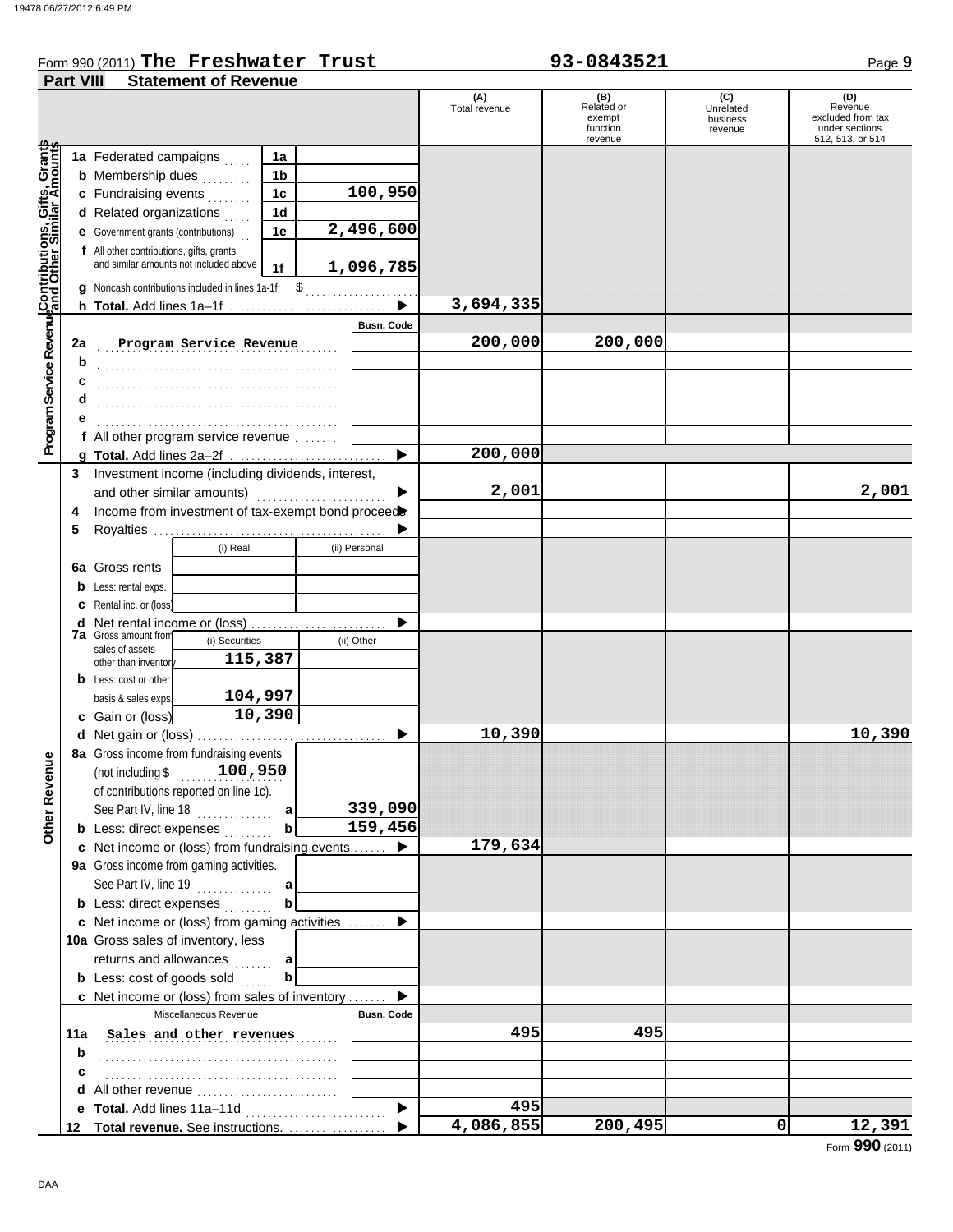## **Part IX Statement of Functional Expenses** Form 990 (2011) The Freshwater Trust **93-0843521** Page 10 required to complete columns (B), (C), and (D). Section 501(c)(3) and 501(c)(4) organizations must complete all columns. All other organizations must complete column (A) but are not

Check if Schedule O contains a response to any question in this Part IX

|              | Do not include amounts reported on lines 6b,<br>7b, 8b, 9b, and 10b of Part VIII.               | (A)<br><b>Total expenses</b> | (B)<br>Program service | (C)<br>Management and | (D)<br>Fundraising     |
|--------------|-------------------------------------------------------------------------------------------------|------------------------------|------------------------|-----------------------|------------------------|
| 1.           | Grants and other assistance to governments and                                                  |                              | expenses               | general expenses      | expenses               |
|              |                                                                                                 |                              |                        |                       |                        |
|              | organizations in the U.S. See Part IV, line 21<br>Grants and other assistance to individuals in |                              |                        |                       |                        |
| $\mathbf{2}$ | the U.S. See Part IV, line 22                                                                   |                              |                        |                       |                        |
| 3            | Grants and other assistance to governments                                                      |                              |                        |                       |                        |
|              | organizations, and individuals outside the                                                      |                              |                        |                       |                        |
|              | U.S. See Part IV, lines 15 and 16                                                               |                              |                        |                       |                        |
| 4            | Benefits paid to or for members                                                                 |                              |                        |                       |                        |
| 5            | Compensation of current officers, directors,                                                    |                              |                        |                       |                        |
|              | trustees, and key employees                                                                     | 221,263                      | 63,579                 | 157,684               |                        |
| 6            | Compensation not included above, to disqualified                                                |                              |                        |                       |                        |
|              | persons (as defined under section 4958(f)(1)) and                                               |                              |                        |                       |                        |
|              | persons described in section 4958(c)(3)(B)                                                      |                              |                        |                       |                        |
| $\mathbf{7}$ | Other salaries and wages                                                                        | 1,014,598                    | 675,081                | 292,956               | 46,561                 |
| 8            | Pension plan accruals and contributions (include                                                |                              |                        |                       |                        |
|              | section 401(k) and 403(b) employer contributions)                                               |                              | 20,692                 | 23,765                |                        |
| 9            | Other employee benefits                                                                         | 44,457<br>89,745             | 38,483                 | 51,262                |                        |
| 10           |                                                                                                 | 104,594                      | 63,384                 | 37,131                | 4,079                  |
| 11           | Fees for services (non-employees):                                                              |                              |                        |                       |                        |
|              |                                                                                                 |                              |                        |                       |                        |
|              |                                                                                                 | 70,986                       | 69,640                 | 1,346                 |                        |
| b            |                                                                                                 | 16,000                       |                        | 16,000                |                        |
|              |                                                                                                 |                              |                        |                       |                        |
|              | e Professional fundraising services. See Part IV, line 17                                       |                              |                        |                       |                        |
|              | Investment management fees                                                                      |                              |                        |                       |                        |
| f            |                                                                                                 | 40,993                       | 12,992                 | 28,001                |                        |
| g<br>12      | Advertising and promotion [1] [1] [1] Advertising and promotion                                 | 31,095                       | 7,721                  | 23,374                |                        |
| 13           |                                                                                                 | 46,487                       | 3,623                  | 42,864                |                        |
| 14           |                                                                                                 |                              |                        |                       |                        |
| 15           | Information technology<br>                                                                      |                              |                        |                       |                        |
| 16           |                                                                                                 | 128,527                      | 61,299                 | 67,228                |                        |
| 17           | Travel                                                                                          | 98,656                       | 90,492                 | 8,164                 |                        |
| 18           | Payments of travel or entertainment expenses                                                    |                              |                        |                       |                        |
|              | for any federal, state, or local public officials                                               |                              |                        |                       |                        |
|              | 19 Conferences, conventions, and meetings                                                       | 14,229                       | 9,331                  | 4,898                 |                        |
| 20           | Interest                                                                                        |                              |                        |                       |                        |
| 21           | Payments to affiliates                                                                          |                              |                        |                       |                        |
| 22           | Depreciation, depletion, and amortization                                                       | 20,832                       | 15,900                 | 4,932                 |                        |
| 23           |                                                                                                 | 9,099                        |                        | 9,099                 |                        |
| 24           | Other expenses. Itemize expenses not covered                                                    |                              |                        |                       |                        |
|              | above. (List miscellaneous expenses in line 24e. If                                             |                              |                        |                       |                        |
|              | line 24e amount exceeds 10% of line 25, column                                                  |                              |                        |                       |                        |
|              | (A) amount, list line 24e expenses on Schedule O.)                                              |                              |                        |                       |                        |
| a            | Contracted services                                                                             | 1,153,577                    | 1,152,077              | 1,500                 |                        |
| b            | Water fees/lease payments                                                                       | 1,035,873                    | 1,035,873              |                       |                        |
| c            | Equipment rental/maint                                                                          | 24,818                       | 456                    | 24,362                |                        |
| d            | Meals and entertainment                                                                         | 24,235                       | 9,297                  | 14,938                |                        |
| е            | All other expenses                                                                              | 61,666                       | 31,463                 | 26,453                |                        |
| 25           | Total functional expenses. Add lines 1 through 24e                                              | 4,251,730                    | 3,361,383              | 835,957               | $\frac{3,750}{54,390}$ |
| 26           | Joint costs. Complete this line only if the                                                     |                              |                        |                       |                        |
|              | organization reported in column (B) joint costs                                                 |                              |                        |                       |                        |
|              | from a combined educational campaign and<br>fundraising solicitation. Check here ▶              |                              |                        |                       |                        |
|              | following SOP 98-2 (ASC 958-720)                                                                |                              |                        |                       |                        |
| DAA          |                                                                                                 |                              |                        |                       | Form 990 (2011)        |

Г ┱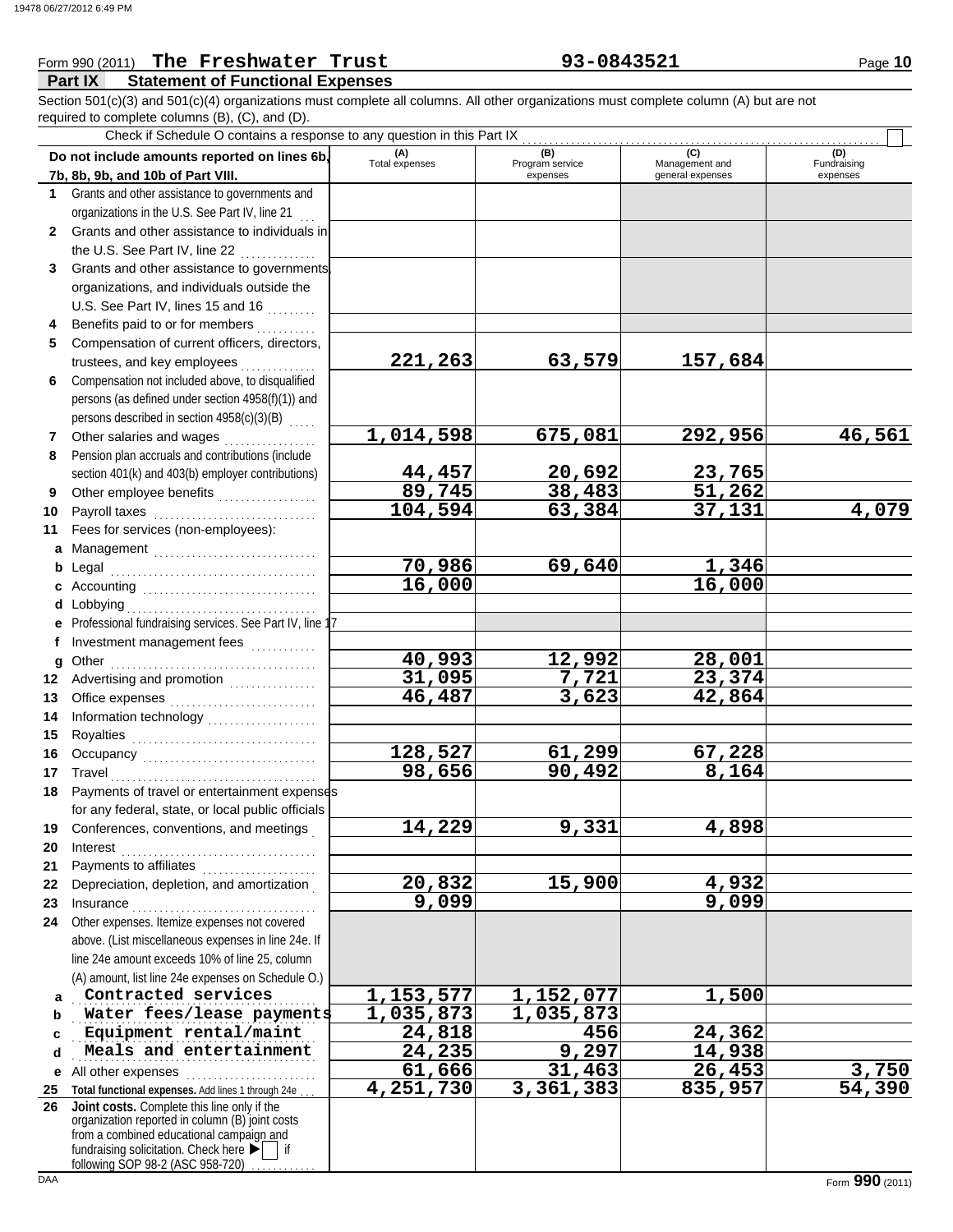### Form 990 (2011) The Freshwater Trust **93-0843521** Page 11 **The Freshwater Trust 93-0843521**

**Part X Balance Sheet**

|                             |    |                                                                                  |                 |                           | (A)                     |                | (B)         |
|-----------------------------|----|----------------------------------------------------------------------------------|-----------------|---------------------------|-------------------------|----------------|-------------|
|                             |    |                                                                                  |                 |                           | Beginning of year       |                | End of year |
|                             | 1  | Cash-non-interest bearing                                                        |                 |                           |                         | 1              |             |
|                             | 2  |                                                                                  |                 |                           | 351,031                 | $\overline{2}$ | 621,481     |
|                             | 3  |                                                                                  |                 |                           | 343,483                 | $\mathbf{3}$   | 510,716     |
|                             | 4  | Accounts receivable, net                                                         |                 |                           |                         | 4              |             |
|                             | 5  | Receivables from current and former officers, directors, trustees, key           |                 |                           |                         |                |             |
|                             |    | employees, and highest compensated employees. Complete Part II of                |                 |                           |                         |                |             |
|                             |    | Schedule L                                                                       |                 |                           |                         | 5              |             |
|                             | 6  | Receivables from other disqualified persons (as defined under section            |                 |                           |                         |                |             |
|                             |    | 4958(f)(1)), persons described in section 4958(c)(3)(B), and contributing        |                 |                           |                         |                |             |
|                             |    | employers and sponsoring organizations of section 501(c)(9) voluntary            |                 |                           |                         |                |             |
|                             |    |                                                                                  |                 | 6                         |                         |                |             |
| Assets                      | 7  |                                                                                  |                 | $\overline{7}$            |                         |                |             |
|                             | 8  | Inventories for sale or use                                                      |                 |                           |                         | 8              |             |
|                             | 9  | Prepaid expenses and deferred charges                                            |                 |                           | 10,154                  | 9              | 31,977      |
|                             |    | 10a Land, buildings, and equipment: cost or                                      |                 |                           |                         |                |             |
|                             |    | other basis. Complete Part VI of Schedule D  10a                                 |                 |                           |                         |                |             |
|                             |    | <b>b</b> Less: accumulated depreciation<br>.                                     | 10 <sub>b</sub> | $\frac{191,227}{142,925}$ | $53, 153$ 10c           |                |             |
|                             | 11 | Investments-publicly traded securities                                           | $315,075$ 11    |                           | $\frac{48,302}{94,111}$ |                |             |
|                             | 12 | Investments-other securities. See Part IV, line 11                               |                 |                           |                         | 12             |             |
|                             | 13 |                                                                                  |                 |                           |                         | 13             |             |
|                             | 14 | Intangible assets                                                                |                 |                           |                         | 14             |             |
|                             | 15 | Other assets. See Part IV, line 11                                               |                 |                           | 894,186 15              |                | 1,713,848   |
|                             | 16 | Total assets. Add lines 1 through 15 (must equal line 34)                        |                 |                           | 1,967,082 16            |                | 3,020,435   |
|                             | 17 |                                                                                  |                 |                           | 144, 417 17             |                | 439,902     |
|                             | 18 | Grants payable                                                                   |                 |                           |                         | 18             |             |
|                             | 19 | Deferred revenue                                                                 | 7,750           | 19                        | 50,000                  |                |             |
|                             | 20 | Tax-exempt bond liabilities                                                      |                 | 20                        |                         |                |             |
|                             | 21 | Escrow or custodial account liability. Complete Part IV of Schedule D            |                 | 21                        |                         |                |             |
|                             | 22 | Payables to current and former officers, directors, trustees, key                |                 |                           |                         |                |             |
| Liabilities                 |    | employees, highest compensated employees, and disqualified persons.              |                 |                           |                         |                |             |
|                             |    | Complete Part II of Schedule L                                                   |                 |                           |                         | 22             |             |
|                             | 23 | Secured mortgages and notes payable to unrelated third parties                   |                 |                           |                         | 23             |             |
|                             | 24 | Unsecured notes and loans payable to unrelated third parties                     |                 | .                         |                         | 24             | 74,803      |
|                             | 25 | Other liabilities (including federal income tax, payables to related third       |                 |                           |                         |                |             |
|                             |    | parties, and other liabilities not included on lines 17-24). Complete Part X     |                 |                           |                         |                |             |
|                             |    | of Schedule D                                                                    | $15,015$ 25     |                           | 14,426                  |                |             |
|                             | 26 |                                                                                  |                 |                           | 167,182                 | 26             | 579,131     |
|                             |    | Organizations that follow SFAS 117, check here $\boxed{\mathbf{X}}$ and complete |                 |                           |                         |                |             |
|                             |    | lines 27 through 29, and lines 33 and 34.                                        |                 |                           |                         |                |             |
|                             | 27 | Unrestricted net assets                                                          |                 |                           | 811,379                 | 27             | 1,681,007   |
|                             | 28 | Temporarily restricted net assets                                                |                 |                           | 906,716                 | 28             | 681,207     |
|                             | 29 | Permanently restricted net assets                                                |                 |                           | 81,805                  | 29             | 79,090      |
|                             |    | Organizations that do not follow SFAS 117, check here                            |                 | and                       |                         |                |             |
| Net Assets or Fund Balances |    | complete lines 30 through 34.                                                    |                 |                           |                         |                |             |
|                             | 30 | Capital stock or trust principal, or current funds                               |                 |                           |                         | 30             |             |
|                             | 31 | Paid-in or capital surplus, or land, building, or equipment fund                 |                 |                           |                         | 31             |             |
|                             | 32 | Retained earnings, endowment, accumulated income, or other funds                 |                 |                           |                         | 32             |             |
|                             | 33 | Total net assets or fund balances                                                |                 |                           | 1,799,900               | 33             | 2,441,304   |
|                             | 34 |                                                                                  |                 |                           | 1,967,082 34            |                | 3,020,435   |

Form **990** (2011)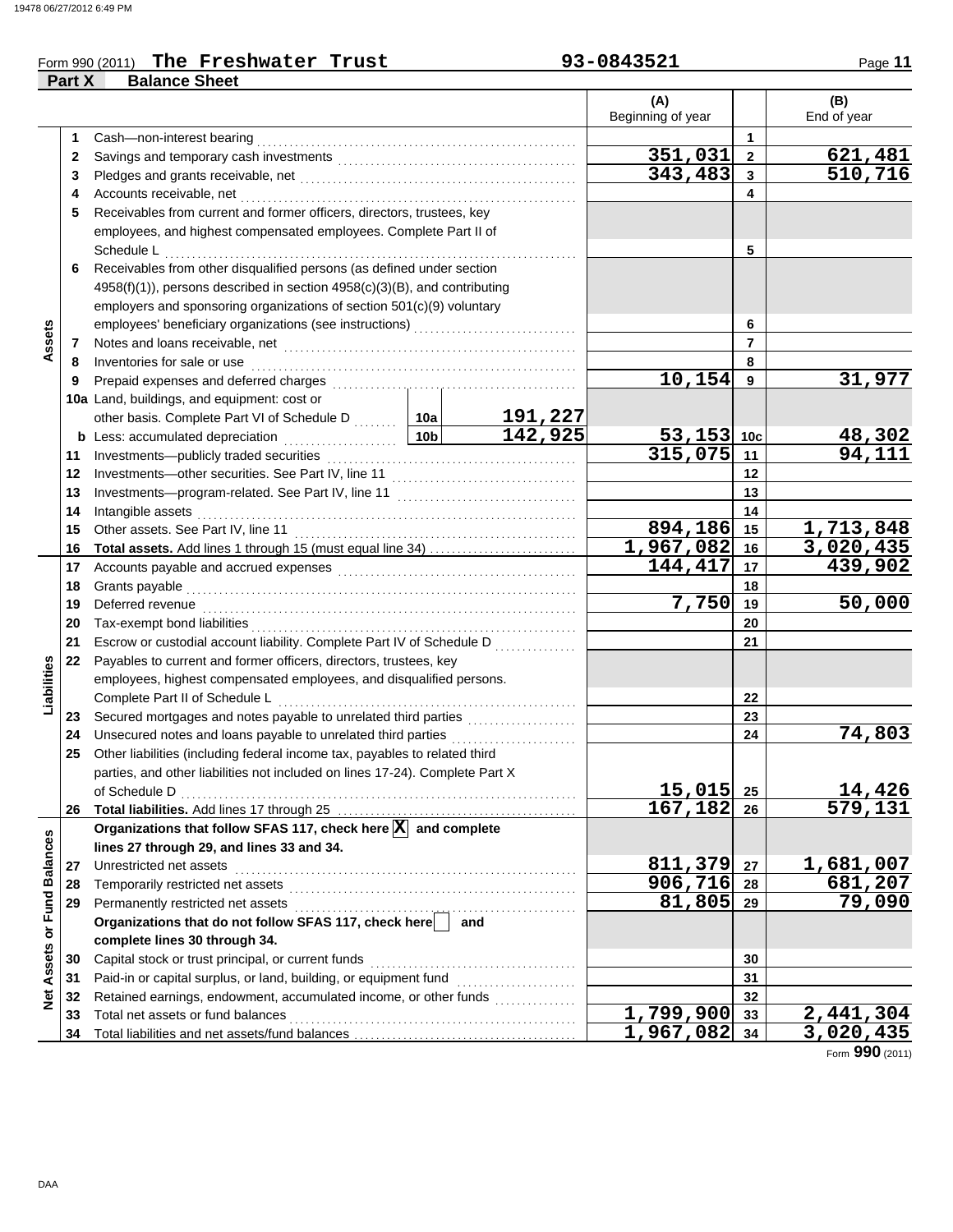| Form 990 (2011) The Freshwater Trust                                                                      | 93-0843521                                                                                                            |                         |                |              | Page 12     |
|-----------------------------------------------------------------------------------------------------------|-----------------------------------------------------------------------------------------------------------------------|-------------------------|----------------|--------------|-------------|
| <b>Part XI</b><br><b>Reconciliation of Net Assets</b>                                                     |                                                                                                                       |                         |                |              |             |
|                                                                                                           |                                                                                                                       |                         |                |              |             |
|                                                                                                           |                                                                                                                       | $\mathbf{1}$            | 4,086,855      |              |             |
|                                                                                                           |                                                                                                                       |                         | 4,251,730      |              |             |
| Revenue less expenses. Subtract line 2 from line 1<br>3                                                   |                                                                                                                       | $\overline{3}$          |                | $-164,875$   |             |
| 4                                                                                                         | Net assets or fund balances at beginning of year (must equal Part X, line 33, column (A)) [[[[[[[[[[[[[[[[[[[         | $\overline{\mathbf{4}}$ | 1,799,900      |              |             |
| Other changes in net assets or fund balances (explain in Schedule O)<br>5                                 |                                                                                                                       | 5                       |                | 806,279      |             |
| Net assets or fund balances at end of year. Combine lines 3, 4, and 5 (must equal Part X, line 33,<br>6   |                                                                                                                       |                         |                |              |             |
| column (B))                                                                                               |                                                                                                                       | 6                       | 2,441,304      |              |             |
| <b>Financial Statements and Reporting</b><br><b>Part XII</b>                                              |                                                                                                                       |                         |                |              |             |
|                                                                                                           |                                                                                                                       |                         |                |              |             |
|                                                                                                           |                                                                                                                       |                         |                |              | Yes No      |
| Accounting method used to prepare the Form 990:     Cash                                                  | $\mathbf{X}$ Accrual<br>Other                                                                                         |                         |                |              |             |
| If the organization changed its method of accounting from a prior year or checked "Other," explain in     |                                                                                                                       |                         |                |              |             |
| Schedule O.                                                                                               |                                                                                                                       |                         |                |              |             |
|                                                                                                           |                                                                                                                       |                         | 2a             |              | $\mathbf x$ |
| <b>b</b> Were the organization's financial statements audited by an independent accountant?               |                                                                                                                       |                         | 2 <sub>b</sub> | $\mathbf{x}$ |             |
|                                                                                                           | c If "Yes" to line 2a or 2b, does the organization have a committee that assumes responsibility for oversight         |                         |                |              |             |
|                                                                                                           | of the audit, review, or compilation of its financial statements and selection of an independent accountant?          |                         | 2c             | $\mathbf x$  |             |
| Schedule O.                                                                                               | If the organization changed either its oversight process or selection process during the tax year, explain in         |                         |                |              |             |
|                                                                                                           | d If "Yes" to line 2a or 2b, check a box below to indicate whether the financial statements for the year were         |                         |                |              |             |
| issued on a separate basis, consolidated basis, or both:                                                  |                                                                                                                       |                         |                |              |             |
| $ \mathbf{X} $ Separate basis $ \cdot $ Consolidated basis $ \cdot $ Both consolidated and separate basis |                                                                                                                       |                         |                |              |             |
|                                                                                                           | 3a As a result of a federal award, was the organization required to undergo an audit or audits as set forth in        |                         |                |              |             |
| the Single Audit Act and OMB Circular A-133?                                                              |                                                                                                                       |                         | 3a             | X            |             |
|                                                                                                           | <b>b</b> If "Yes," did the organization undergo the required audit or audits? If the organization did not undergo the |                         |                |              |             |
|                                                                                                           | required audit or audits, explain why in Schedule O and describe any steps taken to undergo such audits               |                         | 3 <sub>b</sub> | $\mathbf x$  |             |

Form **990** (2011)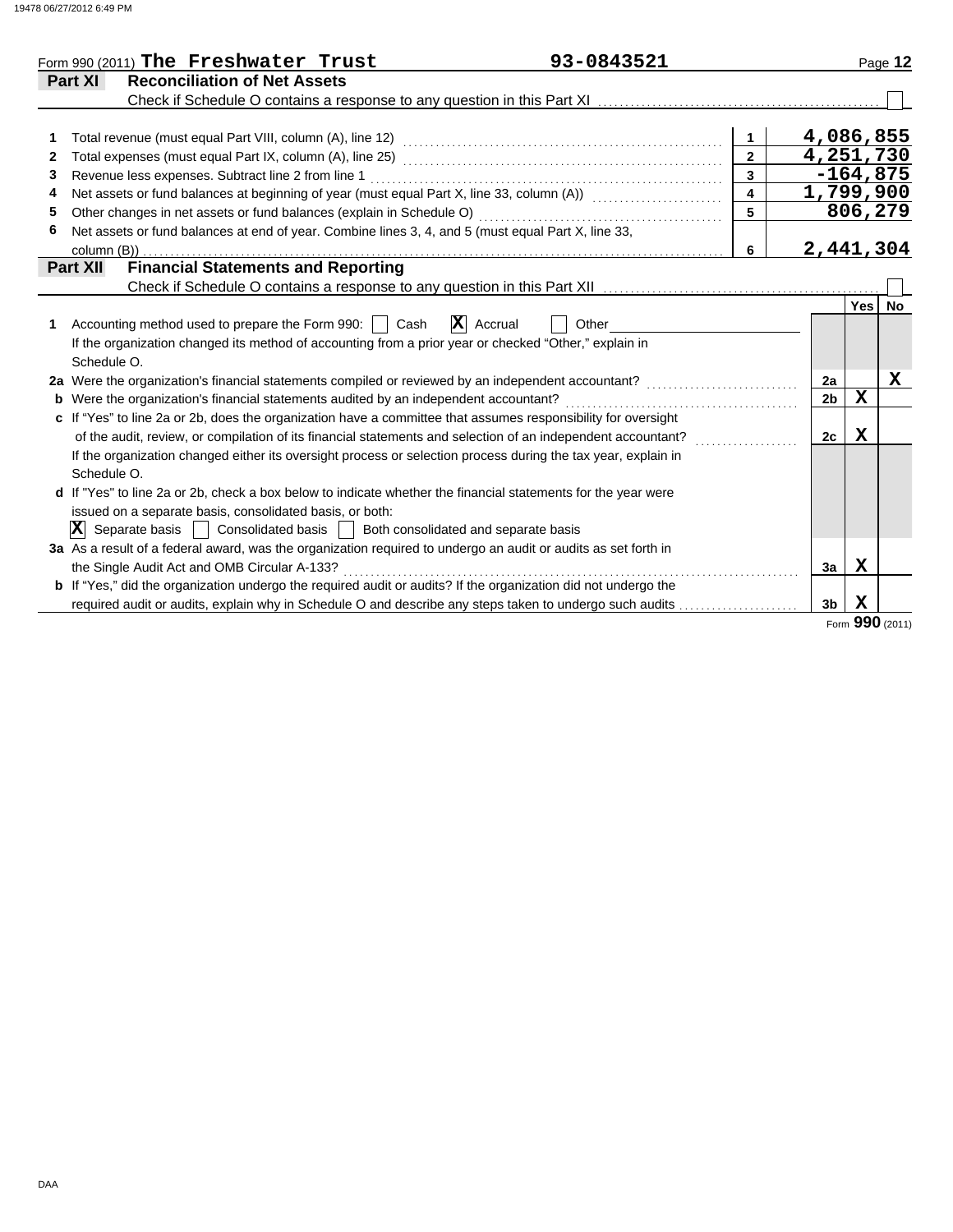|     |        | 8 06/27/2012 6:49 PM                                 |                                                            |                                                                                                                                                                                                                                                                 |     |                                                        |     |                                           |                      |                                                     |                            |                   |    |
|-----|--------|------------------------------------------------------|------------------------------------------------------------|-----------------------------------------------------------------------------------------------------------------------------------------------------------------------------------------------------------------------------------------------------------------|-----|--------------------------------------------------------|-----|-------------------------------------------|----------------------|-----------------------------------------------------|----------------------------|-------------------|----|
|     |        | <b>SCHEDULE A</b>                                    |                                                            |                                                                                                                                                                                                                                                                 |     |                                                        |     |                                           |                      |                                                     | OMB No. 1545-0047          |                   |    |
|     |        | (Form 990 or 990-EZ)                                 |                                                            | <b>Public Charity Status and Public Support</b><br>Complete if the organization is a section 501(c)(3) organization or a section<br>4947(a)(1) nonexempt charitable trust.                                                                                      |     |                                                        |     |                                           |                      |                                                     |                            |                   |    |
|     |        | Department of the Treasury                           |                                                            | Attach to Form 990 or Form 990-EZ. See separate instructions.                                                                                                                                                                                                   |     |                                                        |     |                                           |                      |                                                     | <b>Open to Public</b>      | <b>Inspection</b> |    |
|     |        | Internal Revenue Service<br>Name of the organization | The Freshwater Trust                                       |                                                                                                                                                                                                                                                                 |     |                                                        |     |                                           |                      | <b>Employer identification number</b><br>93-0843521 |                            |                   |    |
|     | Part I |                                                      |                                                            | Reason for Public Charity Status (All organizations must complete this part.) See instructions.                                                                                                                                                                 |     |                                                        |     |                                           |                      |                                                     |                            |                   |    |
|     |        |                                                      |                                                            | The organization is not a private foundation because it is: (For lines 1 through 11, check only one box.)                                                                                                                                                       |     |                                                        |     |                                           |                      |                                                     |                            |                   |    |
| 1   |        |                                                      |                                                            | A church, convention of churches, or association of churches described in section 170(b)(1)(A)(i).                                                                                                                                                              |     |                                                        |     |                                           |                      |                                                     |                            |                   |    |
| 2   |        |                                                      |                                                            | A school described in section 170(b)(1)(A)(ii). (Attach Schedule E.)                                                                                                                                                                                            |     |                                                        |     |                                           |                      |                                                     |                            |                   |    |
| 3   |        |                                                      |                                                            | A hospital or a cooperative hospital service organization described in section 170(b)(1)(A)(iii).                                                                                                                                                               |     |                                                        |     |                                           |                      |                                                     |                            |                   |    |
| 4   |        |                                                      |                                                            | A medical research organization operated in conjunction with a hospital described in section 170(b)(1)(A)(iii). Enter the hospital's name,                                                                                                                      |     |                                                        |     |                                           |                      |                                                     |                            |                   |    |
|     |        | city, and state:                                     |                                                            |                                                                                                                                                                                                                                                                 |     |                                                        |     |                                           |                      |                                                     |                            |                   |    |
| 5   |        |                                                      |                                                            | An organization operated for the benefit of a college or university owned or operated by a governmental unit described in                                                                                                                                       |     |                                                        |     |                                           |                      |                                                     |                            |                   |    |
|     |        |                                                      | section $170(b)(1)(A)(iv)$ . (Complete Part II.)           |                                                                                                                                                                                                                                                                 |     |                                                        |     |                                           |                      |                                                     |                            |                   |    |
| 6   | X      |                                                      |                                                            | A federal, state, or local government or governmental unit described in section 170(b)(1)(A)(v).                                                                                                                                                                |     |                                                        |     |                                           |                      |                                                     |                            |                   |    |
| 7   |        |                                                      | described in section 170(b)(1)(A)(vi). (Complete Part II.) | An organization that normally receives a substantial part of its support from a governmental unit or from the general public                                                                                                                                    |     |                                                        |     |                                           |                      |                                                     |                            |                   |    |
| 8   |        |                                                      |                                                            | A community trust described in section 170(b)(1)(A)(vi). (Complete Part II.)                                                                                                                                                                                    |     |                                                        |     |                                           |                      |                                                     |                            |                   |    |
| 9   |        |                                                      |                                                            | An organization that normally receives: (1) more than 33 1/3% of its support from contributions, membership fees, and gross                                                                                                                                     |     |                                                        |     |                                           |                      |                                                     |                            |                   |    |
|     |        |                                                      |                                                            | receipts from activities related to its exempt functions—subject to certain exceptions, and (2) no more than 33 1/3% of its                                                                                                                                     |     |                                                        |     |                                           |                      |                                                     |                            |                   |    |
|     |        |                                                      |                                                            | support from gross investment income and unrelated business taxable income (less section 511 tax) from businesses                                                                                                                                               |     |                                                        |     |                                           |                      |                                                     |                            |                   |    |
|     |        |                                                      |                                                            | acquired by the organization after June 30, 1975. See section 509(a)(2). (Complete Part III.)                                                                                                                                                                   |     |                                                        |     |                                           |                      |                                                     |                            |                   |    |
| 10  |        |                                                      |                                                            | An organization organized and operated exclusively to test for public safety. See section 509(a)(4).                                                                                                                                                            |     |                                                        |     |                                           |                      |                                                     |                            |                   |    |
| 11  |        |                                                      |                                                            | An organization organized and operated exclusively for the benefit of, to perform the functions of, or to carry out the                                                                                                                                         |     |                                                        |     |                                           |                      |                                                     |                            |                   |    |
|     |        |                                                      |                                                            | purposes of one or more publicly supported organizations described in section 509(a)(1) or section 509(a)(2). See section                                                                                                                                       |     |                                                        |     |                                           |                      |                                                     |                            |                   |    |
|     |        |                                                      |                                                            | 509(a)(3). Check the box that describes the type of supporting organization and complete lines 11e through 11h.                                                                                                                                                 |     |                                                        |     |                                           |                      |                                                     |                            |                   |    |
|     |        | Type I<br>a                                          | b<br>Type II                                               | Type III-Functionally integrated<br>C                                                                                                                                                                                                                           |     |                                                        | d   |                                           | Type III-Other       |                                                     |                            |                   |    |
| е   |        |                                                      |                                                            | By checking this box, I certify that the organization is not controlled directly or indirectly by one or more disqualified persons<br>other than foundation managers and other than one or more publicly supported organizations described in section 509(a)(1) |     |                                                        |     |                                           |                      |                                                     |                            |                   |    |
|     |        | or section $509(a)(2)$ .                             |                                                            |                                                                                                                                                                                                                                                                 |     |                                                        |     |                                           |                      |                                                     |                            |                   |    |
| f   |        |                                                      |                                                            | If the organization received a written determination from the IRS that it is a Type I, Type II, or Type III supporting                                                                                                                                          |     |                                                        |     |                                           |                      |                                                     |                            |                   |    |
|     |        |                                                      | organization, check this box                               |                                                                                                                                                                                                                                                                 |     |                                                        |     |                                           |                      |                                                     |                            |                   |    |
| g   |        |                                                      |                                                            | Since August 17, 2006, has the organization accepted any gift or contribution from any of the                                                                                                                                                                   |     |                                                        |     |                                           |                      |                                                     |                            |                   |    |
|     |        | following persons?                                   |                                                            |                                                                                                                                                                                                                                                                 |     |                                                        |     |                                           |                      |                                                     |                            |                   |    |
|     |        |                                                      |                                                            | (i) A person who directly or indirectly controls, either alone or together with persons described in (ii) and                                                                                                                                                   |     |                                                        |     |                                           |                      |                                                     |                            | Yes               | No |
|     |        |                                                      |                                                            | (iii) below, the governing body of the supported organization?                                                                                                                                                                                                  |     |                                                        |     |                                           |                      |                                                     | 11g(i)                     |                   |    |
|     |        |                                                      | (ii) A family member of a person described in (i) above?   |                                                                                                                                                                                                                                                                 |     |                                                        |     |                                           |                      |                                                     | 11g(ii)                    |                   |    |
|     |        |                                                      |                                                            | (iii) A 35% controlled entity of a person described in (i) or (ii) above?                                                                                                                                                                                       |     |                                                        |     |                                           |                      |                                                     | 11g(iii)                   |                   |    |
| h   |        |                                                      |                                                            | Provide the following information about the supported organization(s)                                                                                                                                                                                           |     |                                                        |     |                                           |                      |                                                     |                            |                   |    |
|     |        | (i) Name of supported<br>organization                | (ii) EIN                                                   | (iii) Type of organization<br>(described on lines 1-9                                                                                                                                                                                                           |     | (iv) Is the organization<br>in col. (i) listed in your |     | (v) Did you notify<br>the organization in | organization in col. | $(vi)$ is the                                       | (vii) Amount of<br>support |                   |    |
|     |        |                                                      |                                                            | above or IRC section                                                                                                                                                                                                                                            |     | qoverning document?                                    |     | col. (i) of your<br>support?              | (i) organized in the | U.S.?                                               |                            |                   |    |
|     |        |                                                      |                                                            | (see instructions))                                                                                                                                                                                                                                             | Yes | No                                                     | Yes | No                                        | Yes                  | No                                                  |                            |                   |    |
| (A) |        |                                                      |                                                            |                                                                                                                                                                                                                                                                 |     |                                                        |     |                                           |                      |                                                     |                            |                   |    |
|     |        |                                                      |                                                            |                                                                                                                                                                                                                                                                 |     |                                                        |     |                                           |                      |                                                     |                            |                   |    |
| (B) |        |                                                      |                                                            |                                                                                                                                                                                                                                                                 |     |                                                        |     |                                           |                      |                                                     |                            |                   |    |
| (C) |        |                                                      |                                                            |                                                                                                                                                                                                                                                                 |     |                                                        |     |                                           |                      |                                                     |                            |                   |    |

| For Paperwork Reduction Act Notice, see the Instructions for |
|--------------------------------------------------------------|
| Form 990 or 990-EZ.                                          |

**Schedule A (Form 990 or 990-EZ) 2011**

**Total**

**(E)**

**(D)**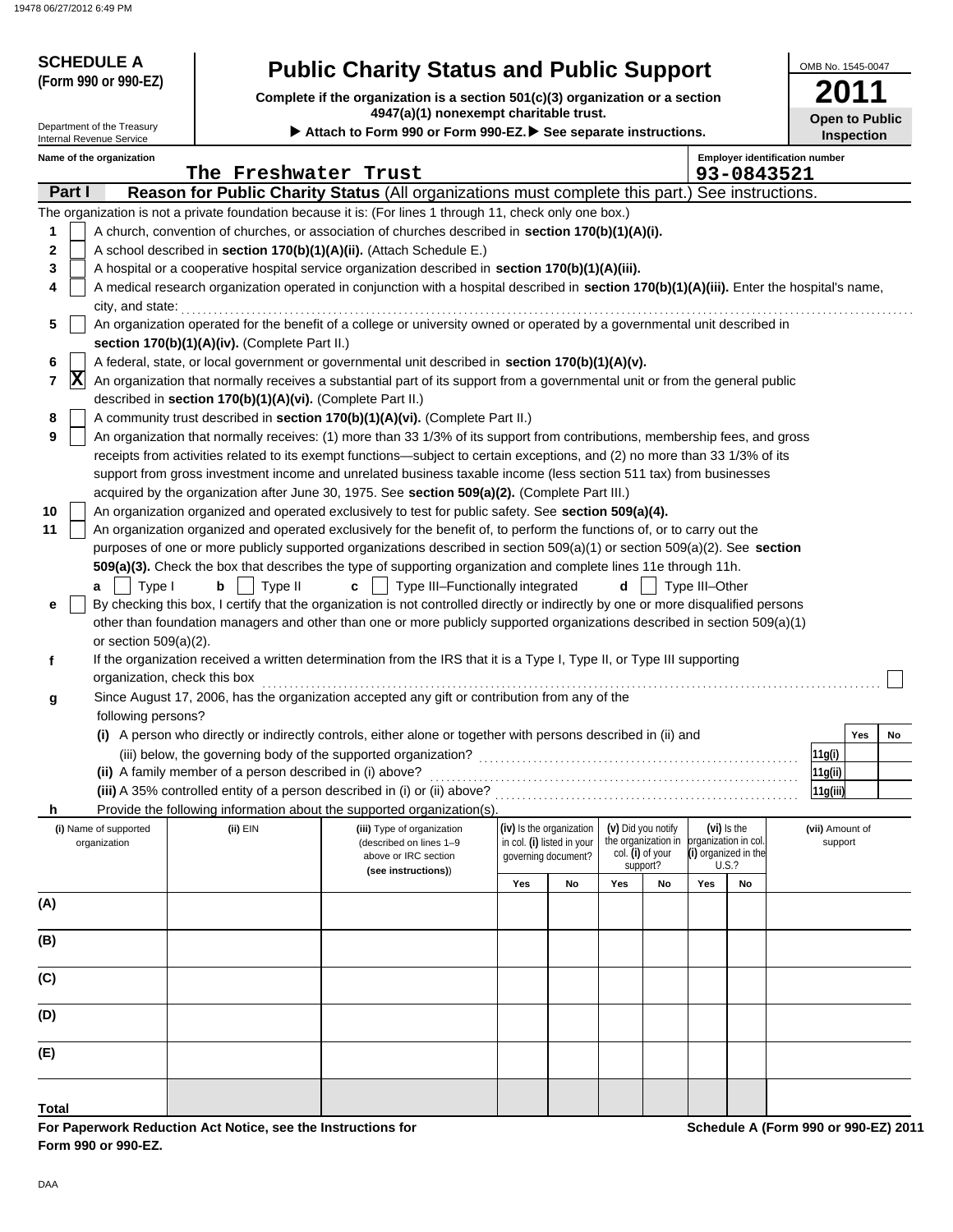|                | 8 06/27/2012 6:49 PM                                                                                                                                                                                                                                                                                                                                                                               |           |           |            |            |            |                                           |
|----------------|----------------------------------------------------------------------------------------------------------------------------------------------------------------------------------------------------------------------------------------------------------------------------------------------------------------------------------------------------------------------------------------------------|-----------|-----------|------------|------------|------------|-------------------------------------------|
|                | Schedule A (Form 990 or 990-EZ) 2011 The Freshwater Trust<br>Part II                                                                                                                                                                                                                                                                                                                               |           |           |            |            | 93-0843521 | Page 2                                    |
|                | Support Schedule for Organizations Described in Sections 170(b)(1)(A)(iv) and 170(b)(1)(A)(vi)<br>(Complete only if you checked the box on line 5, 7, or 8 of Part I or if the organization failed to qualify under                                                                                                                                                                                |           |           |            |            |            |                                           |
|                | Part III. If the organization fails to qualify under the tests listed below, please complete Part III.)                                                                                                                                                                                                                                                                                            |           |           |            |            |            |                                           |
|                | <b>Section A. Public Support</b>                                                                                                                                                                                                                                                                                                                                                                   |           |           |            |            |            |                                           |
|                | Calendar year (or fiscal year beginning in)                                                                                                                                                                                                                                                                                                                                                        | (a) 2007  | (b) 2008  | $(c)$ 2009 | $(d)$ 2010 | $(e)$ 2011 | (f) Total                                 |
|                |                                                                                                                                                                                                                                                                                                                                                                                                    |           |           |            |            |            |                                           |
| 1              | Gifts, grants, contributions, and<br>membership fees received. (Do not<br>include any "unusual grants.")                                                                                                                                                                                                                                                                                           | 1,409,090 | 2,012,905 | 3,014,625  | 3,480,697  | 3,694,335  | 13,611,652                                |
| $\mathbf{2}$   | Tax revenues levied for the<br>organization's benefit and either paid<br>to or expended on its behalf                                                                                                                                                                                                                                                                                              |           |           |            |            |            |                                           |
| 3              | The value of services or facilities<br>furnished by a governmental unit to the<br>organization without charge                                                                                                                                                                                                                                                                                      |           |           |            |            |            |                                           |
| 4              | Total. Add lines 1 through 3                                                                                                                                                                                                                                                                                                                                                                       | 1,409,090 | 2,012,905 | 3,014,625  | 3,480,697  | 3,694,335  | 13,611,652                                |
| 5              | The portion of total contributions by<br>each person (other than a<br>governmental unit or publicly<br>supported organization) included on<br>line 1 that exceeds 2% of the amount<br>shown on line 11, column (f)                                                                                                                                                                                 |           |           |            |            |            | 866,773                                   |
| 6              | Public support. Subtract line 5 from line 4                                                                                                                                                                                                                                                                                                                                                        |           |           |            |            |            | 12,744,879                                |
|                | <b>Section B. Total Support</b>                                                                                                                                                                                                                                                                                                                                                                    |           |           |            |            |            |                                           |
|                | Calendar year (or fiscal year beginning in)                                                                                                                                                                                                                                                                                                                                                        | (a) 2007  | (b) 2008  | $(c)$ 2009 | $(d)$ 2010 | $(e)$ 2011 | (f) Total                                 |
| $\overline{7}$ | Amounts from line 4                                                                                                                                                                                                                                                                                                                                                                                | 1,409,090 | 2,012,905 | 3,014,625  | 3,480,697  | 3,694,335  | 13,611,652                                |
| 8              | Gross income from interest, dividends,<br>payments received on securities loans,<br>rents, royalties and income from similar<br><b>SOUICES</b>                                                                                                                                                                                                                                                     | 8,266     | 14,752    | 3,454      | 3,806      | 2,001      | 32,279                                    |
| 9              | Net income from unrelated business<br>activities, whether or not the business<br>is regularly carried on                                                                                                                                                                                                                                                                                           |           |           |            |            |            |                                           |
| 10             | Other income. Do not include gain or<br>loss from the sale of capital assets<br>(Explain in Part IV.)                                                                                                                                                                                                                                                                                              |           |           |            |            | 495        | 495                                       |
| 11             | Total support. Add lines 7 through 10                                                                                                                                                                                                                                                                                                                                                              |           |           |            |            |            | 13,644,426                                |
| 12             | Gross receipts from related activities, etc. (see instructions)                                                                                                                                                                                                                                                                                                                                    |           |           |            |            | 12         | 539,585                                   |
| 13             | First five years. If the Form 990 is for the organization's first, second, third, fourth, or fifth tax year as a section 501(c)(3)<br>organization, check this box and stop here<br><b>Section C. Computation of Public Support Percentage</b>                                                                                                                                                     |           |           |            |            |            |                                           |
| 14             | Public support percentage for 2011 (line 6, column (f) divided by line 11, column (f)) [[[[[[[[[[[[[[[[[[[[[[                                                                                                                                                                                                                                                                                      |           |           |            |            | 14         | 93.41%                                    |
| 15             | Public support percentage from 2010 Schedule A, Part II, line 14                                                                                                                                                                                                                                                                                                                                   |           |           |            |            | 15         | 87.35%                                    |
| 16a            | 33 1/3% support test-2011. If the organization did not check the box on line 13, and line 14 is 33 1/3% or more, check this<br>box and stop here. The organization qualifies as a publicly supported organization                                                                                                                                                                                  |           |           |            |            |            | $\blacktriangleright \overline{\text{X}}$ |
| b              | 33 1/3% support test-2010. If the organization did not check a box on line 13 or 16a, and line 15 is 33 1/3% or more,                                                                                                                                                                                                                                                                              |           |           |            |            |            |                                           |
|                |                                                                                                                                                                                                                                                                                                                                                                                                    |           |           |            |            |            |                                           |
|                | 17a 10%-facts-and-circumstances test-2011. If the organization did not check a box on line 13, 16a, or 16b, and line 14 is<br>10% or more, and if the organization meets the "facts-and-circumstances" test, check this box and stop here. Explain in<br>Part IV how the organization meets the "facts-and-circumstances" test. The organization qualifies as a publicly supported<br>organization |           |           |            |            |            |                                           |

|    | <b>UI yui lieuwii</b>                                                                                                          |
|----|--------------------------------------------------------------------------------------------------------------------------------|
|    | <b>b</b> 10%-facts-and-circumstances test-2010. If the organization did not check a box on line 13, 16a, 16b, or 17a, and line |
|    | 15 is 10% or more, and if the organization meets the "facts-and-circumstances" test, check this box and stop here.             |
|    | Explain in Part IV how the organization meets the "facts-and-circumstances" test. The organization qualifies as a publicly     |
|    | supported organization                                                                                                         |
| 18 | Private foundation. If the organization did not check a box on line 13, 16a, 16b, 17a, or 17b, check this box and see          |
|    | instructions                                                                                                                   |
|    |                                                                                                                                |

**Schedule A (Form 990 or 990-EZ) 2011**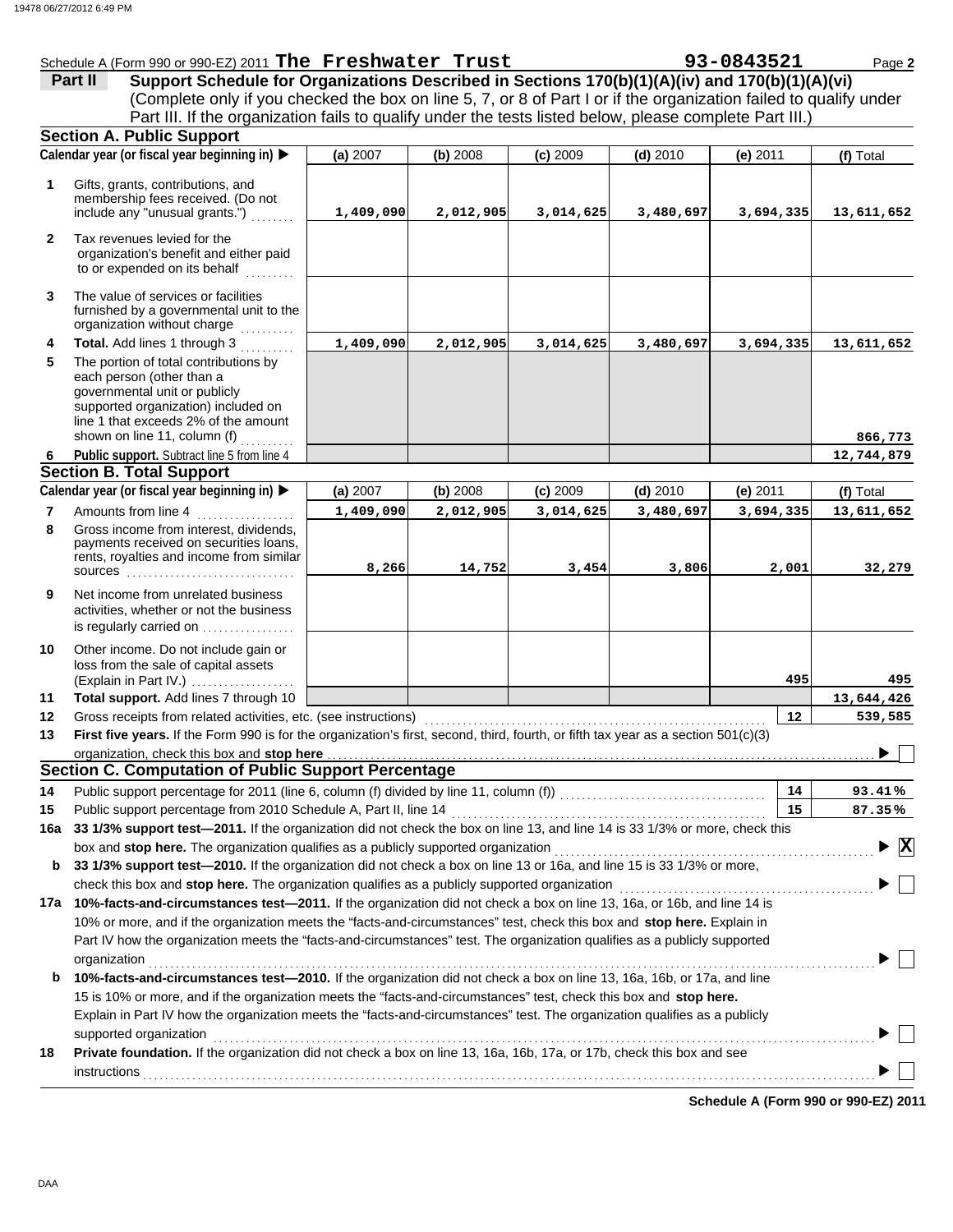|              | 8 06/27/2012 6:49 PM                                                                                                                                                                                                                                                                               |          |          |            |            |            |           |
|--------------|----------------------------------------------------------------------------------------------------------------------------------------------------------------------------------------------------------------------------------------------------------------------------------------------------|----------|----------|------------|------------|------------|-----------|
|              | Schedule A (Form 990 or 990-EZ) 2011 The Freshwater Trust                                                                                                                                                                                                                                          |          |          |            |            | 93-0843521 | Page 3    |
|              | Support Schedule for Organizations Described in Section 509(a)(2)<br>Part III<br>(Complete only if you checked the box on line 9 of Part I or if the organization failed to qualify under Part II.<br>If the organization fails to qualify under the tests listed below, please complete Part II.) |          |          |            |            |            |           |
|              | <b>Section A. Public Support</b>                                                                                                                                                                                                                                                                   |          |          |            |            |            |           |
|              | Calendar year (or fiscal year beginning in)                                                                                                                                                                                                                                                        | (a) 2007 | (b) 2008 | $(c)$ 2009 | $(d)$ 2010 | (e) 2011   | (f) Total |
| 1            | Gifts, grants, contributions, and membership<br>fees received. (Do not include any "unusual                                                                                                                                                                                                        |          |          |            |            |            |           |
| $\mathbf{2}$ | Gross receipts from admissions, merchandise<br>sold or services performed, or facilities<br>furnished in any activity that is related to the<br>organization's tax-exempt purpose                                                                                                                  |          |          |            |            |            |           |
| 3            | Gross receipts from activities that are not an<br>unrelated trade or business under section 513                                                                                                                                                                                                    |          |          |            |            |            |           |
| 4            | Tax revenues levied for the<br>organization's benefit and either paid<br>to or expended on its behalf                                                                                                                                                                                              |          |          |            |            |            |           |
| 5            | The value of services or facilities<br>furnished by a governmental unit to the<br>organization without charge                                                                                                                                                                                      |          |          |            |            |            |           |
| 6            | Total. Add lines 1 through 5                                                                                                                                                                                                                                                                       |          |          |            |            |            |           |
|              | <b>7a</b> Amounts included on lines 1, 2, and 3<br>received from disqualified persons                                                                                                                                                                                                              |          |          |            |            |            |           |
| b            | Amounts included on lines 2 and 3<br>received from other than disqualified<br>persons that exceed the greater of \$5,000<br>or 1% of the amount on line 13 for the year                                                                                                                            |          |          |            |            |            |           |
| c            | Add lines 7a and 7b                                                                                                                                                                                                                                                                                |          |          |            |            |            |           |
| 8            | Public support (Subtract line 7c from                                                                                                                                                                                                                                                              |          |          |            |            |            |           |
|              |                                                                                                                                                                                                                                                                                                    |          |          |            |            |            |           |
|              | <b>Section B. Total Support</b>                                                                                                                                                                                                                                                                    |          |          |            |            |            |           |
|              | Calendar year (or fiscal year beginning in)                                                                                                                                                                                                                                                        | (a) 2007 | (b) 2008 | $(c)$ 2009 | $(d)$ 2010 | (e) $2011$ | (f) Total |
| 9            | Amounts from line 6                                                                                                                                                                                                                                                                                |          |          |            |            |            |           |
|              | <b>10a</b> Gross income from interest, dividends,<br>payments received on securities loans, rents,<br>royalties and income from similar sources                                                                                                                                                    |          |          |            |            |            |           |
| b            | Unrelated business taxable income (less<br>section 511 taxes) from businesses<br>acquired after June 30, 1975                                                                                                                                                                                      |          |          |            |            |            |           |
| c            | Add lines 10a and 10b                                                                                                                                                                                                                                                                              |          |          |            |            |            |           |
| 11           | Net income from unrelated business<br>activities not included in line 10b, whether<br>or not the business is regularly carried on                                                                                                                                                                  |          |          |            |            |            |           |
| 12           | Other income. Do not include gain or<br>loss from the sale of capital assets<br>(Explain in Part IV.)                                                                                                                                                                                              |          |          |            |            |            |           |
| 13           | Total support. (Add lines 9, 10c, 11,<br>and 12.) $\qquad \qquad$                                                                                                                                                                                                                                  |          |          |            |            |            |           |
| 14           | First five years. If the Form 990 is for the organization's first, second, third, fourth, or fifth tax year as a section 501(c)(3)                                                                                                                                                                 |          |          |            |            |            |           |
|              | organization, check this box and stop here <b>contained</b> and according to the contained a state of the contained and stop here contained a structure of the contained and structure of the contained and structure of the contai                                                                |          |          |            |            |            |           |
|              | <b>Section C. Computation of Public Support Percentage</b>                                                                                                                                                                                                                                         |          |          |            |            |            |           |
| 15           |                                                                                                                                                                                                                                                                                                    |          |          |            |            | 15         | %         |
| 16           |                                                                                                                                                                                                                                                                                                    |          |          |            |            | 16         | %         |
|              | Section D. Computation of Investment Income Percentage                                                                                                                                                                                                                                             |          |          |            |            |            |           |
| 17           |                                                                                                                                                                                                                                                                                                    |          |          |            |            | 17         | %         |
| 18           |                                                                                                                                                                                                                                                                                                    |          |          |            |            | 18         | %         |
| 19a          | 33 1/3% support tests-2011. If the organization did not check the box on line 14, and line 15 is more than 33 1/3%, and line                                                                                                                                                                       |          |          |            |            |            |           |
|              | 17 is not more than 33 1/3%, check this box and stop here. The organization qualifies as a publicly supported organization                                                                                                                                                                         |          |          |            |            |            |           |

**b** 33 1/3% support tests-2010. If the organization did not check a box on line 14 or line 19a, and line 16 is more than 33 1/3%, and line 18 is not more than 33 1/3%, check this box and **stop here.** The organization qualifies as a publicly supported organization .........

**20 Private foundation.** If the organization did not check a box on line 14, 19a, or 19b, check this box and see instructions

**Schedule A (Form 990 or 990-EZ) 2011**

 $\blacktriangleright$ Ь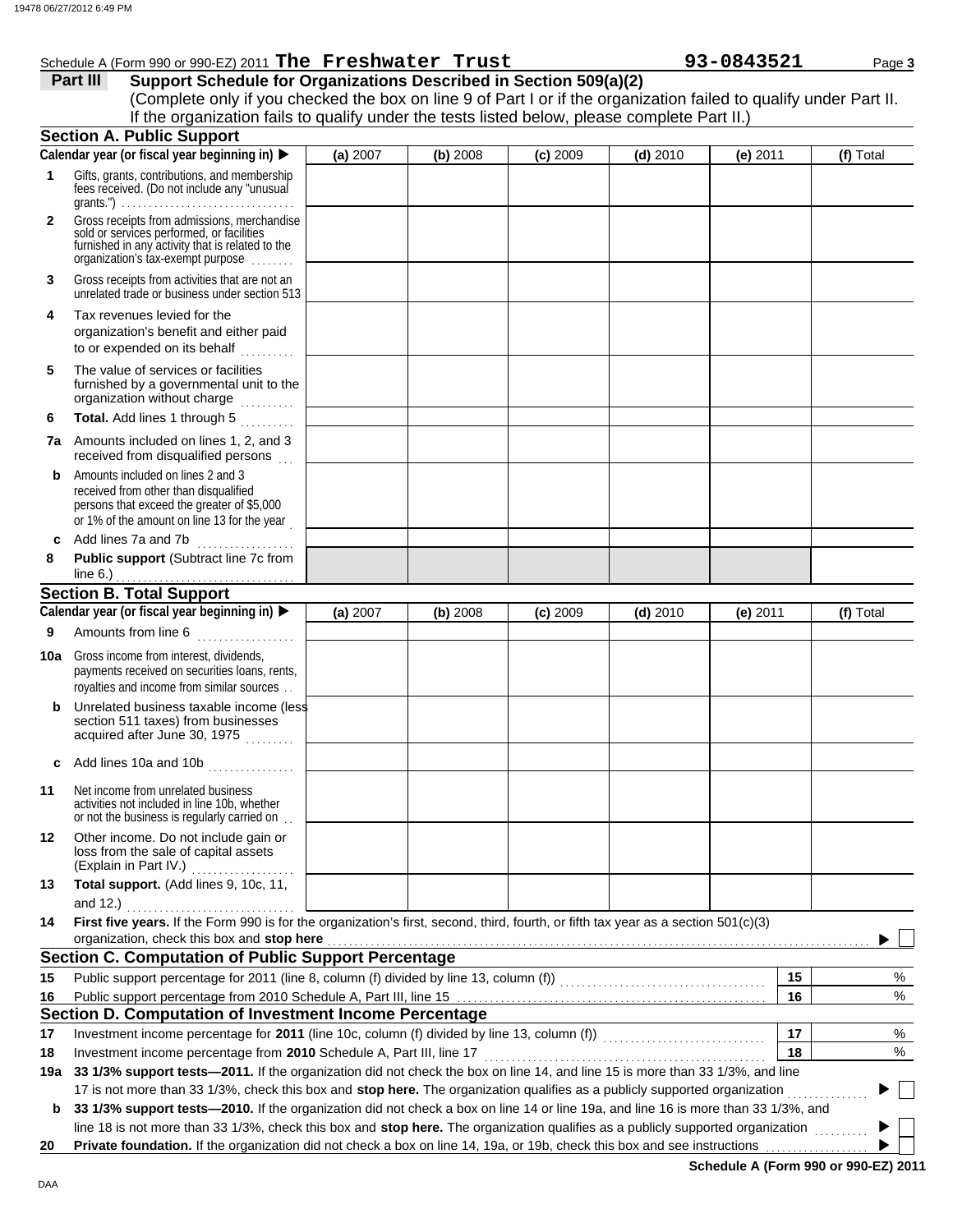| Schedule A (Form 990 or 990-EZ) 2011 The Freshwater Trust<br>Part IV<br>Supplemental Information. Complete this part to provide the explanations required by Part II, line 10;<br>Part II, line 17a or 17b; and Part III, line 12. Also complete this part for any additional information. (See<br>instructions). |           | 93-0843521<br>Page 4 |
|-------------------------------------------------------------------------------------------------------------------------------------------------------------------------------------------------------------------------------------------------------------------------------------------------------------------|-----------|----------------------|
| Part II, Line 10 - Other Income Detail                                                                                                                                                                                                                                                                            |           |                      |
| Other income                                                                                                                                                                                                                                                                                                      | \$<br>495 |                      |
|                                                                                                                                                                                                                                                                                                                   |           |                      |
|                                                                                                                                                                                                                                                                                                                   |           |                      |
|                                                                                                                                                                                                                                                                                                                   |           |                      |
|                                                                                                                                                                                                                                                                                                                   |           |                      |
|                                                                                                                                                                                                                                                                                                                   |           |                      |
|                                                                                                                                                                                                                                                                                                                   |           |                      |
|                                                                                                                                                                                                                                                                                                                   |           |                      |
|                                                                                                                                                                                                                                                                                                                   |           |                      |
|                                                                                                                                                                                                                                                                                                                   |           |                      |
|                                                                                                                                                                                                                                                                                                                   |           |                      |
|                                                                                                                                                                                                                                                                                                                   |           |                      |
|                                                                                                                                                                                                                                                                                                                   |           |                      |
|                                                                                                                                                                                                                                                                                                                   |           |                      |
|                                                                                                                                                                                                                                                                                                                   |           |                      |
|                                                                                                                                                                                                                                                                                                                   |           |                      |
|                                                                                                                                                                                                                                                                                                                   |           |                      |
|                                                                                                                                                                                                                                                                                                                   |           |                      |
|                                                                                                                                                                                                                                                                                                                   |           |                      |
|                                                                                                                                                                                                                                                                                                                   |           |                      |
|                                                                                                                                                                                                                                                                                                                   |           |                      |
|                                                                                                                                                                                                                                                                                                                   |           |                      |
|                                                                                                                                                                                                                                                                                                                   |           |                      |
|                                                                                                                                                                                                                                                                                                                   |           |                      |
|                                                                                                                                                                                                                                                                                                                   |           |                      |
|                                                                                                                                                                                                                                                                                                                   |           |                      |
|                                                                                                                                                                                                                                                                                                                   |           |                      |
|                                                                                                                                                                                                                                                                                                                   |           |                      |
|                                                                                                                                                                                                                                                                                                                   |           |                      |
|                                                                                                                                                                                                                                                                                                                   |           |                      |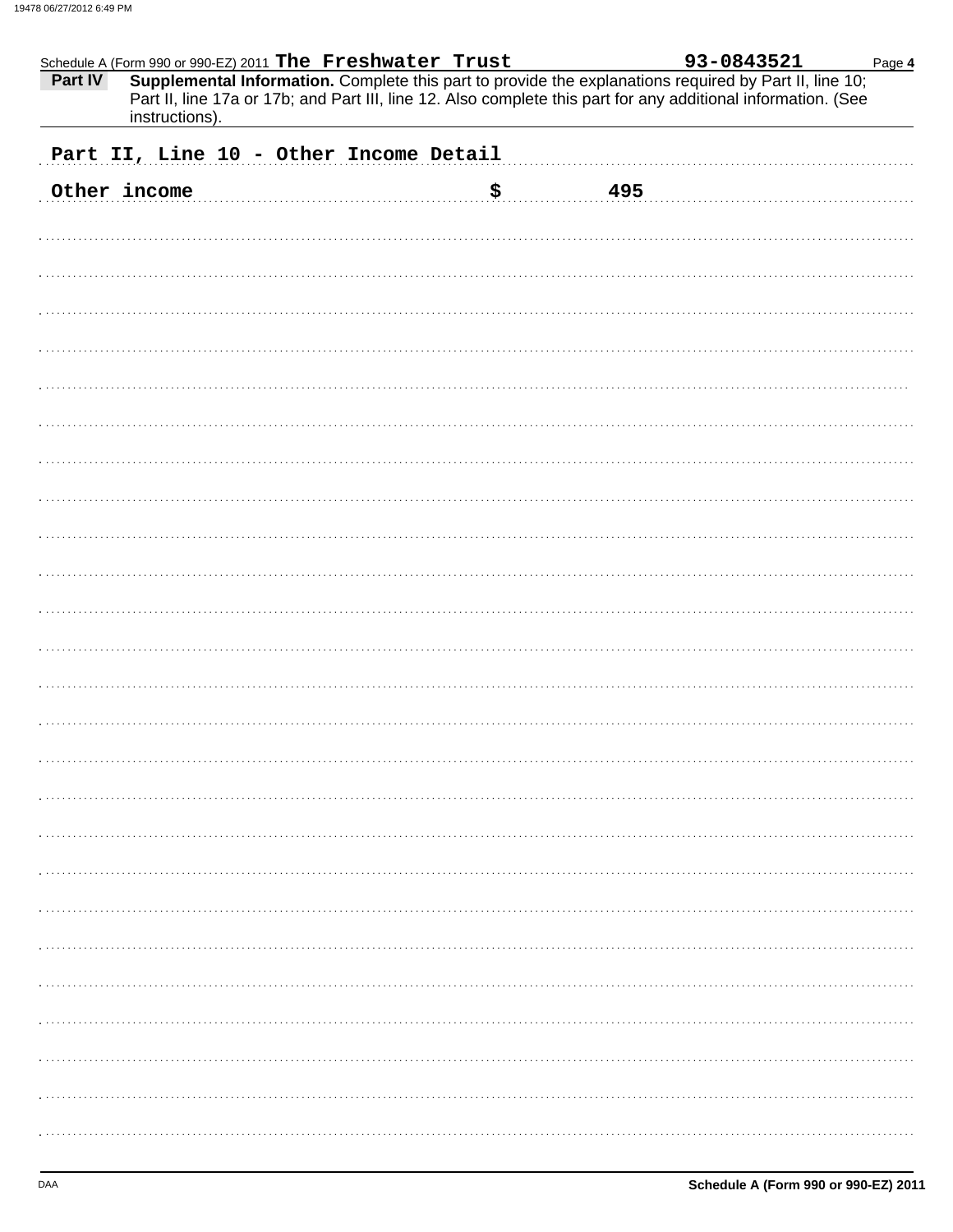## Department of the Treasury Internal Revenue Service **Schedule of Contributors Schedule B (Form 990, 990-EZ, or 990-PF)**<br> **▶ Attach to Form 990, Form 990-EZ, or Form 990-PF.**

**Name of the organization**

### **The Freshwater Trust 93-0843521**

**Organization type** (check one):

| Filers of:         | Section:                                                                           |
|--------------------|------------------------------------------------------------------------------------|
| Form 990 or 990-EZ | $ \mathbf{X} $ 501(c)(<br>3 ) (enter number) organization                          |
|                    | $4947(a)(1)$ nonexempt charitable trust <b>not</b> treated as a private foundation |
|                    | 527 political organization                                                         |
| Form 990-PF        | $501(c)(3)$ exempt private foundation                                              |
|                    | 4947(a)(1) nonexempt charitable trust treated as a private foundation              |
|                    | $501(c)(3)$ taxable private foundation                                             |

Check if your organization is covered by the **General Rule** or a **Special Rule. Note.** Only a section 501(c)(7), (8), or (10) organization can check boxes for both the General Rule and a Special Rule. See instructions.

### **General Rule**

For an organization filing Form 990, 990-EZ, or 990-PF that received, during the year, \$5,000 or more (in money or property) from any one contributor. Complete Parts I and II.

### **Special Rules**

 $\overline{\textbf{X}}$  For a section 501(c)(3) organization filing Form 990 or 990-EZ that met the 33 1/3% support test of the regulations under sections 509(a)(1) and 170(b)(1)(A)(vi) and received from any one contributor, during the year, a contribution of the greater of **(1)** \$5,000 or **(2)** 2% of the amount on (i) Form 990, Part VIII, line 1h, or (ii) Form 990-EZ, line 1. Complete Parts I and II.

or educational purposes, or the prevention of cruelty to children or animals. Complete Parts I, II, and III. For a section 501(c)(7), (8), or (10) organization filing Form 990 or 990-EZ that received from any one contributor, during the year, total contributions of more than \$1,000 for use exclusively for religious, charitable, scientific, literary,

For a section  $501(c)(7)$ , (8), or (10) organization filing Form 990 or 990-EZ that received from any one contributor, during the year, contributions for use exclusively for religious, charitable, etc., purposes, but these contributions did not total to more than \$1,000. If this box is checked, enter here the total contributions that were received during the year for an exclusively religious, charitable, etc., purpose. Do not complete any of the parts unless the **General Rule** applies to this organization because it received nonexclusively religious, charitable, etc., contributions of \$5,000 or more during the year  $\ldots$   $\ldots$   $\ldots$   $\ldots$   $\ldots$   $\ldots$   $\ldots$   $\ldots$   $\ldots$   $\ldots$   $\ldots$   $\ldots$   $\ldots$   $\ldots$ 

990-EZ, or 990-PF), but it **must** answer "No" on Part IV, line 2, of its Form 990; or check the box on line H of its Form 990-EZ or on Part I, line 2, of its Form 990-PF, to certify that it does not meet the filing requirements of Schedule B (Form 990, 990-EZ, or 990-PF). **Caution.** An organization that is not covered by the General Rule and/or the Special Rules does not file Schedule B (Form 990,

**For Paperwork Reduction Act Notice, see the Instructions for Form 990, 990-EZ, or 990-PF.**

**2011**

**Employer identification number**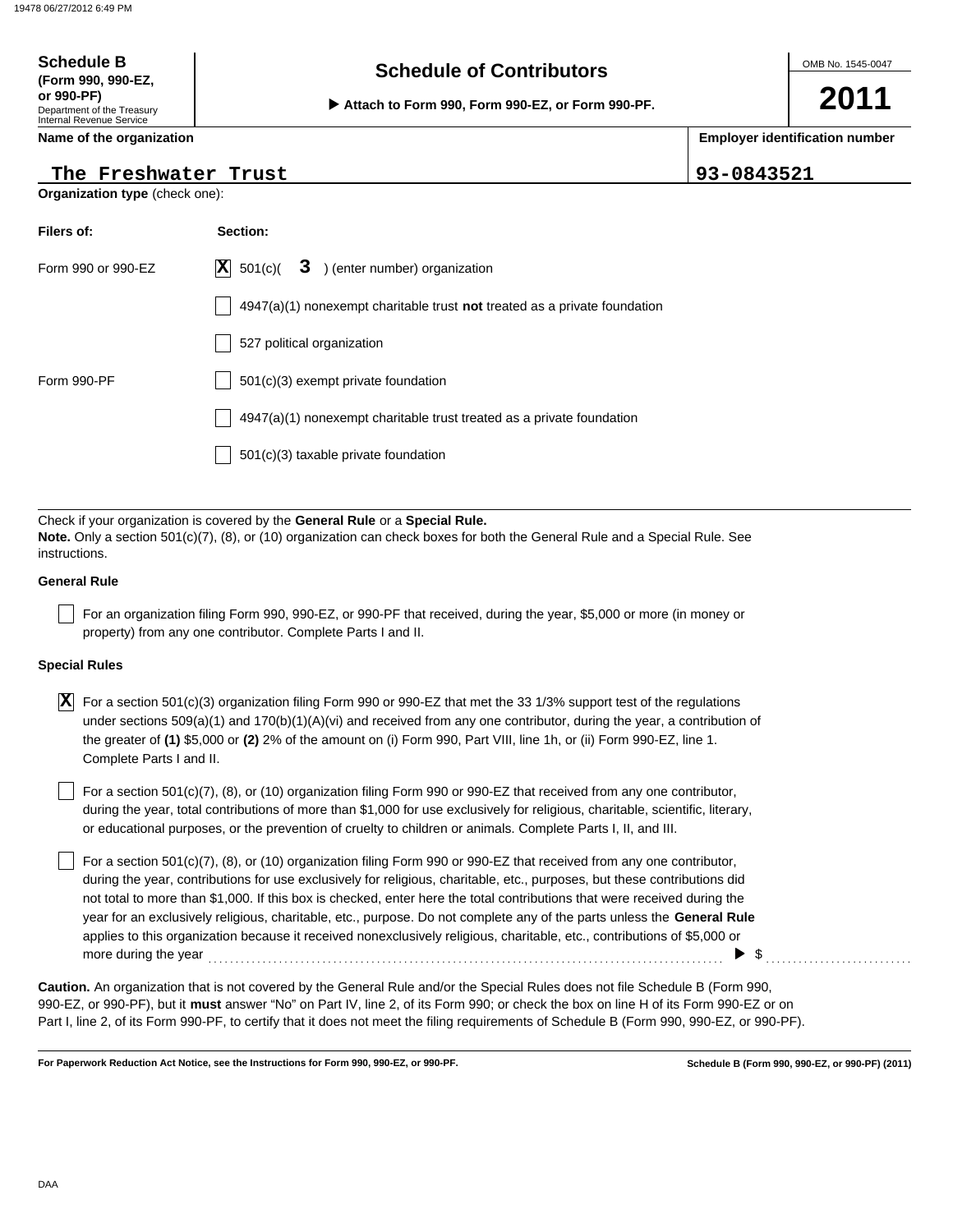|                | Schedule B (Form 990, 990-EZ, or 990-PF) (2011)<br>Name of organization<br>The Freshwater Trust                  |                                   | Page $1$<br>of $2$<br>of Part I<br><b>Employer identification number</b><br>93-0843521                |
|----------------|------------------------------------------------------------------------------------------------------------------|-----------------------------------|-------------------------------------------------------------------------------------------------------|
| Part I         | <b>Contributors</b> (see instructions). Use duplicate copies of Part I if additional space is needed.            |                                   |                                                                                                       |
| (a)<br>No.     | (b)<br>Name, address, and ZIP + 4                                                                                | (c)<br><b>Total contributions</b> | (d)<br><b>Type of contribution</b>                                                                    |
| 1              | Bureau of Land Management<br>PO Box 2965<br>Portland<br>OR 97208-0000                                            | 103,312<br>$\frac{1}{2}$          | X<br>Person<br>Payroll<br><b>Noncash</b><br>(Complete Part II if there is<br>a noncash contribution.) |
| (a)<br>No.     | (b)<br>Name, address, and ZIP + 4                                                                                | (c)<br><b>Total contributions</b> | (d)<br>Type of contribution                                                                           |
| 2              | Bella Vista Foundation<br>1660 Bush Street<br>Suite 300<br>CA 94109-0000<br>San Francisco                        | 150,000<br>\$                     |                                                                                                       |
| (a)<br>No.     | (b)<br>Name, address, and ZIP + 4                                                                                | (c)<br><b>Total contributions</b> | (d)<br>Type of contribution                                                                           |
| 3 <sub>1</sub> | Columbia Basin Water Program<br>806 SW Broadway<br>Suite 750<br>Portland<br>OR 97205-0000                        | 1,359,214<br>$\mathsf{\$}$        | X<br>Person<br>Payroll<br><b>Noncash</b><br>(Complete Part II if there is<br>a noncash contribution.) |
| (a)<br>No.     | (b)<br>Name, address, and ZIP + 4                                                                                | (c)<br><b>Total contributions</b> | (d)<br>Type of contribution                                                                           |
| $\frac{4}{1}$  | National Resources Conservation Svd.<br>1400 Independence Ave.<br>Room 6219 South Bldg<br>DC 20250<br>Washington | 163,197                           | X<br>Person<br>Payroll<br>Noncash<br>(Complete Part II if there is<br>a noncash contribution.)        |
| (a)<br>No.     | (b)<br>Name, address, and ZIP + 4                                                                                | (c)<br><b>Total contributions</b> | (d)<br><b>Type of contribution</b>                                                                    |
| $5$ .          | Oregon Watershed Enhancement Board<br>PO Box 538<br>241,502<br>\$<br>OR 97828-0000<br>Enterprise                 |                                   | X<br>Person<br>Payroll<br><b>Noncash</b><br>(Complete Part II if there is<br>a noncash contribution.) |
| (a)<br>No.     | (b)<br>Name, address, and ZIP + 4                                                                                | (c)<br><b>Total contributions</b> | (d)<br>Type of contribution                                                                           |
| $6$            | PacifiCorp<br>825 NE Multnomah<br>Portland<br>OR 97232                                                           | 155,821<br>\$                     | X<br>Person<br>Payroll<br><b>Noncash</b><br>(Complete Part II if there is<br>a noncash contribution.) |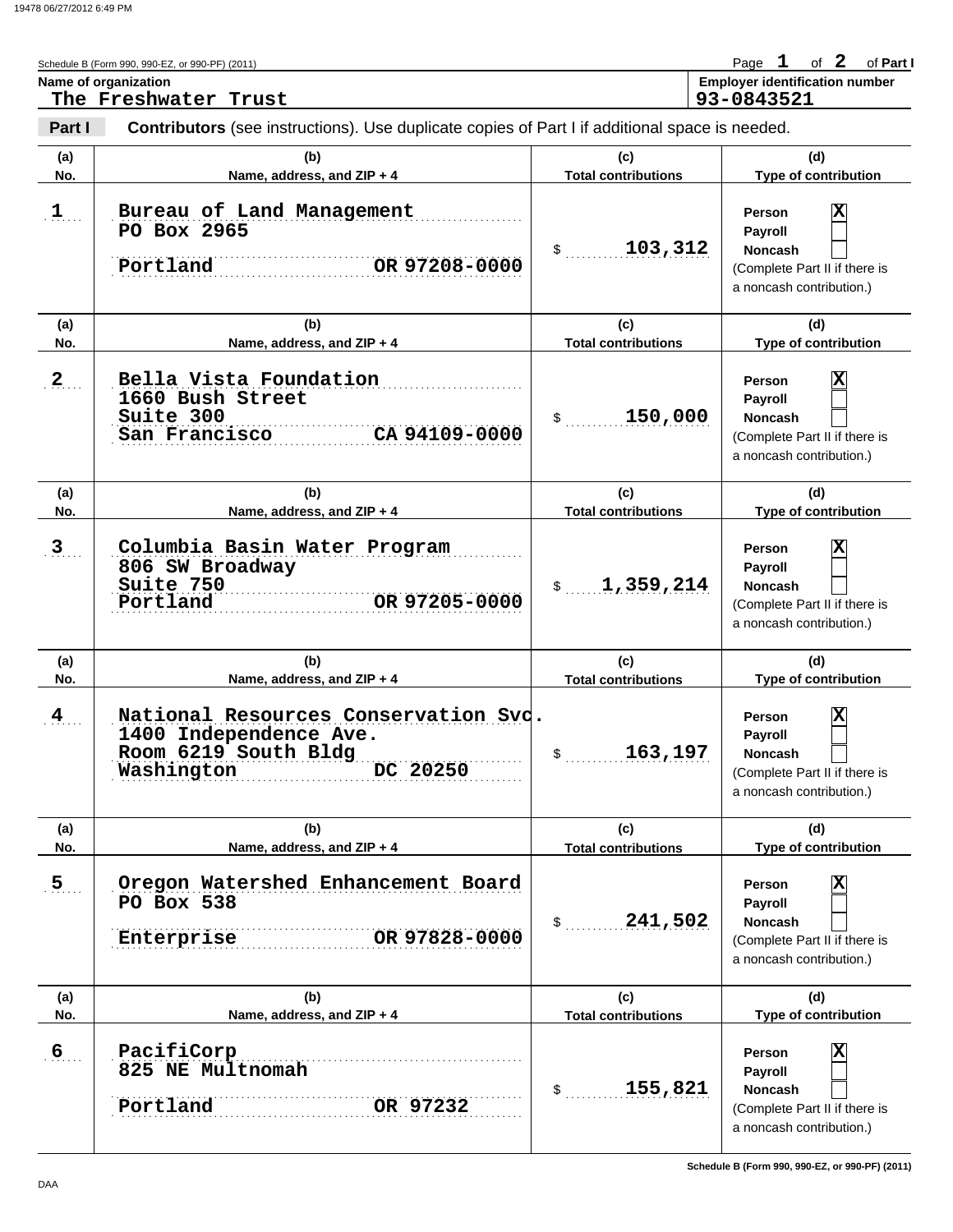|                | Schedule B (Form 990, 990-EZ, or 990-PF) (2011)                                                                        |                                   | Page 2 of 2 of Part I                                                                                   |
|----------------|------------------------------------------------------------------------------------------------------------------------|-----------------------------------|---------------------------------------------------------------------------------------------------------|
|                | Name of organization<br>The Freshwater Trust                                                                           |                                   | <b>Employer identification number</b><br>93-0843521                                                     |
| Part I         | Contributors (see instructions). Use duplicate copies of Part I if additional space is needed.                         |                                   |                                                                                                         |
| (a)<br>No.     | (b)<br>Name, address, and ZIP + 4                                                                                      | (c)<br><b>Total contributions</b> | (d)<br>Type of contribution                                                                             |
| 7 <sub>7</sub> | US Fish and Wildlife Service<br>Oregon Fish and Wildlife Office<br>2600 SE 98th Ave, Suite 100<br>Portland<br>OR 97266 | 80,000<br>\$                      | X<br>Person<br>Payroll<br><b>Noncash</b><br>(Complete Part II if there is<br>a noncash contribution.)   |
| (a)<br>No.     | (b)<br>Name, address, and ZIP + 4                                                                                      | (c)<br><b>Total contributions</b> | (d)<br>Type of contribution                                                                             |
| 8 <sub>1</sub> | Willamette Partnership - CWS<br>2550 SW Hillsboro Hwy<br>Hillsboro<br>OR 97123                                         | 200,000<br>$\mathsf{\$}$          | X<br>Person<br>Payroll<br><b>Noncash</b><br>(Complete Part II if there is<br>a noncash contribution.)   |
| (a)<br>No.     | (b)<br>Name, address, and ZIP + 4                                                                                      | (c)<br><b>Total contributions</b> | (d)<br>Type of contribution                                                                             |
|                |                                                                                                                        | \$                                | <b>Person</b><br>Payroll<br><b>Noncash</b><br>(Complete Part II if there is<br>a noncash contribution.) |
| (a)<br>No.     | (b)<br>Name, address, and ZIP + 4                                                                                      | (c)<br><b>Total contributions</b> | (d)<br>Type of contribution                                                                             |
|                |                                                                                                                        | \$                                | Person<br>Payroll<br>Noncash<br>(Complete Part II if there is<br>a noncash contribution.)               |
| (a)<br>No.     | (b)<br>Name, address, and ZIP + 4                                                                                      | (c)<br><b>Total contributions</b> | (d)<br>Type of contribution                                                                             |
|                |                                                                                                                        | \$                                | Person<br>Payroll<br><b>Noncash</b><br>(Complete Part II if there is<br>a noncash contribution.)        |
| (a)<br>No.     | (b)<br>Name, address, and ZIP + 4                                                                                      | (c)<br><b>Total contributions</b> | (d)<br>Type of contribution                                                                             |
|                |                                                                                                                        | \$                                | Person<br><b>Payroll</b><br><b>Noncash</b><br>(Complete Part II if there is<br>a noncash contribution.) |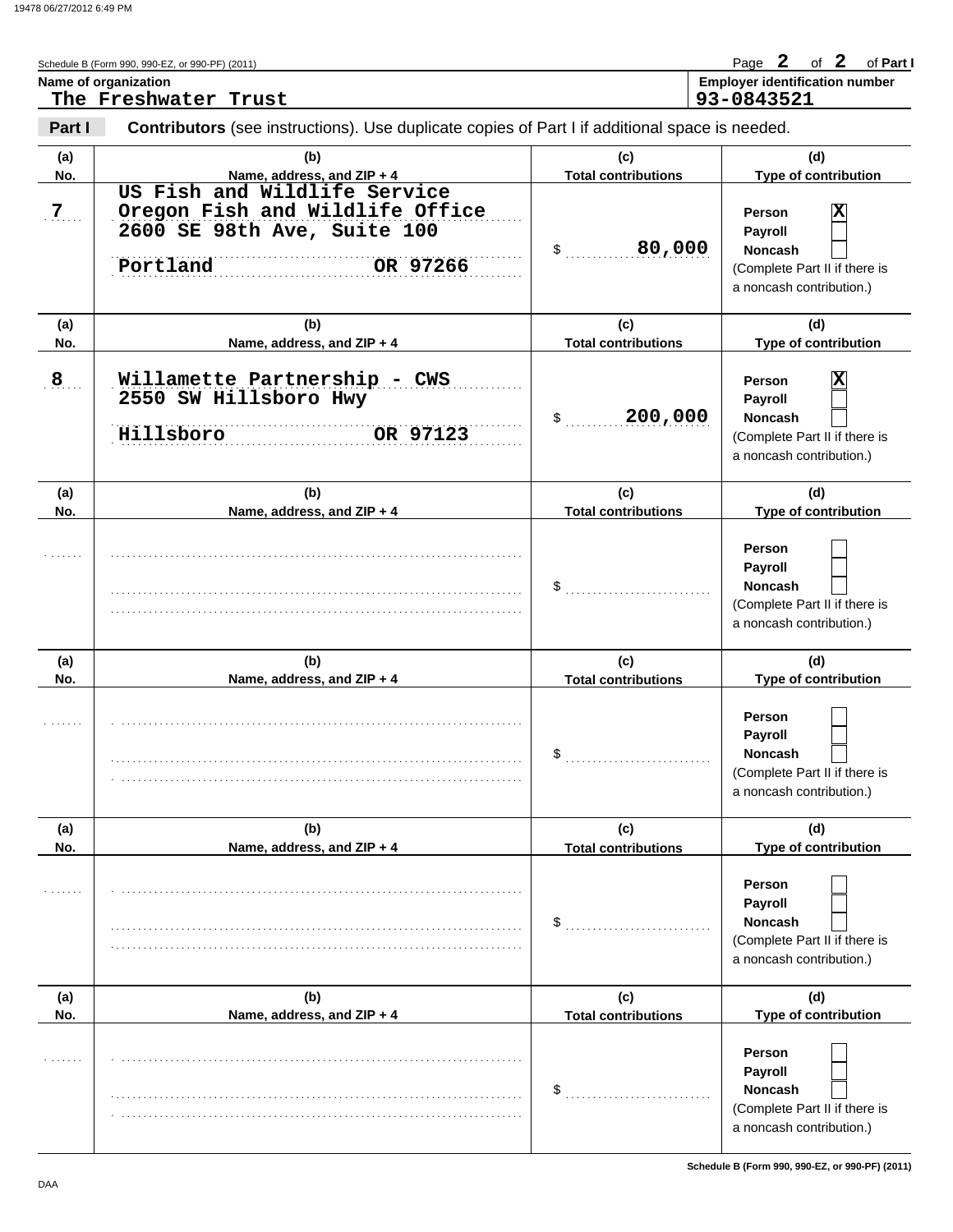**(Form 990)**

Department of the Treasury Internal Revenue Service **Name of the organization**

# **SCHEDULE D Supplemental Financial Statements**

▶ Attach to Form 990. ▶ See separate instructions. **Part IV, line 6, 7, 8, 9, 10, 11a, 11b, 11c, 11d, 11e, 11f, 12a, or 12b. Complete if the organization answered "Yes," to Form 990,**

| OMB No. 1545-0047                          |
|--------------------------------------------|
| 2011                                       |
| <b>Open to Public</b><br><b>Inspection</b> |

**Employer identification number**

|              | The Freshwater Trust                                                                                                                           |                                                     | 93-0843521                      |
|--------------|------------------------------------------------------------------------------------------------------------------------------------------------|-----------------------------------------------------|---------------------------------|
|              | Organizations Maintaining Donor Advised Funds or Other Similar Funds or Accounts. Complete if the<br>Part I                                    |                                                     |                                 |
|              | organization answered "Yes" to Form 990, Part IV, line 6.                                                                                      |                                                     |                                 |
|              |                                                                                                                                                | (a) Donor advised funds                             | (b) Funds and other accounts    |
| 1            | Total number at end of year                                                                                                                    |                                                     |                                 |
| 2            | Aggregate contributions to (during year) [11] [11] Aggregate contributions to (during year)                                                    |                                                     |                                 |
| 3            |                                                                                                                                                |                                                     |                                 |
| 4            |                                                                                                                                                |                                                     |                                 |
| 5            | Did the organization inform all donors and donor advisors in writing that the assets held in donor advised                                     |                                                     |                                 |
|              |                                                                                                                                                |                                                     | Yes<br>No                       |
| 6            | Did the organization inform all grantees, donors, and donor advisors in writing that grant funds can be used                                   |                                                     |                                 |
|              | only for charitable purposes and not for the benefit of the donor or donor advisor, or for any other purpose                                   |                                                     |                                 |
|              | conferring impermissible private benefit?                                                                                                      |                                                     | <b>Yes</b><br>No                |
|              | Conservation Easements. Complete if the organization answered "Yes" to Form 990, Part IV, line 7.<br>Part II                                   |                                                     |                                 |
| 1            | Purpose(s) of conservation easements held by the organization (check all that apply).                                                          |                                                     |                                 |
|              | Preservation of land for public use (e.g., recreation or education)                                                                            | Preservation of an historically important land area |                                 |
|              | $\mathbf{x}$<br>Protection of natural habitat                                                                                                  | Preservation of a certified historic structure      |                                 |
|              | Preservation of open space                                                                                                                     |                                                     |                                 |
| $\mathbf{2}$ | Complete lines 2a through 2d if the organization held a qualified conservation contribution in the form of a conservation                      |                                                     |                                 |
|              | easement on the last day of the tax year.                                                                                                      |                                                     |                                 |
|              |                                                                                                                                                |                                                     | Held at the End of the Tax Year |
|              | a Total number of conservation easements                                                                                                       |                                                     | $\mathbf{2}$<br>2a              |
|              |                                                                                                                                                |                                                     | 824.00<br>2 <sub>b</sub>        |
|              | Number of conservation easements on a certified historic structure included in (a) [11] Number of conservation                                 |                                                     | 2c                              |
|              | d Number of conservation easements included in (c) acquired after 8/17/06, and not on a                                                        |                                                     |                                 |
|              |                                                                                                                                                |                                                     | 2d                              |
| 3            | Number of conservation easements modified, transferred, released, extinguished, or terminated by the organization during the                   |                                                     |                                 |
|              | tax year $\blacktriangleright$ 0                                                                                                               |                                                     |                                 |
|              | Number of states where property subject to conservation easement is located $\blacktriangleright 1$                                            |                                                     |                                 |
| 5            | Does the organization have a written policy regarding the periodic monitoring, inspection, handling of                                         |                                                     |                                 |
|              |                                                                                                                                                |                                                     | Yes $X$ No                      |
| 6            | Staff and volunteer hours devoted to monitoring, inspecting, and enforcing conservation easements during the year                              |                                                     |                                 |
|              | $\overline{\mathbf{0}}$                                                                                                                        |                                                     |                                 |
| 7            | Amount of expenses incurred in monitoring, inspecting, and enforcing conservation easements during the year                                    |                                                     |                                 |
|              | ▶ \$                                                                                                                                           |                                                     |                                 |
|              | Does each conservation easement reported on line 2(d) above satisfy the requirements of section 170(h)(4)(B)                                   |                                                     |                                 |
|              |                                                                                                                                                |                                                     | Yes<br>No                       |
| 9            | In Part XIV, describe how the organization reports conservation easements in its revenue and expense statement, and                            |                                                     |                                 |
|              | balance sheet, and include, if applicable, the text of the footnote to the organization's financial statements that describes the              |                                                     |                                 |
|              | organization's accounting for conservation easements.                                                                                          |                                                     |                                 |
|              | Organizations Maintaining Collections of Art, Historical Treasures, or Other Similar Assets.<br>Part III                                       |                                                     |                                 |
|              | Complete if the organization answered "Yes" to Form 990, Part IV, line 8.                                                                      |                                                     |                                 |
|              | 1a If the organization elected, as permitted under SFAS 116 (ASC 958), not to report in its revenue statement and balance sheet                |                                                     |                                 |
|              | works of art, historical treasures, or other similar assets held for public exhibition, education, or research in furtherance of               |                                                     |                                 |
|              | public service, provide, in Part XIV, the text of the footnote to its financial statements that describes these items.                         |                                                     |                                 |
|              | <b>b</b> If the organization elected, as permitted under SFAS 116 (ASC 958), to report in its revenue statement and balance sheet              |                                                     |                                 |
|              | works of art, historical treasures, or other similar assets held for public exhibition, education, or research in furtherance of               |                                                     |                                 |
|              | public service, provide the following amounts relating to these items:                                                                         |                                                     |                                 |
|              | (i) Revenues included in Form 990, Part VIII, line 1 $\ldots$ $\ldots$ $\ldots$ $\ldots$ $\ldots$ $\ldots$ $\ldots$ $\ldots$ $\ldots$ $\ldots$ |                                                     |                                 |
|              |                                                                                                                                                |                                                     | $\blacktriangleright$ \$        |
| $\mathbf{2}$ | If the organization received or held works of art, historical treasures, or other similar assets for financial gain, provide the               |                                                     |                                 |
|              | following amounts required to be reported under SFAS 116 (ASC 958) relating to these items:                                                    |                                                     |                                 |
| a            |                                                                                                                                                |                                                     |                                 |
|              |                                                                                                                                                |                                                     |                                 |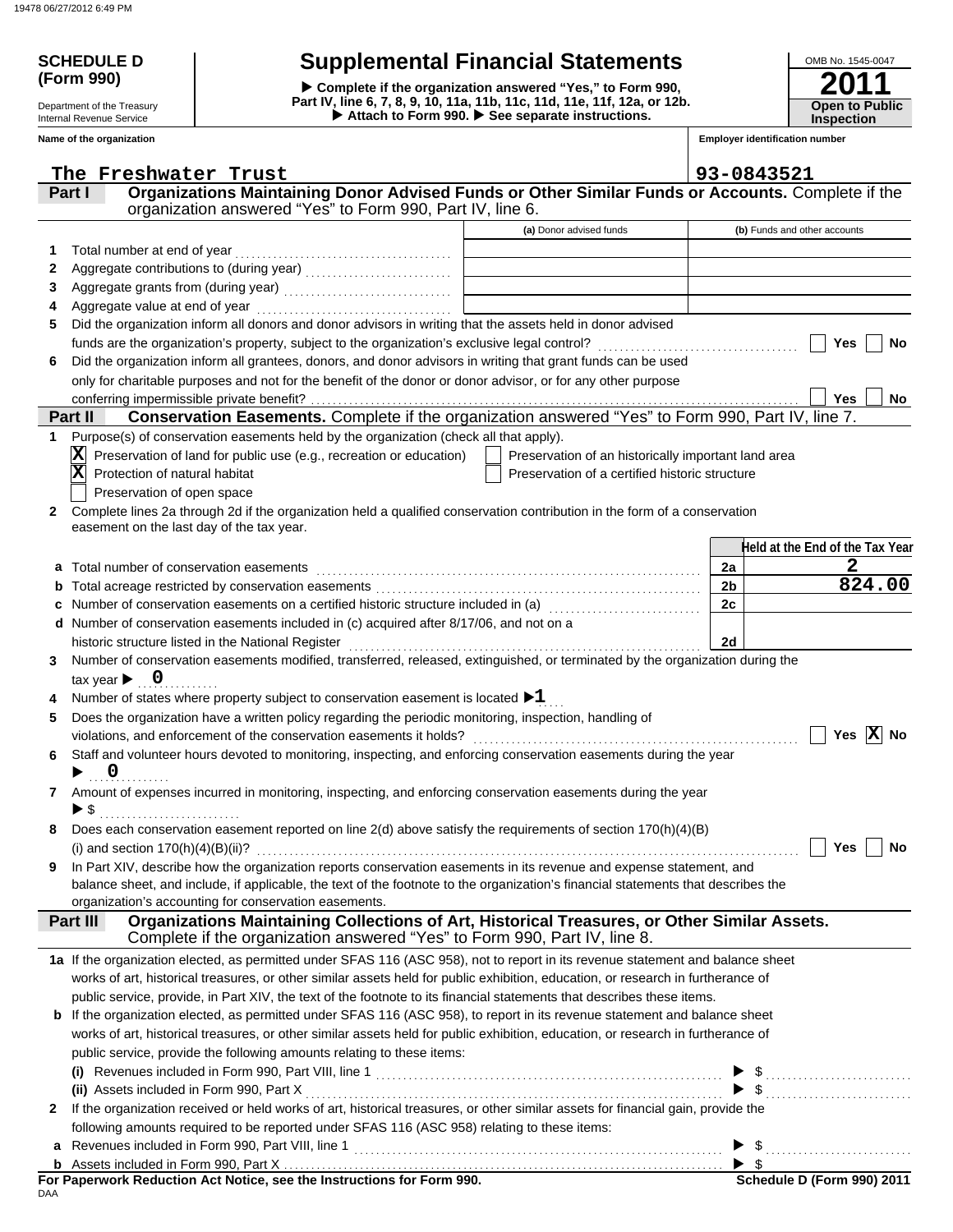|   | Schedule D (Form 990) 2011 The Freshwater Trust                                                                                                                                                                                |                         |                           |                    | 93-0843521           |                      | Page 2 |
|---|--------------------------------------------------------------------------------------------------------------------------------------------------------------------------------------------------------------------------------|-------------------------|---------------------------|--------------------|----------------------|----------------------|--------|
|   | Organizations Maintaining Collections of Art, Historical Treasures, or Other Similar Assets (continued)<br>Part III                                                                                                            |                         |                           |                    |                      |                      |        |
| 3 | Using the organization's acquisition, accession, and other records, check any of the following that are a significant use of its<br>collection items (check all that apply):                                                   |                         |                           |                    |                      |                      |        |
| a | Public exhibition                                                                                                                                                                                                              | d                       | Loan or exchange programs |                    |                      |                      |        |
| b | Scholarly research                                                                                                                                                                                                             | е                       |                           |                    |                      |                      |        |
| c | Preservation for future generations                                                                                                                                                                                            |                         |                           |                    |                      |                      |        |
| 4 | Provide a description of the organization's collections and explain how they further the organization's exempt purpose in Part                                                                                                 |                         |                           |                    |                      |                      |        |
|   | XIV.                                                                                                                                                                                                                           |                         |                           |                    |                      |                      |        |
| 5 | During the year, did the organization solicit or receive donations of art, historical treasures, or other similar                                                                                                              |                         |                           |                    |                      |                      |        |
|   |                                                                                                                                                                                                                                |                         |                           |                    |                      | Yes                  | No.    |
|   | Escrow and Custodial Arrangements. Complete if the organization answered "Yes" to Form 990, Part IV,<br>Part IV<br>line 9, or reported an amount on Form 990, Part X, line 21.                                                 |                         |                           |                    |                      |                      |        |
|   | 1a Is the organization an agent, trustee, custodian or other intermediary for contributions or other assets not                                                                                                                |                         |                           |                    |                      |                      |        |
|   | included on Form 990, Part X?                                                                                                                                                                                                  |                         |                           |                    |                      | Yes                  | No     |
|   | b If "Yes," explain the arrangement in Part XIV and complete the following table:                                                                                                                                              |                         |                           |                    |                      |                      |        |
|   |                                                                                                                                                                                                                                |                         |                           |                    |                      | Amount               |        |
|   | c Beginning balance                                                                                                                                                                                                            |                         |                           |                    | 1c                   |                      |        |
|   |                                                                                                                                                                                                                                |                         |                           |                    | 1d                   |                      |        |
|   | e Distributions during the year [1, 1, 2010] with the control of the set of the set of the set of the set of the set of the set of the set of the set of the set of the set of the set of the set of the set of the set of the |                         |                           |                    | 1e                   |                      |        |
|   | $f$ Ending balance $\ldots$ . $\ldots$ . $\ldots$ . $\ldots$ . $\ldots$ . $\ldots$ . $\ldots$ . $\ldots$ . $\ldots$ . $\ldots$ . $\ldots$ . $\ldots$ . $\ldots$                                                                |                         |                           |                    | 1f                   |                      |        |
|   |                                                                                                                                                                                                                                |                         |                           |                    |                      | Yes                  | No     |
|   | <b>b</b> If "Yes," explain the arrangement in Part XIV.                                                                                                                                                                        |                         |                           |                    |                      |                      |        |
|   | Endowment Funds. Complete if the organization answered "Yes" to Form 990, Part IV, line 10.<br>Part V                                                                                                                          |                         |                           |                    |                      |                      |        |
|   |                                                                                                                                                                                                                                | (a) Current year        | (b) Prior year            | (c) Two years back | (d) Three years back | (e) Four years back  |        |
|   | 1a Beginning of year balance                                                                                                                                                                                                   | 81,805                  | 81,431                    | 67,434             |                      |                      |        |
|   | <b>b</b> Contributions <b>contributions</b>                                                                                                                                                                                    |                         |                           |                    |                      |                      |        |
|   | c Net investment earnings, gains, and                                                                                                                                                                                          |                         |                           |                    |                      |                      |        |
|   |                                                                                                                                                                                                                                | $-2,715$                | 9,083                     | 13,998             |                      |                      |        |
|   | d Grants or scholarships                                                                                                                                                                                                       |                         |                           |                    |                      |                      |        |
|   | e Other expenditures for facilities and                                                                                                                                                                                        |                         |                           |                    |                      |                      |        |
|   |                                                                                                                                                                                                                                |                         | 8,709                     |                    |                      |                      |        |
|   | f Administrative expenses                                                                                                                                                                                                      |                         |                           |                    |                      |                      |        |
|   |                                                                                                                                                                                                                                | 79,090                  | 81,805                    | 81,431             |                      |                      |        |
|   | 2 Provide the estimated percentage of the current year end balance (line 1g, column (a)) held as:                                                                                                                              |                         |                           |                    |                      |                      |        |
|   | a Board designated or quasi-endowment >                                                                                                                                                                                        | %                       |                           |                    |                      |                      |        |
|   | b Permanent endowment $\blacktriangleright$ 100.00%                                                                                                                                                                            |                         |                           |                    |                      |                      |        |
|   | c Temporarily restricted endowment >                                                                                                                                                                                           | %                       |                           |                    |                      |                      |        |
|   | The percentages in lines 2a, 2b, and 2c should equal 100%.                                                                                                                                                                     |                         |                           |                    |                      |                      |        |
|   | 3a Are there endowment funds not in the possession of the organization that are held and administered for the                                                                                                                  |                         |                           |                    |                      |                      |        |
|   | organization by:                                                                                                                                                                                                               |                         |                           |                    |                      | Yes                  | No     |
|   | (i) unrelated organizations entertainment and all the contract of the contract of the contract of the contract of the contract of the contract of the contract of the contract of the contract of the contract of the contract |                         |                           |                    |                      | $\mathbf X$<br>3a(i) |        |
|   | (ii) related organizations                                                                                                                                                                                                     |                         |                           |                    |                      | 3a(ii)               | X      |
|   |                                                                                                                                                                                                                                |                         |                           |                    |                      | 3b                   |        |
|   | Describe in Part XIV the intended uses of the organization's endowment funds.<br>Land, Buildings, and Equipment. See Form 990, Part X, line 10.<br><b>Part VI</b>                                                              |                         |                           |                    |                      |                      |        |
|   | Description of property                                                                                                                                                                                                        | (a) Cost or other basis | (b) Cost or other basis   |                    | (c) Accumulated      | (d) Book value       |        |
|   |                                                                                                                                                                                                                                | (investment)            | (other)                   |                    | depreciation         |                      |        |
|   | <b>1a</b> Land                                                                                                                                                                                                                 |                         |                           |                    |                      |                      |        |
|   |                                                                                                                                                                                                                                |                         |                           |                    |                      |                      |        |
|   | c Leasehold improvements                                                                                                                                                                                                       |                         |                           |                    |                      |                      |        |
|   |                                                                                                                                                                                                                                |                         |                           | 191,227            | 142,925              | 48,302               |        |
|   |                                                                                                                                                                                                                                |                         |                           |                    |                      |                      |        |
|   | Total. Add lines 1a through 1e. (Column (d) must equal Form 990, Part X, column (B), line 10(c).)                                                                                                                              |                         |                           |                    | ▶                    | 48,302               |        |
|   |                                                                                                                                                                                                                                |                         |                           |                    |                      |                      |        |

**Schedule D (Form 990) 2011**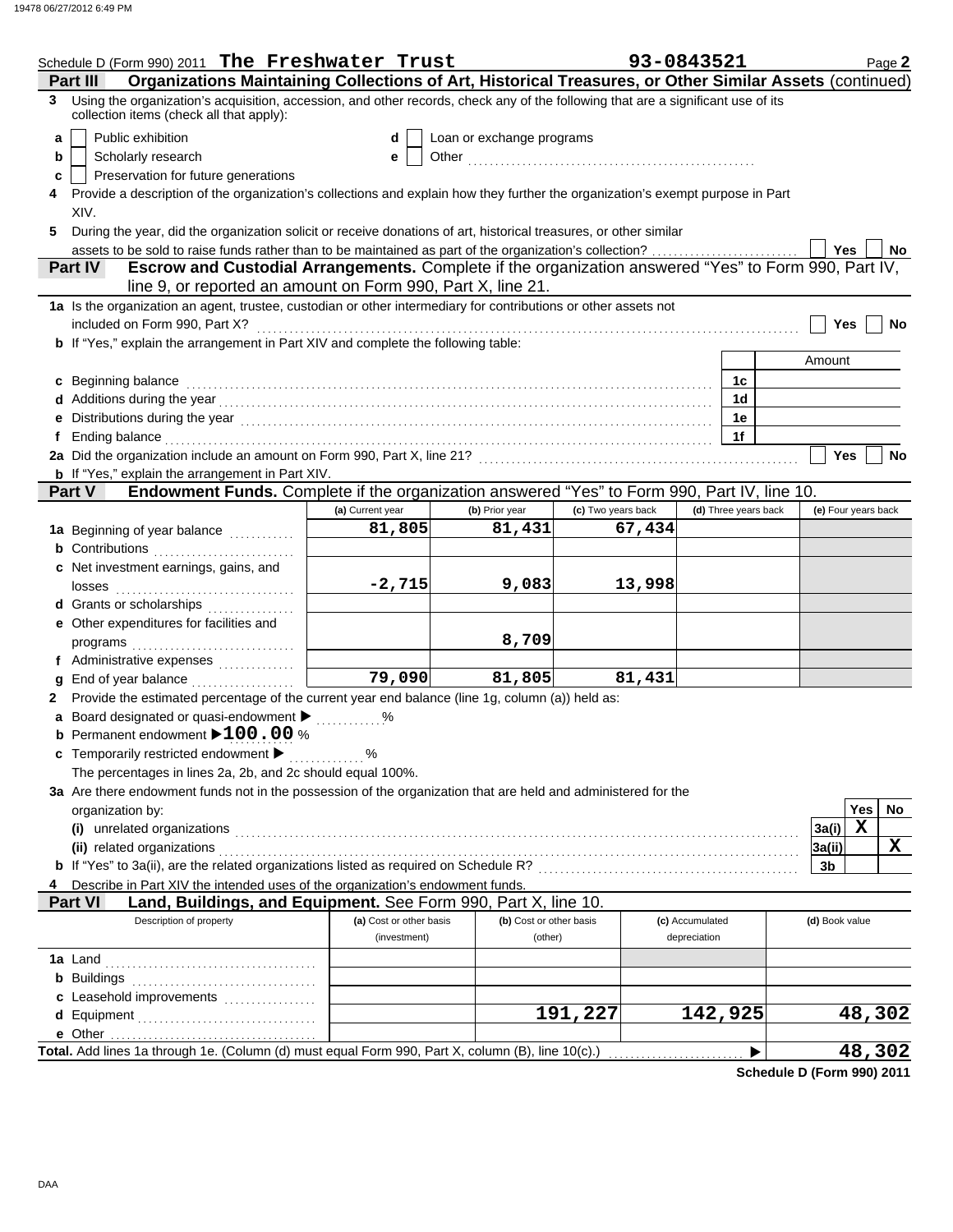|                           | Schedule D (Form 990) 2011 The Freshwater Trust                         |                | 93-0843521                       | Page 3         |
|---------------------------|-------------------------------------------------------------------------|----------------|----------------------------------|----------------|
| <b>Part VII</b>           | Investments-Other Securities. See Form 990, Part X, line 12.            |                |                                  |                |
|                           | (a) Description of security or category                                 | (b) Book value | (c) Method of valuation:         |                |
|                           | (including name of security)                                            |                | Cost or end-of-year market value |                |
| (1) Financial derivatives |                                                                         |                |                                  |                |
|                           |                                                                         |                |                                  |                |
|                           |                                                                         |                |                                  |                |
|                           | (3) Other $\ldots$ and $\ldots$ and $\ldots$ and $\ldots$               |                |                                  |                |
|                           |                                                                         |                |                                  |                |
|                           |                                                                         |                |                                  |                |
|                           | (C)                                                                     |                |                                  |                |
|                           |                                                                         |                |                                  |                |
|                           |                                                                         |                |                                  |                |
|                           |                                                                         |                |                                  |                |
| (G)                       |                                                                         |                |                                  |                |
| (H)                       |                                                                         |                |                                  |                |
| (1)                       |                                                                         |                |                                  |                |
|                           | Total. (Column (b) must equal Form 990, Part X, col. (B) line 12.)<br>▶ |                |                                  |                |
| <b>Part VIII</b>          | Investments-Program Related. See Form 990, Part X, line 13.             |                |                                  |                |
|                           | (a) Description of investment type                                      | (b) Book value | (c) Method of valuation:         |                |
|                           |                                                                         |                | Cost or end-of-year market value |                |
| (1)                       |                                                                         |                |                                  |                |
| (2)                       |                                                                         |                |                                  |                |
| (3)                       |                                                                         |                |                                  |                |
| (4)                       |                                                                         |                |                                  |                |
|                           |                                                                         |                |                                  |                |
| (5)                       |                                                                         |                |                                  |                |
| (6)                       |                                                                         |                |                                  |                |
| (7)                       |                                                                         |                |                                  |                |
| (8)                       |                                                                         |                |                                  |                |
| (9)                       |                                                                         |                |                                  |                |
| (10)                      |                                                                         |                |                                  |                |
|                           | Total. (Column (b) must equal Form 990, Part X, col. (B) line 13.)<br>▶ |                |                                  |                |
| Part IX                   | Other Assets. See Form 990, Part X, line 15.                            |                |                                  |                |
|                           | (a) Description                                                         |                |                                  | (b) Book value |
| (1)                       | Water rights interest                                                   |                |                                  | 944,674        |
| (2)                       | Streambank software                                                     |                |                                  | 769, 174       |
| (3)                       |                                                                         |                |                                  |                |
| (4)                       |                                                                         |                |                                  |                |
| (5)                       |                                                                         |                |                                  |                |
| (6)                       |                                                                         |                |                                  |                |
| (7)                       |                                                                         |                |                                  |                |
| (8)                       |                                                                         |                |                                  |                |
| (9)                       |                                                                         |                |                                  |                |
| (10)                      |                                                                         |                |                                  |                |
|                           | Total. (Column (b) must equal Form 990, Part X, col. (B) line 15.)      |                | ▶                                | 1,713,848      |
| Part X                    | Other Liabilities. See Form 990, Part X, line 25.                       |                |                                  |                |
|                           | (a) Description of liability                                            |                |                                  |                |
| 1.                        |                                                                         | (b) Book value |                                  |                |
| (1)                       | Federal income taxes                                                    |                |                                  |                |
| (2)                       | Pension obligation                                                      | 14,426         |                                  |                |
| (3)                       |                                                                         |                |                                  |                |
| (4)                       |                                                                         |                |                                  |                |
| (5)                       |                                                                         |                |                                  |                |
| (6)                       |                                                                         |                |                                  |                |
| (7)                       |                                                                         |                |                                  |                |
| (8)                       |                                                                         |                |                                  |                |
| (9)                       |                                                                         |                |                                  |                |
| (10)                      |                                                                         |                |                                  |                |
| (11)                      |                                                                         |                |                                  |                |
|                           | Total. (Column (b) must equal Form 990, Part X, col. (B) line 25.)<br>▶ | 14,426         |                                  |                |
|                           |                                                                         |                |                                  |                |

FIN 48 (ASC 740) Footnote. In Part XIV, provide the text of the footnote to the organization's financial statements that reports the **2.** organization's liability for uncertain tax positions under FIN 48 (ASC 740).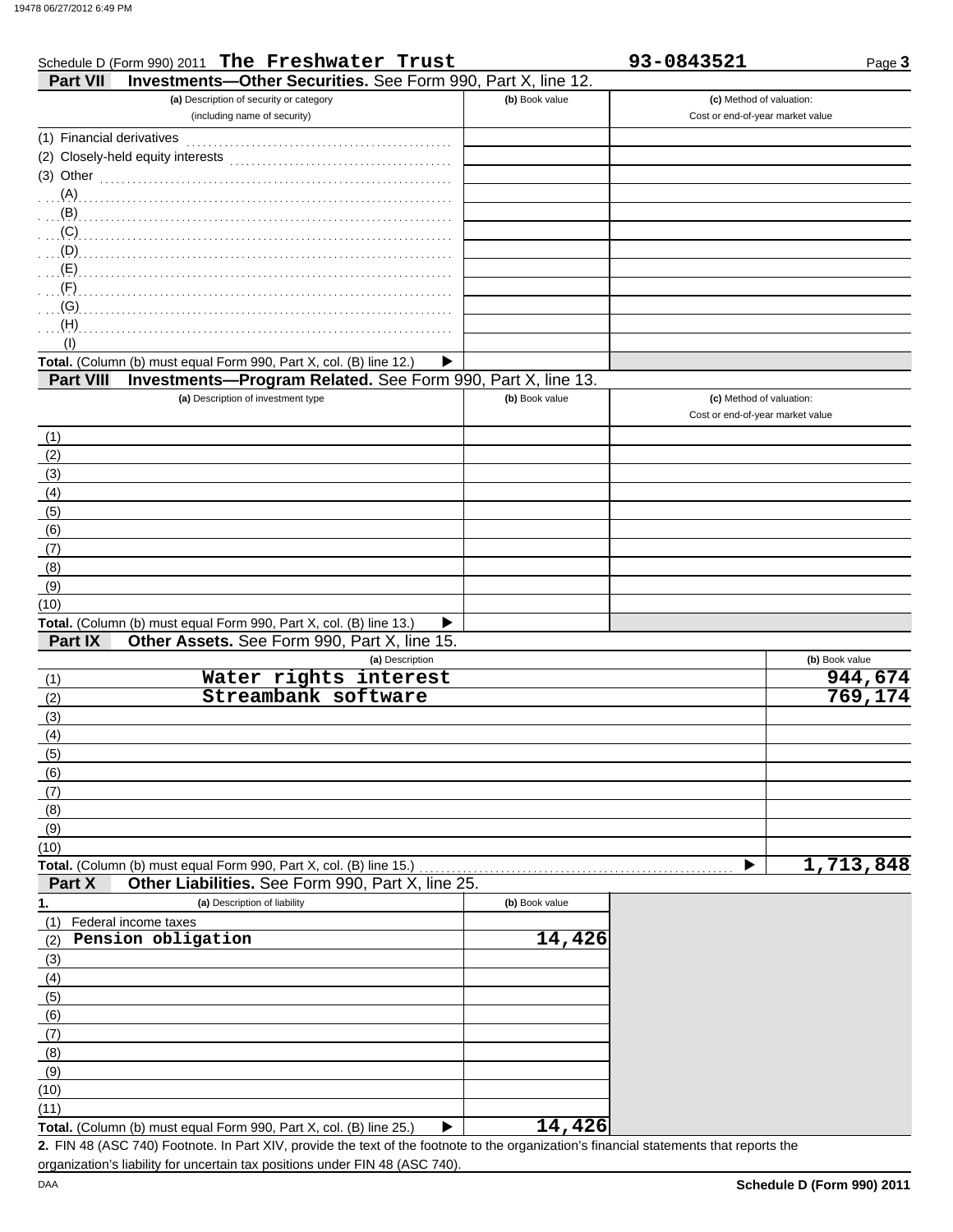|              | Schedule D (Form 990) 2011 The Freshwater Trust                                                                                                                                                                                |                | 93-0843521                |                  | Page 4                    |
|--------------|--------------------------------------------------------------------------------------------------------------------------------------------------------------------------------------------------------------------------------|----------------|---------------------------|------------------|---------------------------|
|              | Reconciliation of Change in Net Assets from Form 990 to Audited Financial Statements<br><b>Part XI</b>                                                                                                                         |                |                           |                  |                           |
| 1.           | Total revenue (Form 990, Part VIII, column (A), line 12)                                                                                                                                                                       |                |                           | $\mathbf{1}$     | 4,086,855                 |
| $\mathbf{2}$ |                                                                                                                                                                                                                                |                |                           | $\overline{2}$   | $\overline{4}$ , 251, 730 |
| 3            |                                                                                                                                                                                                                                |                |                           | 3                | $-164,875$                |
| 4            |                                                                                                                                                                                                                                |                |                           | $\blacktriangle$ | $-13,384$                 |
| 5            |                                                                                                                                                                                                                                |                |                           | 5                |                           |
| 6            | Investment expenses                                                                                                                                                                                                            |                |                           | 6                |                           |
| 7            | Prior period adjustments [11, 12] and the contract of the contract of the contract of the contract of the contract of the contract of the contract of the contract of the contract of the contract of the contract of the cont |                |                           | $\overline{7}$   |                           |
| 8            |                                                                                                                                                                                                                                |                |                           | 8                |                           |
| 9            |                                                                                                                                                                                                                                |                |                           | 9                | $-13,384$                 |
| 10           |                                                                                                                                                                                                                                |                |                           | 10               | $-178,259$                |
|              | Reconciliation of Revenue per Audited Financial Statements With Revenue per Return<br><b>Part XII</b>                                                                                                                          |                |                           |                  |                           |
| 1            |                                                                                                                                                                                                                                |                |                           | 1                | 4,347,145                 |
| $\mathbf{2}$ | Amounts included on line 1 but not on Form 990, Part VIII, line 12:                                                                                                                                                            |                |                           |                  |                           |
| $\mathbf{a}$ | Net unrealized gains on investments [11] with an intervention of the state of the state of the state of the state of the state of the state of the state of the state of the state of the state of the state of the state of t | 2a             | $\frac{-13,384}{114,218}$ |                  |                           |
| b            |                                                                                                                                                                                                                                | 2 <sub>b</sub> |                           |                  |                           |
| c            |                                                                                                                                                                                                                                | 2c             |                           |                  |                           |
| d            |                                                                                                                                                                                                                                | 2d             | 159,456                   |                  |                           |
|              |                                                                                                                                                                                                                                |                |                           | <b>2e</b>        | 260,290                   |
| 3            |                                                                                                                                                                                                                                |                |                           | 3                | 4,086,855                 |
|              | Amounts included on Form 990, Part VIII, line 12, but not on line 1:                                                                                                                                                           |                |                           |                  |                           |
| a            | Investment expenses not included on Form 990, Part VIII, line 7b [                                                                                                                                                             | 4a             |                           |                  |                           |
| b            |                                                                                                                                                                                                                                | 4 <sub>b</sub> |                           |                  |                           |
|              | c Add lines 4a and 4b                                                                                                                                                                                                          |                |                           | 4c               |                           |
|              | 5 Total revenue. Add lines 3 and 4c. (This must equal Form 990, Part I, line 12.)                                                                                                                                              |                |                           | 5                | 4,086,855                 |
|              | Part XIII Reconciliation of Expenses per Audited Financial Statements With Expenses per Return                                                                                                                                 |                |                           |                  |                           |
| 1            |                                                                                                                                                                                                                                |                |                           | $\mathbf 1$      | 4,525,404                 |
| $\mathbf{2}$ | Amounts included on line 1 but not on Form 990, Part IX, line 25:                                                                                                                                                              |                |                           |                  |                           |
| a            |                                                                                                                                                                                                                                | 2a             | 114,218                   |                  |                           |
| b            | Prior year adjustments [11, 12] March 1997 (12) March 1997 (12) March 1997 (13) March 1997 (13) March 1997 (13)                                                                                                                | 2 <sub>b</sub> |                           |                  |                           |
| c            |                                                                                                                                                                                                                                | 2c             |                           |                  |                           |
| d            |                                                                                                                                                                                                                                | 2d             | 159,456                   |                  |                           |
| е            |                                                                                                                                                                                                                                |                |                           | 2e               | 273,674                   |
| 3            |                                                                                                                                                                                                                                |                |                           | 3                | $\overline{4,251,730}$    |
| 4            | Amounts included on Form 990, Part IX, line 25, but not on line 1:                                                                                                                                                             |                |                           |                  |                           |
|              | a Investment expenses not included on Form 990, Part VIII, line 7b                                                                                                                                                             | 4a             |                           |                  |                           |
| b            |                                                                                                                                                                                                                                | 4 <sub>h</sub> |                           |                  |                           |
|              | c Add lines 4a and 4b                                                                                                                                                                                                          |                |                           | 4c               |                           |
| 5.           | Total expenses. Add lines 3 and 4c. (This must equal Form 990, Part I, line 18.)                                                                                                                                               |                |                           | 5                | 4,251,730                 |
|              | <b>Part XIV</b> Supplemental Information                                                                                                                                                                                       |                |                           |                  |                           |

Complete this part to provide the descriptions required for Part II, lines 3, 5, and 9; Part III, lines 1a and 4; Part IV, lines 1b and 2b; Part V, line 4; Part X, line 2; Part XI, line 8; Part XII, lines 2d and 4b; and Part XIII, lines 2d and 4b. Also complete this part to provide any additional information.

Part II, Line 9 - Accounting for Conservation Easements

The Organization has acquired title for partial water right interests among several basins in Oregon to preserve in-stream water flows. The water rights are valued based on their original purchase cost. Annually, the Organization assesses the value of the water right interests held to determine if any permanent impairment of value has occurred. If the value

of the water rights is determined to be impaired; the carrying value of the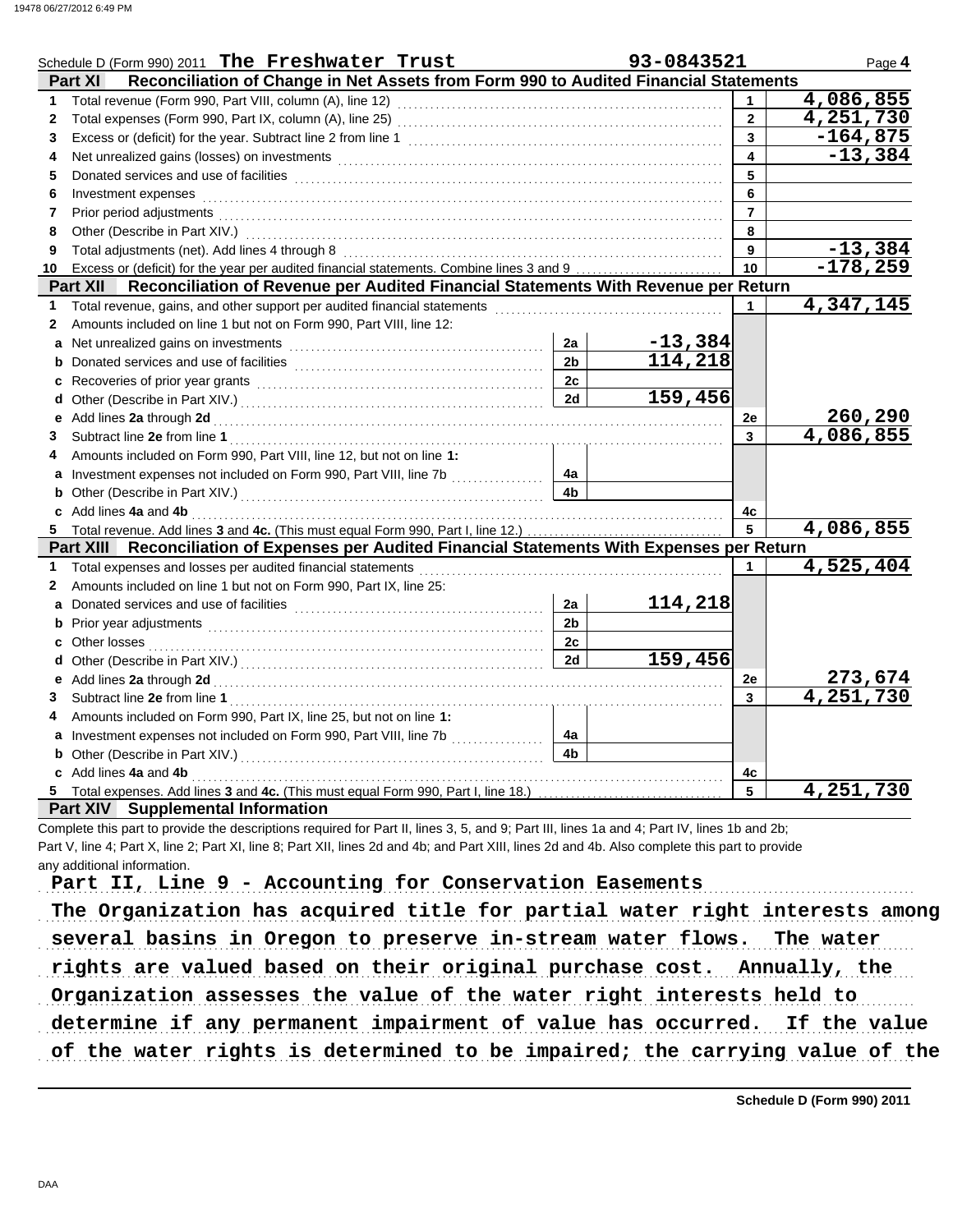| Schedule D (Form 990) 2011 The Freshwater Trust<br>Part XIV Supplemental Information (continued) | 93-0843521 | Page 5     |
|--------------------------------------------------------------------------------------------------|------------|------------|
| water rights would be reduced to their estimated fair value in the period                        |            |            |
| that the impairment has occurred. For the years ended December 31, 2011 and                      |            |            |
| 2010, the Organization has not recognized any impairment losses on the                           |            |            |
| value these water rights.                                                                        |            |            |
| Part XI, Line 8 - Reconciliation of Changes - Other                                              |            |            |
| Fundraising expenses                                                                             |            | 159,456    |
| Fundraising expenses                                                                             | \$         | $-159,456$ |
| Part XII, Line 2d - Revenue Amounts Included in Financials - Other                               |            |            |
| Fundraising expenses                                                                             | <u>\$</u>  | 159,456    |
| Part XIII, Line 2d - Expense Amounts Included in Financials - Other<br>Fundraising expenses      | <u>\$</u>  | 159,456    |
|                                                                                                  |            |            |
|                                                                                                  |            |            |
|                                                                                                  |            |            |
|                                                                                                  |            |            |
|                                                                                                  |            |            |
|                                                                                                  |            |            |
|                                                                                                  |            |            |
|                                                                                                  |            |            |
|                                                                                                  |            |            |
|                                                                                                  |            |            |
|                                                                                                  |            |            |
|                                                                                                  |            |            |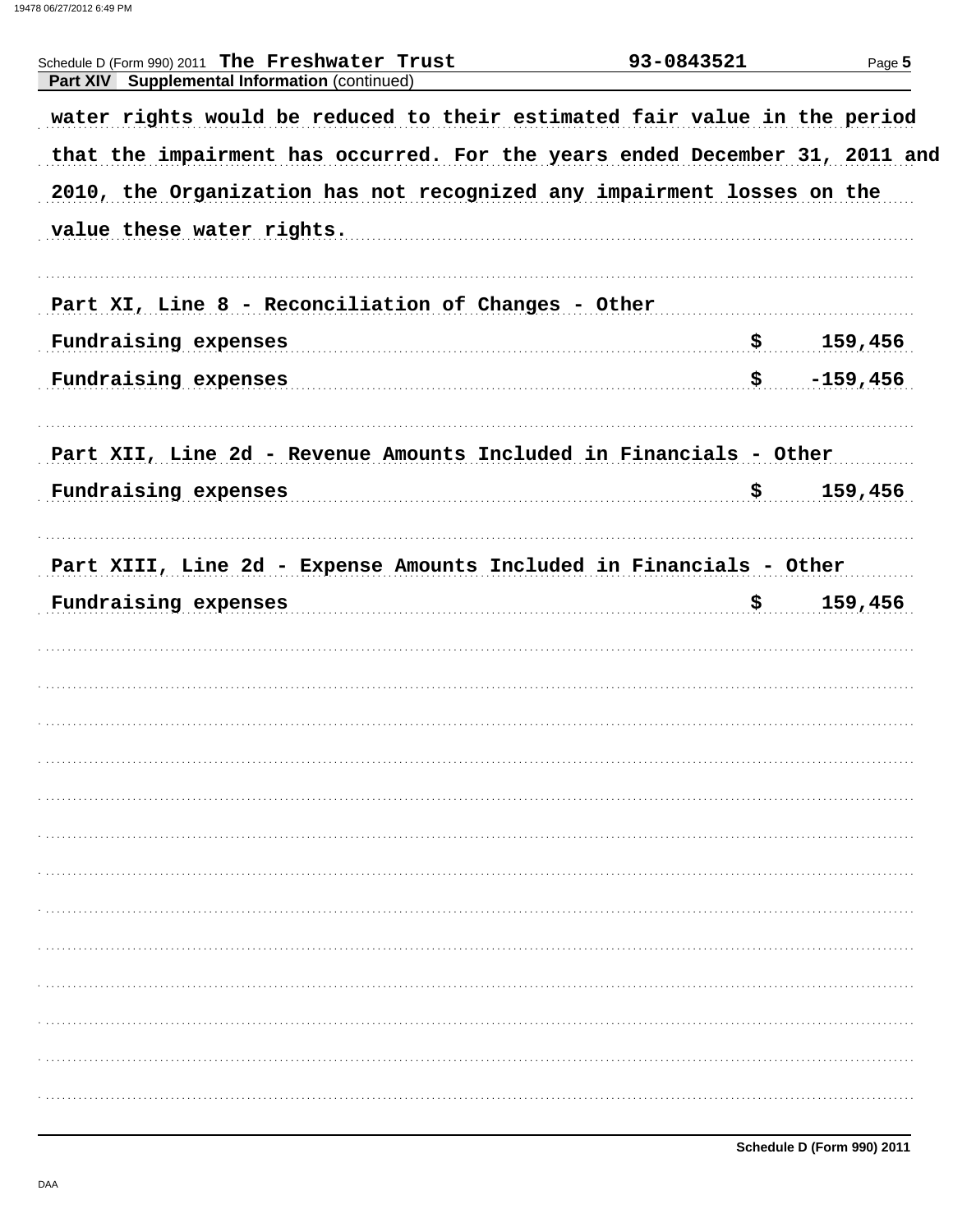| <b>SCHEDULE G</b><br>(Form 990 or 990-EZ                     | <b>Supplemental Information Regarding</b><br><b>Fundraising or Gaming Activities</b><br>Complete if the organization answered "Yes" to Form 990, Part IV, lines 17, 18, or 19, or if the                                                                                                                                                                                                                                               | OMB No. 1545-0047                                                                                      |                                                            |  |                                             |                                                                |                                                         |  |
|--------------------------------------------------------------|----------------------------------------------------------------------------------------------------------------------------------------------------------------------------------------------------------------------------------------------------------------------------------------------------------------------------------------------------------------------------------------------------------------------------------------|--------------------------------------------------------------------------------------------------------|------------------------------------------------------------|--|---------------------------------------------|----------------------------------------------------------------|---------------------------------------------------------|--|
| Department of the Treasury<br>Internal Revenue Service       |                                                                                                                                                                                                                                                                                                                                                                                                                                        | organization entered more than \$15,000 on Form 990-EZ, line 6a.<br>Attach to Form 990 or Form 990-EZ. |                                                            |  | $\triangleright$ See separate instructions. |                                                                | <b>Open To Public</b><br>Inspection                     |  |
| Name of the organization                                     |                                                                                                                                                                                                                                                                                                                                                                                                                                        |                                                                                                        |                                                            |  |                                             | <b>Employer identification number</b>                          |                                                         |  |
|                                                              | The Freshwater Trust<br>Fundraising Activities. Complete if the organization answered "Yes" to Form 990, Part IV, line 17.                                                                                                                                                                                                                                                                                                             |                                                                                                        |                                                            |  |                                             | 93-0843521                                                     |                                                         |  |
| Part I                                                       | Form 990-EZ filers are not required to complete this part.                                                                                                                                                                                                                                                                                                                                                                             |                                                                                                        |                                                            |  |                                             |                                                                |                                                         |  |
|                                                              | Indicate whether the organization raised funds through any of the following activities. Check all that apply.                                                                                                                                                                                                                                                                                                                          |                                                                                                        |                                                            |  |                                             |                                                                |                                                         |  |
| Mail solicitations<br>a                                      |                                                                                                                                                                                                                                                                                                                                                                                                                                        | e                                                                                                      |                                                            |  | Solicitation of non-government grants       |                                                                |                                                         |  |
| Internet and email solicitations<br>b<br>Phone solicitations |                                                                                                                                                                                                                                                                                                                                                                                                                                        |                                                                                                        |                                                            |  | Solicitation of government grants           |                                                                |                                                         |  |
| In-person solicitations<br>d                                 |                                                                                                                                                                                                                                                                                                                                                                                                                                        | Special fundraising events<br>g                                                                        |                                                            |  |                                             |                                                                |                                                         |  |
|                                                              | 2a Did the organization have a written or oral agreement with any individual (including officers, directors, trustees<br>or key employees listed in Form 990, Part VII) or entity in connection with professional fundraising services?<br>b If "Yes," list the ten highest paid individuals or entities (fundraisers) pursuant to agreements under which the fundraiser is to be<br>compensated at least \$5,000 by the organization. |                                                                                                        |                                                            |  |                                             |                                                                | Yes<br>No                                               |  |
|                                                              | (i) Name and address of individual<br>or entity (fundraiser)                                                                                                                                                                                                                                                                                                                                                                           | (ii) Activity                                                                                          | (iii) Did fund-<br>raiser have<br>custody or<br>control of |  | (iv) Gross receipts<br>from activity        | (v) Amount paid to<br>(or retained by)<br>fundraiser listed in | (vi) Amount paid to<br>(or retained by)<br>organization |  |
|                                                              |                                                                                                                                                                                                                                                                                                                                                                                                                                        |                                                                                                        | contributions?<br>Yes No                                   |  |                                             | col. (i)                                                       |                                                         |  |
| 1                                                            |                                                                                                                                                                                                                                                                                                                                                                                                                                        |                                                                                                        |                                                            |  |                                             |                                                                |                                                         |  |
| $\mathbf{2}$                                                 |                                                                                                                                                                                                                                                                                                                                                                                                                                        |                                                                                                        |                                                            |  |                                             |                                                                |                                                         |  |
| 3                                                            |                                                                                                                                                                                                                                                                                                                                                                                                                                        |                                                                                                        |                                                            |  |                                             |                                                                |                                                         |  |
|                                                              |                                                                                                                                                                                                                                                                                                                                                                                                                                        |                                                                                                        |                                                            |  |                                             |                                                                |                                                         |  |
| 5                                                            |                                                                                                                                                                                                                                                                                                                                                                                                                                        |                                                                                                        |                                                            |  |                                             |                                                                |                                                         |  |
| 6                                                            |                                                                                                                                                                                                                                                                                                                                                                                                                                        |                                                                                                        |                                                            |  |                                             |                                                                |                                                         |  |
| 7                                                            |                                                                                                                                                                                                                                                                                                                                                                                                                                        |                                                                                                        |                                                            |  |                                             |                                                                |                                                         |  |
| 8                                                            |                                                                                                                                                                                                                                                                                                                                                                                                                                        |                                                                                                        |                                                            |  |                                             |                                                                |                                                         |  |
| 9                                                            |                                                                                                                                                                                                                                                                                                                                                                                                                                        |                                                                                                        |                                                            |  |                                             |                                                                |                                                         |  |
| 10                                                           |                                                                                                                                                                                                                                                                                                                                                                                                                                        |                                                                                                        |                                                            |  |                                             |                                                                |                                                         |  |
| Total .                                                      |                                                                                                                                                                                                                                                                                                                                                                                                                                        |                                                                                                        |                                                            |  |                                             |                                                                |                                                         |  |
| 3                                                            | List all states in which the organization is registered or licensed to solicit contributions or has been notified it is exempt from<br>registration or licensing.                                                                                                                                                                                                                                                                      |                                                                                                        |                                                            |  |                                             |                                                                |                                                         |  |
|                                                              |                                                                                                                                                                                                                                                                                                                                                                                                                                        |                                                                                                        |                                                            |  |                                             |                                                                |                                                         |  |
|                                                              |                                                                                                                                                                                                                                                                                                                                                                                                                                        |                                                                                                        |                                                            |  |                                             |                                                                |                                                         |  |
|                                                              |                                                                                                                                                                                                                                                                                                                                                                                                                                        |                                                                                                        |                                                            |  |                                             |                                                                |                                                         |  |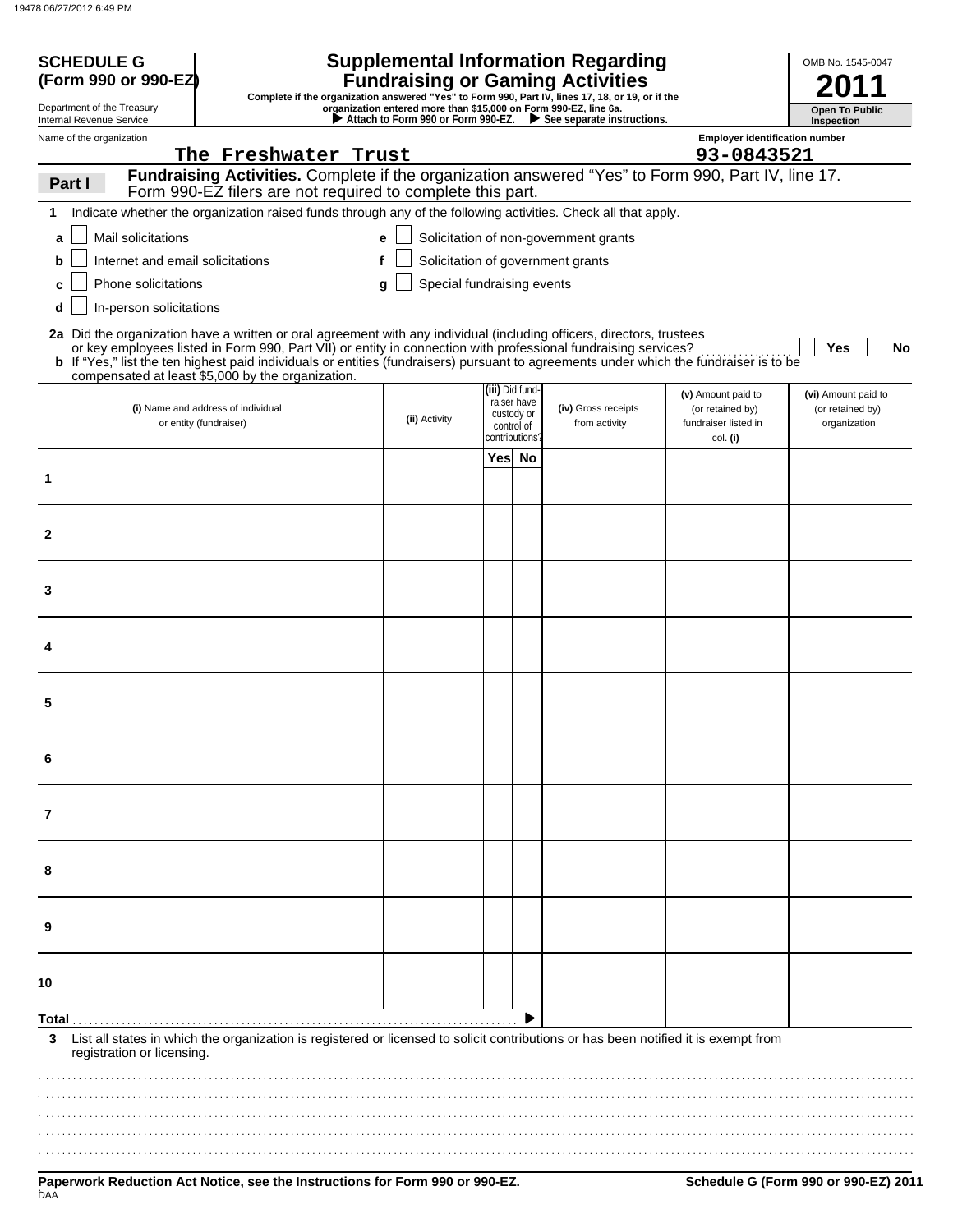|                        |         | Schedule G (Form 990 or 990-EZ) 2011 | The Freshwater Trust                                                     |                                                                                                                                                                                                                                | 93-0843521        | Page 2                     |
|------------------------|---------|--------------------------------------|--------------------------------------------------------------------------|--------------------------------------------------------------------------------------------------------------------------------------------------------------------------------------------------------------------------------|-------------------|----------------------------|
|                        | Part II |                                      |                                                                          | Fundraising Events. Complete if the organization answered "Yes" to Form 990, Part IV, line 18, or reported<br>more than \$15,000 of fundraising event contributions and gross income on Form 990-EZ, lines 1 and 6b. List      |                   |                            |
|                        |         |                                      | events with gross receipts greater than \$5,000.                         |                                                                                                                                                                                                                                |                   |                            |
|                        |         |                                      | (a) Event #1                                                             | $(b)$ Event #2                                                                                                                                                                                                                 | (c) Other events  | (d) Total events           |
|                        |         |                                      | Auction                                                                  | Golf Tournament                                                                                                                                                                                                                | $\mathbf 1$       | (add col. (a) through      |
|                        |         |                                      | (event type)                                                             | (event type)                                                                                                                                                                                                                   | (total number)    | col. (c)                   |
| Revenue                |         | 1 Gross receipts                     | 295,902                                                                  | 128,777                                                                                                                                                                                                                        | 15,361            | 440,040                    |
|                        |         | 2 Less: Charitable<br>contributions  | 100,950                                                                  |                                                                                                                                                                                                                                |                   | 100,950                    |
|                        |         | 3 Gross income (line 1 minus         | 194,952                                                                  | 128,777                                                                                                                                                                                                                        | 15,361            | 339,090                    |
|                        |         |                                      |                                                                          |                                                                                                                                                                                                                                |                   |                            |
|                        |         | 4 Cash prizes                        |                                                                          |                                                                                                                                                                                                                                |                   |                            |
|                        |         | 5 Noncash prizes                     |                                                                          |                                                                                                                                                                                                                                |                   |                            |
|                        |         | 6 Rent/facility costs                |                                                                          |                                                                                                                                                                                                                                |                   |                            |
| <b>Direct Expenses</b> |         | 7 Food and beverages                 |                                                                          |                                                                                                                                                                                                                                |                   |                            |
|                        |         | 8 Entertainment                      |                                                                          |                                                                                                                                                                                                                                |                   |                            |
|                        |         | 9 Other direct expenses              | 100,068                                                                  | 52,065                                                                                                                                                                                                                         | 7,323             | 159,456                    |
|                        |         |                                      |                                                                          | 10 Direct expense summary. Add lines 4 through 9 in column (d) [11] contently contently contently contently contently contently contently contently contently contently contently contently contently contently contently cont |                   | 159, 456                   |
|                        |         |                                      |                                                                          |                                                                                                                                                                                                                                |                   | 179,634                    |
|                        |         | Part III                             |                                                                          | Gaming. Complete if the organization answered "Yes" to Form 990, Part IV, line 19, or reported more                                                                                                                            |                   |                            |
|                        |         |                                      | than \$15,000 on Form 990-EZ, line 6a.                                   | (b) Pull tabs/instant                                                                                                                                                                                                          |                   | (d) Total gaming (add      |
| Revenue                |         |                                      | (a) Bingo                                                                | bingo/progressive bingo                                                                                                                                                                                                        | (c) Other gaming  | col. (a) through col. (c)) |
|                        |         | Gross revenue                        |                                                                          |                                                                                                                                                                                                                                |                   |                            |
| ses                    |         | 2 Cash prizes                        |                                                                          |                                                                                                                                                                                                                                |                   |                            |
|                        |         | 3 Noncash prizes                     |                                                                          |                                                                                                                                                                                                                                |                   |                            |
| Direct Exper           |         | 4 Rent/facility costs                |                                                                          |                                                                                                                                                                                                                                |                   |                            |
|                        |         | 5 Other direct expenses              |                                                                          |                                                                                                                                                                                                                                |                   |                            |
|                        |         | 6 Volunteer labor                    | $\%$<br>Yes<br><b>No</b>                                                 | $\%$<br>Yes<br>No.                                                                                                                                                                                                             | $\%$<br>Yes<br>No |                            |
|                        |         |                                      | 7 Direct expense summary. Add lines 2 through 5 in column (d)            |                                                                                                                                                                                                                                | ▶                 |                            |
|                        |         |                                      |                                                                          |                                                                                                                                                                                                                                |                   |                            |
|                        |         |                                      |                                                                          |                                                                                                                                                                                                                                |                   |                            |
| 9                      |         | <b>b</b> If "No," explain:           | Enter the state(s) in which the organization operates gaming activities: |                                                                                                                                                                                                                                |                   | 9a<br>Yes<br>No            |
|                        |         |                                      |                                                                          |                                                                                                                                                                                                                                |                   |                            |
|                        |         | <b>b</b> If "Yes," explain:          |                                                                          | 10a Were any of the organization's gaming licenses revoked, suspended or terminated during the tax year?                                                                                                                       |                   | Yes<br>10a  <br>No         |
|                        |         |                                      |                                                                          |                                                                                                                                                                                                                                |                   |                            |
|                        |         |                                      |                                                                          |                                                                                                                                                                                                                                |                   |                            |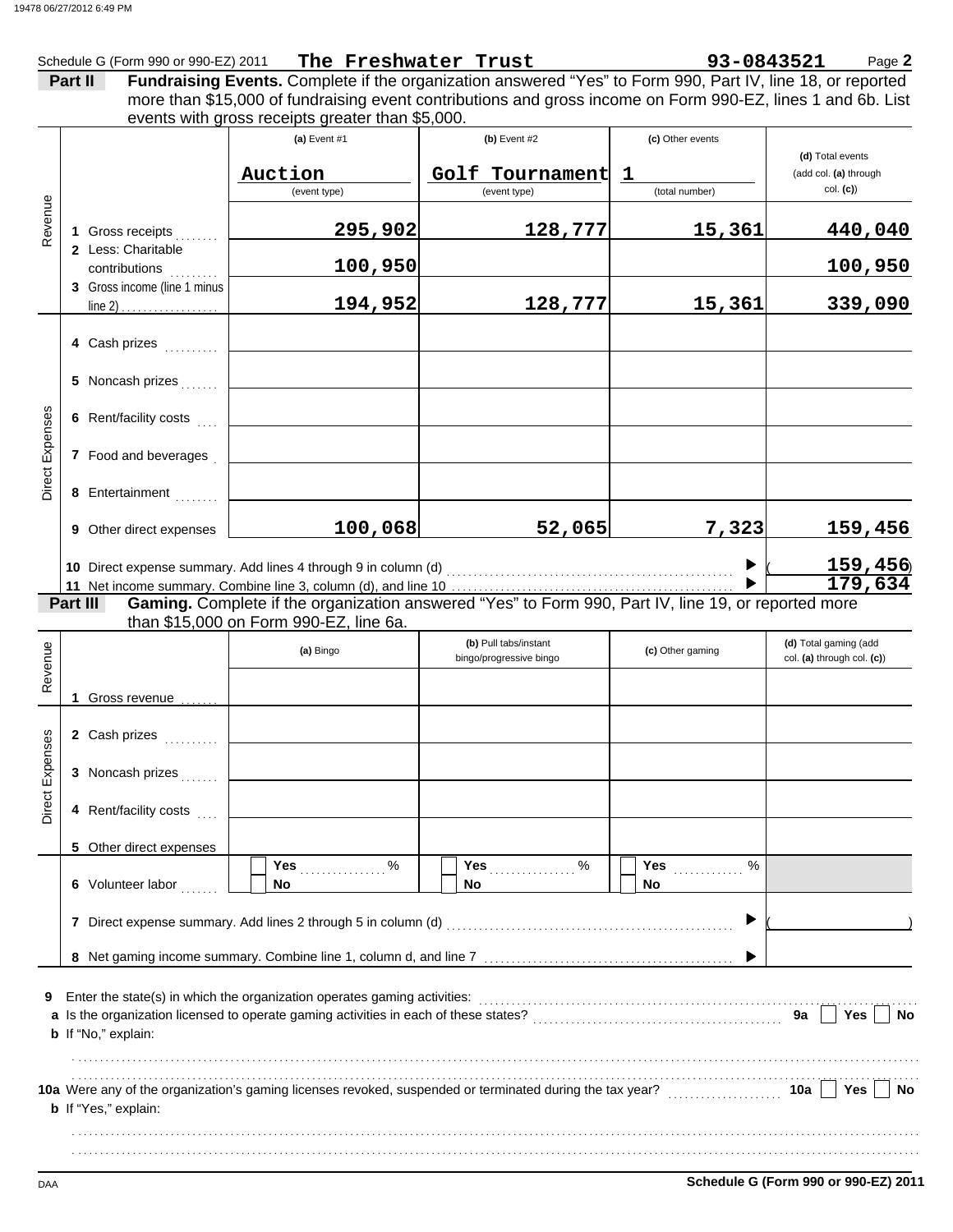|    | Schedule G (Form 990 or 990-EZ) 2011 The Freshwater Trust                                                                                                                                                                     | 93-0843521                           | Page 3                  |
|----|-------------------------------------------------------------------------------------------------------------------------------------------------------------------------------------------------------------------------------|--------------------------------------|-------------------------|
| 11 |                                                                                                                                                                                                                               |                                      | Yes<br>No               |
| 12 | Is the organization a grantor, beneficiary or trustee of a trust or a member of a partnership or other entity                                                                                                                 |                                      |                         |
|    |                                                                                                                                                                                                                               |                                      | <b>Yes</b><br><b>No</b> |
| 13 | Indicate the percentage of gaming activity operated in:                                                                                                                                                                       |                                      |                         |
| а  |                                                                                                                                                                                                                               |                                      | %                       |
| b  | An outside facility                                                                                                                                                                                                           | 13 <sub>b</sub>                      | $\%$                    |
| 14 | Enter the name and address of the person who prepares the organization's gaming/special events books and                                                                                                                      |                                      |                         |
|    | records:                                                                                                                                                                                                                      |                                      |                         |
|    |                                                                                                                                                                                                                               |                                      |                         |
|    |                                                                                                                                                                                                                               |                                      |                         |
|    |                                                                                                                                                                                                                               |                                      |                         |
|    | Address > medical contract of the contract of the contract of the contract of the contract of the contract of the contract of the contract of the contract of the contract of the contract of the contract of the contract of |                                      |                         |
|    |                                                                                                                                                                                                                               |                                      |                         |
|    | 15a Does the organization have a contract with a third party from whom the organization receives gaming                                                                                                                       |                                      |                         |
|    | revenue?                                                                                                                                                                                                                      |                                      | Yes $ $<br><b>No</b>    |
|    |                                                                                                                                                                                                                               |                                      |                         |
|    |                                                                                                                                                                                                                               |                                      |                         |
| c  | If "Yes," enter name and address of the third party:                                                                                                                                                                          |                                      |                         |
|    |                                                                                                                                                                                                                               |                                      |                         |
|    |                                                                                                                                                                                                                               |                                      |                         |
|    |                                                                                                                                                                                                                               |                                      |                         |
|    | Address > continuous contract of the contract of the contract of the contract of the contract of the contract of the contract of the contract of the contract of the contract of the contract of the contract of the contract |                                      |                         |
|    |                                                                                                                                                                                                                               |                                      |                         |
| 16 | Gaming manager information:                                                                                                                                                                                                   |                                      |                         |
|    |                                                                                                                                                                                                                               |                                      |                         |
|    |                                                                                                                                                                                                                               |                                      |                         |
|    |                                                                                                                                                                                                                               |                                      |                         |
|    |                                                                                                                                                                                                                               |                                      |                         |
|    |                                                                                                                                                                                                                               |                                      |                         |
|    |                                                                                                                                                                                                                               |                                      |                         |
|    |                                                                                                                                                                                                                               |                                      |                         |
|    | Director/officer<br>Employee<br>    Independent contractor                                                                                                                                                                    |                                      |                         |
|    |                                                                                                                                                                                                                               |                                      |                         |
| 17 | Mandatory distributions:                                                                                                                                                                                                      |                                      |                         |
| a  | Is the organization required under state law to make charitable distributions from the gaming proceeds to                                                                                                                     |                                      |                         |
|    |                                                                                                                                                                                                                               |                                      | <b>No</b><br>$Yes \mid$ |
|    | Enter the amount of distributions required under state law to be distributed to other exempt organizations or                                                                                                                 |                                      |                         |
|    | spent in the organization's own exempt activities during the tax year S                                                                                                                                                       |                                      |                         |
|    | Supplemental Information. Complete this part to provide the explanations required by Part I, line 2b,<br><b>Part IV</b>                                                                                                       |                                      |                         |
|    | columns (iii) and (v), and Part III, lines 9, 9b, 10b, 15b, 15c, 16, and 17b, as applicable. Also complete this                                                                                                               |                                      |                         |
|    | part to provide any additional information (see instructions).                                                                                                                                                                |                                      |                         |
|    |                                                                                                                                                                                                                               |                                      |                         |
|    |                                                                                                                                                                                                                               |                                      |                         |
|    |                                                                                                                                                                                                                               |                                      |                         |
|    |                                                                                                                                                                                                                               |                                      |                         |
|    |                                                                                                                                                                                                                               |                                      |                         |
|    |                                                                                                                                                                                                                               |                                      |                         |
|    |                                                                                                                                                                                                                               |                                      |                         |
|    |                                                                                                                                                                                                                               |                                      |                         |
|    |                                                                                                                                                                                                                               |                                      |                         |
|    |                                                                                                                                                                                                                               |                                      |                         |
|    |                                                                                                                                                                                                                               |                                      |                         |
|    |                                                                                                                                                                                                                               |                                      |                         |
|    |                                                                                                                                                                                                                               |                                      |                         |
|    |                                                                                                                                                                                                                               | Schedule G (Form 990 or 990-EZ) 2011 |                         |
|    |                                                                                                                                                                                                                               |                                      |                         |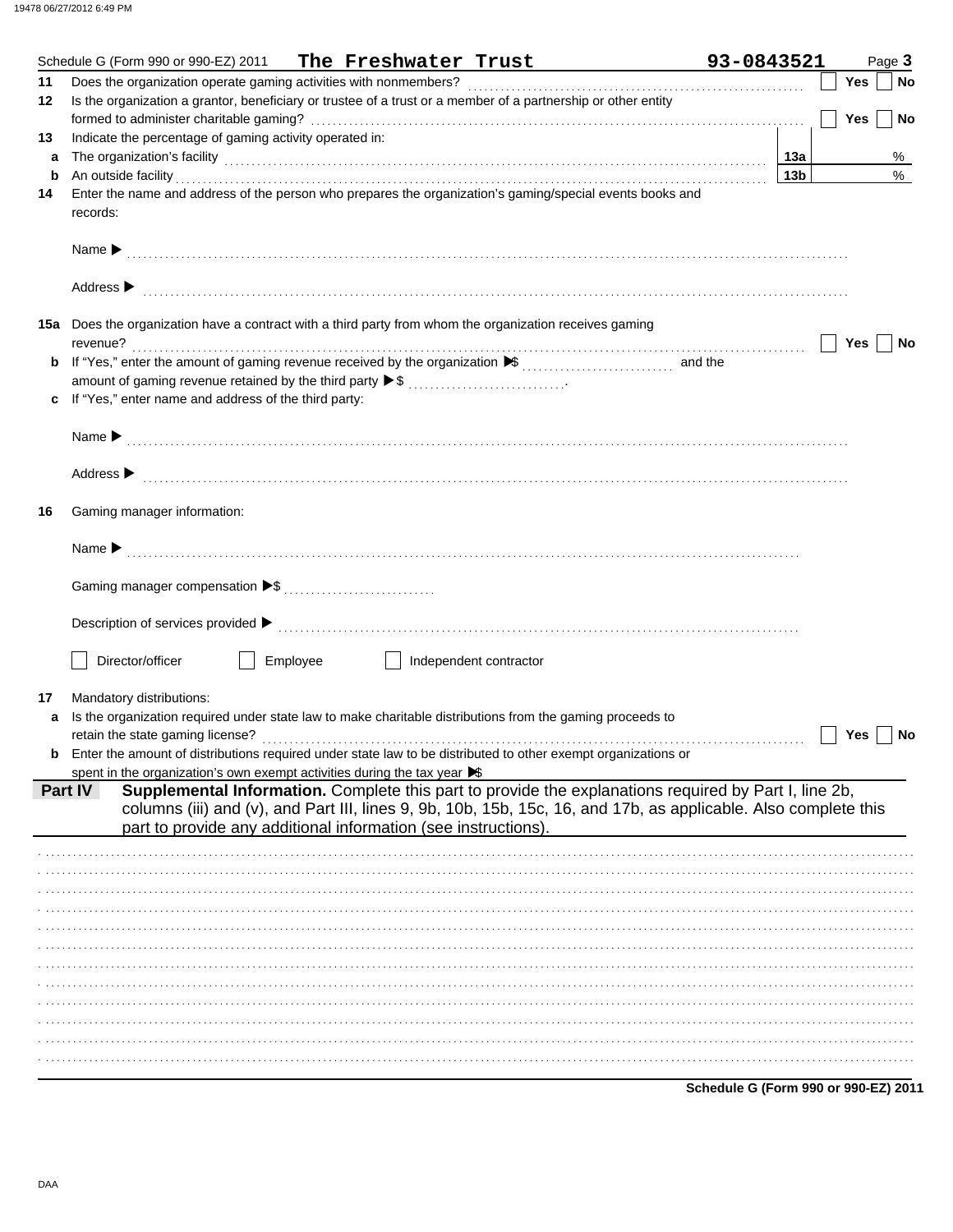19478 06/27/2012 6:49 PM

| <b>SCHEDULE J</b>                       | OMB No. 1545-0047                                                           |                                                                                                                      |                                                     |                                 |
|-----------------------------------------|-----------------------------------------------------------------------------|----------------------------------------------------------------------------------------------------------------------|-----------------------------------------------------|---------------------------------|
| (Form 990)                              | For certain Officers, Directors, Trustees, Key Employees, and Highest       |                                                                                                                      |                                                     |                                 |
| Department of the Treasury              |                                                                             | <b>Open to Public</b><br><b>Inspection</b>                                                                           |                                                     |                                 |
| Internal Revenue Service                |                                                                             | Attach to Form 990. See separate instructions.                                                                       |                                                     |                                 |
| Name of the organization                | The Freshwater Trust                                                        |                                                                                                                      | <b>Employer identification number</b><br>93-0843521 |                                 |
| Part I                                  | <b>Questions Regarding Compensation</b>                                     |                                                                                                                      |                                                     |                                 |
|                                         |                                                                             |                                                                                                                      |                                                     | Yes<br>No                       |
|                                         |                                                                             |                                                                                                                      |                                                     |                                 |
|                                         |                                                                             | 1a Check the appropriate box(es) if the organization provided any of the following to or for a person listed in Form |                                                     |                                 |
|                                         |                                                                             | 990, Part VII, Section A, line 1a. Complete Part III to provide any relevant information regarding these items.      |                                                     |                                 |
| First-class or charter travel           |                                                                             | Housing allowance or residence for personal use                                                                      |                                                     |                                 |
| Travel for companions                   |                                                                             | Payments for business use of personal residence                                                                      |                                                     |                                 |
|                                         | Tax indemnification and gross-up payments                                   | Health or social club dues or initiation fees                                                                        |                                                     |                                 |
| Discretionary spending account          |                                                                             | Personal services (e.g., maid, chauffeur, chef)                                                                      |                                                     |                                 |
|                                         |                                                                             |                                                                                                                      |                                                     |                                 |
|                                         |                                                                             | <b>b</b> If any of the boxes on line 1a are checked, did the organization follow a written policy regarding payment  |                                                     |                                 |
|                                         |                                                                             | or reimbursement or provision of all of the expenses described above? If "No," complete Part III to                  |                                                     |                                 |
| explain                                 |                                                                             |                                                                                                                      | 1b                                                  |                                 |
| $\mathbf{2}$                            |                                                                             | Did the organization require substantiation prior to reimbursing or allowing expenses incurred by all officers,      |                                                     |                                 |
|                                         |                                                                             |                                                                                                                      | $\mathbf{2}$                                        |                                 |
|                                         |                                                                             |                                                                                                                      |                                                     |                                 |
| 3                                       |                                                                             | Indicate which, if any, of the following the filing organization uses to establish the compensation of the           |                                                     |                                 |
|                                         |                                                                             | organization's CEO/Executive Director. Check all that apply. Do not check any boxes for methods used by a            |                                                     |                                 |
|                                         |                                                                             | related organization to establish compensation of the CEO/Executive Director. Explain in Part III.                   |                                                     |                                 |
| Compensation committee                  |                                                                             | Written employment contract                                                                                          |                                                     |                                 |
|                                         | Independent compensation consultant                                         | Compensation survey or study                                                                                         |                                                     |                                 |
| Form 990 of other organizations         |                                                                             | Approval by the board or compensation committee<br>X                                                                 |                                                     |                                 |
|                                         |                                                                             |                                                                                                                      |                                                     |                                 |
|                                         |                                                                             | During the year, did any person listed in Form 990, Part VII, Section A, line 1a, with respect to the filing         |                                                     |                                 |
| organization or a related organization: |                                                                             |                                                                                                                      |                                                     |                                 |
|                                         | a Receive a severance payment or change-of-control payment?                 |                                                                                                                      | 4a                                                  |                                 |
|                                         |                                                                             |                                                                                                                      | 4b                                                  | $\frac{\mathbf{x}}{\mathbf{x}}$ |
|                                         |                                                                             | c Participate in, or receive payment from, an equity-based compensation arrangement?                                 | 4c                                                  | $\overline{\textbf{x}}$         |
|                                         |                                                                             | If "Yes" to any of lines 4a-c, list the persons and provide the applicable amounts for each item in Part III.        |                                                     |                                 |
|                                         |                                                                             |                                                                                                                      |                                                     |                                 |
|                                         | Only section 501(c)(3) and 501(c)(4) organizations must complete lines 5-9. |                                                                                                                      |                                                     |                                 |
| 5                                       |                                                                             | For persons listed in Form 990, Part VII, Section A, line 1a, did the organization pay or accrue any                 |                                                     |                                 |
|                                         | compensation contingent on the revenues of:                                 |                                                                                                                      |                                                     |                                 |
| a The organization?                     |                                                                             |                                                                                                                      | 5a                                                  |                                 |
|                                         |                                                                             |                                                                                                                      | 5 <sub>b</sub>                                      | $\frac{\text{X}}{\text{X}}$     |
|                                         | If "Yes" to line 5a or 5b, describe in Part III.                            |                                                                                                                      |                                                     |                                 |
| 6                                       |                                                                             | For persons listed in Form 990, Part VII, Section A, line 1a, did the organization pay or accrue any                 |                                                     |                                 |
|                                         | compensation contingent on the net earnings of:                             |                                                                                                                      |                                                     |                                 |
| a The organization?                     |                                                                             |                                                                                                                      | 6a                                                  | X                               |
|                                         |                                                                             |                                                                                                                      | 6b                                                  | $\overline{\mathbf{x}}$         |
|                                         | If "Yes" to line 6a or 6b, describe in Part III.                            |                                                                                                                      |                                                     |                                 |
| $\mathbf{7}$                            |                                                                             | For persons listed in Form 990, Part VII, Section A, line 1a, did the organization provide any non-fixed             |                                                     |                                 |
|                                         | payments not described in lines 5 and 6? If "Yes," describe in Part III     |                                                                                                                      | $\overline{7}$                                      | x                               |
| 8                                       |                                                                             | Were any amounts reported in Form 990, Part VII, paid or accrued pursuant to a contract that was subject             |                                                     |                                 |
|                                         |                                                                             | to the initial contract exception described in Regulations section 53.4958-4(a)(3)? If "Yes," describe               |                                                     |                                 |
| in Part III                             |                                                                             |                                                                                                                      | 8                                                   | x                               |
| 9                                       |                                                                             | If "Yes" to line 8, did the organization also follow the rebuttable presumption procedure described in               |                                                     |                                 |
|                                         |                                                                             |                                                                                                                      | 9                                                   |                                 |
|                                         | For Paperwork Reduction Act Notice, see the Instructions for Form 990.      |                                                                                                                      | Schedule J (Form 990) 2011                          |                                 |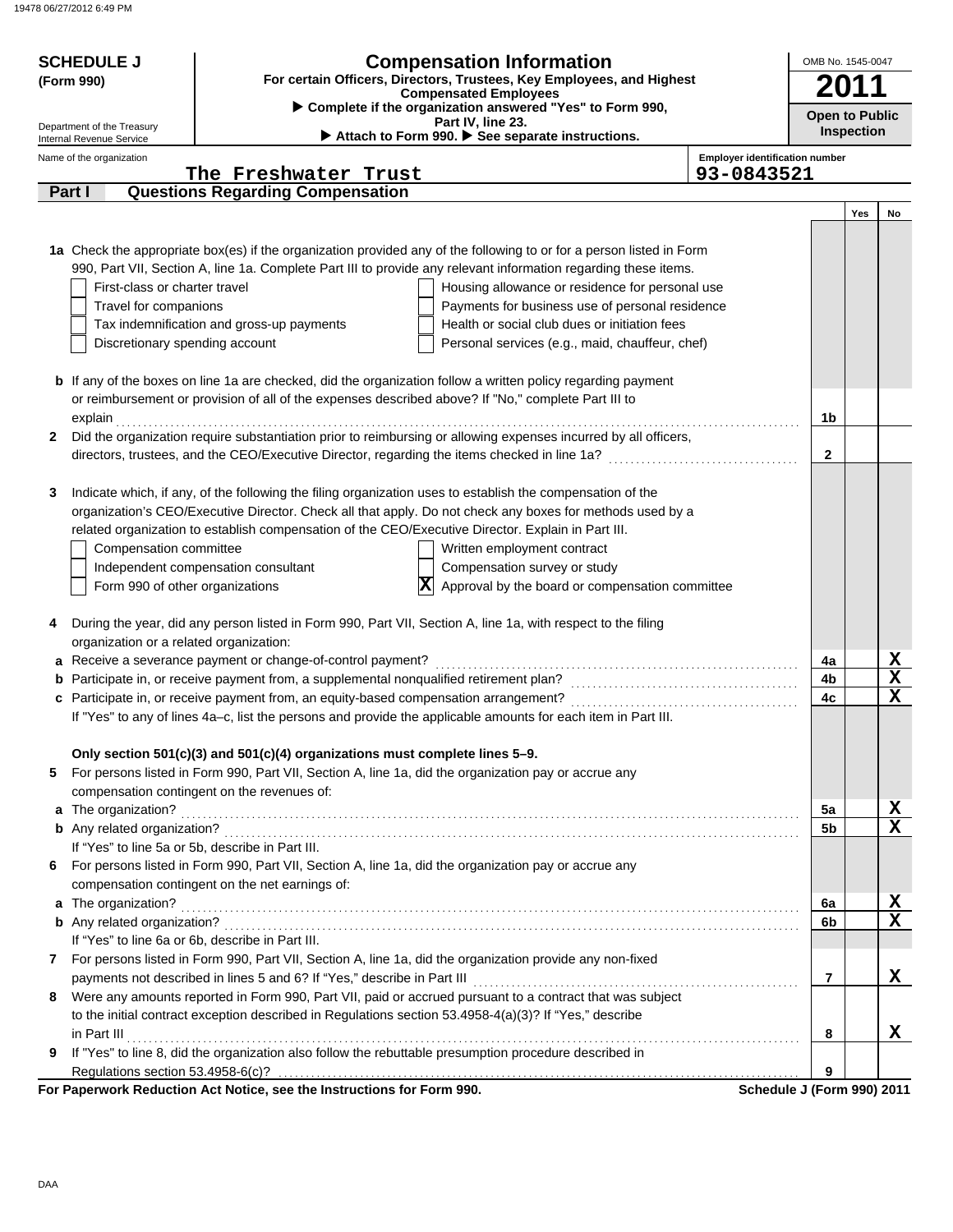### The Freshwater Trust 93-0843521 Page 2 Schedule J (Form 990) 2011 Officers, Directors, Trustees, Key Employees, and Highest Compensated Employees. Use duplicate copies if additional space is needed. Part II

For each individual whose compensation must be reported in Schedule J, report compensation from the organization on row (i) and from related organizations, described in the instructions, on row (ii). Do not list any individuals that are not listed on Form 990, Part VII.

Note. The sum of columns (B)(i)-(iii) for each listed individual must equal the total amount of Form 990, Part VII, Section A, line 1a, applicable column (D) and (E) amounts for that individual.

|                      |                          | (B) Breakdown of W-2 and/or 1099-MISC compensation |                                           | (C) Retirement and<br>(D) Nontaxable |          | (E) Total of columns | (F) Compensation                          |
|----------------------|--------------------------|----------------------------------------------------|-------------------------------------------|--------------------------------------|----------|----------------------|-------------------------------------------|
| (A) Name             | (i) Base<br>compensation | (ii) Bonus & incentive<br>compensation             | (iii) Other<br>reportable<br>compensation | other deferred<br>compensation       | benefits | $(B)(i)$ - $(D)$     | reported as deferred in<br>prior Form 990 |
| Joe Whitworth<br>(i) | 150,000                  | 55,000                                             |                                           | 7,500                                | 8,763    | 221,263              | 220,361                                   |
|                      | $\mathbf 0$              | 0                                                  |                                           | 0                                    | $\Omega$ | 0                    | $\mathbf 0$                               |
| (i)                  |                          |                                                    |                                           |                                      |          |                      |                                           |
|                      |                          |                                                    |                                           |                                      |          |                      |                                           |
| (i)                  |                          |                                                    |                                           |                                      |          |                      |                                           |
| 3                    |                          |                                                    |                                           |                                      |          |                      |                                           |
| (i)                  |                          |                                                    |                                           |                                      |          |                      |                                           |
|                      |                          |                                                    |                                           |                                      |          |                      |                                           |
| (i)                  |                          |                                                    |                                           |                                      |          |                      |                                           |
|                      |                          |                                                    |                                           |                                      |          |                      |                                           |
| (i)                  |                          |                                                    |                                           |                                      |          |                      |                                           |
| 6                    |                          |                                                    |                                           |                                      |          |                      |                                           |
| (i)                  |                          |                                                    |                                           |                                      |          |                      |                                           |
| $\overline{7}$       |                          |                                                    |                                           |                                      |          |                      |                                           |
| (i)                  |                          |                                                    |                                           |                                      |          |                      |                                           |
| 8                    |                          |                                                    |                                           |                                      |          |                      |                                           |
| (i)                  |                          |                                                    |                                           |                                      |          |                      |                                           |
| 9                    |                          |                                                    |                                           |                                      |          |                      |                                           |
| (i)                  |                          |                                                    |                                           |                                      |          |                      |                                           |
| 10                   |                          |                                                    |                                           |                                      |          |                      |                                           |
| (i)                  |                          |                                                    |                                           |                                      |          |                      |                                           |
| 11                   |                          |                                                    |                                           |                                      |          |                      |                                           |
| (i)                  |                          |                                                    |                                           |                                      |          |                      |                                           |
| 12                   |                          |                                                    |                                           |                                      |          |                      |                                           |
| (i)                  |                          |                                                    |                                           |                                      |          |                      |                                           |
| 13                   |                          |                                                    |                                           |                                      |          |                      |                                           |
| (i)                  |                          |                                                    |                                           |                                      |          |                      |                                           |
| 14                   |                          |                                                    |                                           |                                      |          |                      |                                           |
| (i)                  |                          |                                                    |                                           |                                      |          |                      |                                           |
| 15<br>(ii)           |                          |                                                    |                                           |                                      |          |                      |                                           |
| (i)                  |                          |                                                    |                                           |                                      |          |                      |                                           |
| 16                   |                          |                                                    |                                           |                                      |          |                      |                                           |

Schedule J (Form 990) 2011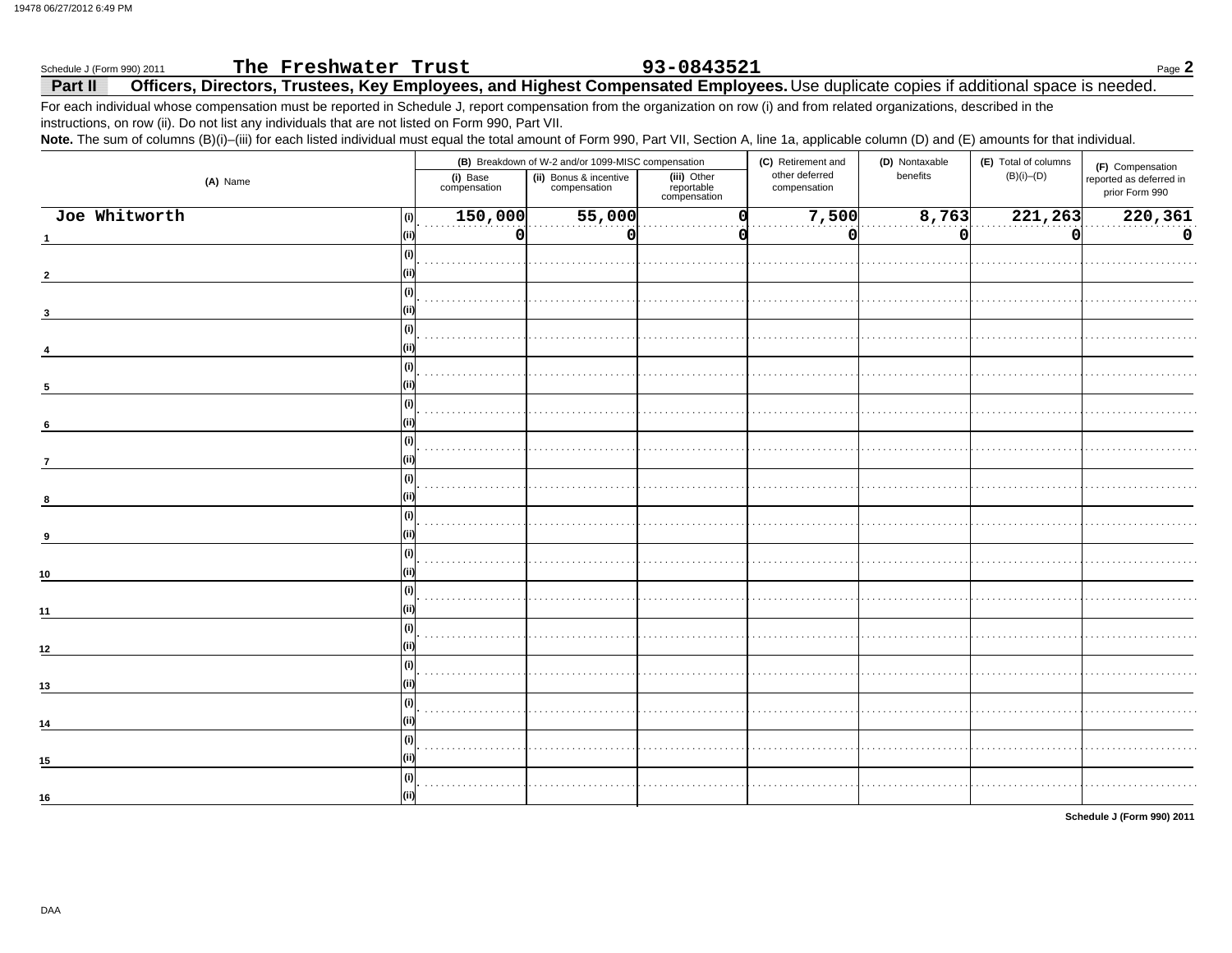| Schedule J (Form 990) 2011 | The Freshwater Trust                                    | 93-0843521                                                                                                                                                               | Page $3$ |
|----------------------------|---------------------------------------------------------|--------------------------------------------------------------------------------------------------------------------------------------------------------------------------|----------|
| Part III                   | <b>Supplemental Information</b>                         |                                                                                                                                                                          |          |
|                            |                                                         | Complete this part to provide the information, explanation, or descriptions required for Part I, lines 1a, 1b, 3, 4a, 4b, 4c, 5a, 5b, 6a, 6b, 7, and 8, and for Part II. |          |
|                            | Also complete this part for any additional information. |                                                                                                                                                                          |          |
|                            |                                                         |                                                                                                                                                                          |          |
|                            |                                                         |                                                                                                                                                                          |          |
|                            |                                                         |                                                                                                                                                                          |          |
|                            |                                                         |                                                                                                                                                                          |          |
|                            |                                                         |                                                                                                                                                                          |          |
|                            |                                                         |                                                                                                                                                                          |          |
|                            |                                                         |                                                                                                                                                                          |          |
|                            |                                                         |                                                                                                                                                                          |          |
|                            |                                                         |                                                                                                                                                                          |          |
|                            |                                                         |                                                                                                                                                                          |          |
|                            |                                                         |                                                                                                                                                                          |          |
|                            |                                                         |                                                                                                                                                                          |          |
|                            |                                                         |                                                                                                                                                                          |          |
|                            |                                                         |                                                                                                                                                                          |          |
|                            |                                                         |                                                                                                                                                                          |          |
|                            |                                                         |                                                                                                                                                                          |          |
|                            |                                                         |                                                                                                                                                                          |          |
|                            |                                                         |                                                                                                                                                                          |          |
|                            |                                                         |                                                                                                                                                                          |          |
|                            |                                                         |                                                                                                                                                                          |          |
|                            |                                                         |                                                                                                                                                                          |          |
|                            |                                                         |                                                                                                                                                                          |          |
|                            |                                                         |                                                                                                                                                                          |          |
|                            |                                                         |                                                                                                                                                                          |          |
|                            |                                                         |                                                                                                                                                                          |          |
|                            |                                                         |                                                                                                                                                                          |          |
|                            |                                                         |                                                                                                                                                                          |          |
|                            |                                                         |                                                                                                                                                                          |          |
|                            |                                                         |                                                                                                                                                                          |          |
|                            |                                                         |                                                                                                                                                                          |          |
|                            |                                                         |                                                                                                                                                                          |          |
|                            |                                                         |                                                                                                                                                                          |          |
|                            |                                                         |                                                                                                                                                                          |          |
|                            |                                                         |                                                                                                                                                                          |          |
|                            |                                                         |                                                                                                                                                                          |          |
|                            |                                                         |                                                                                                                                                                          |          |

Schedule J (Form 990) 2011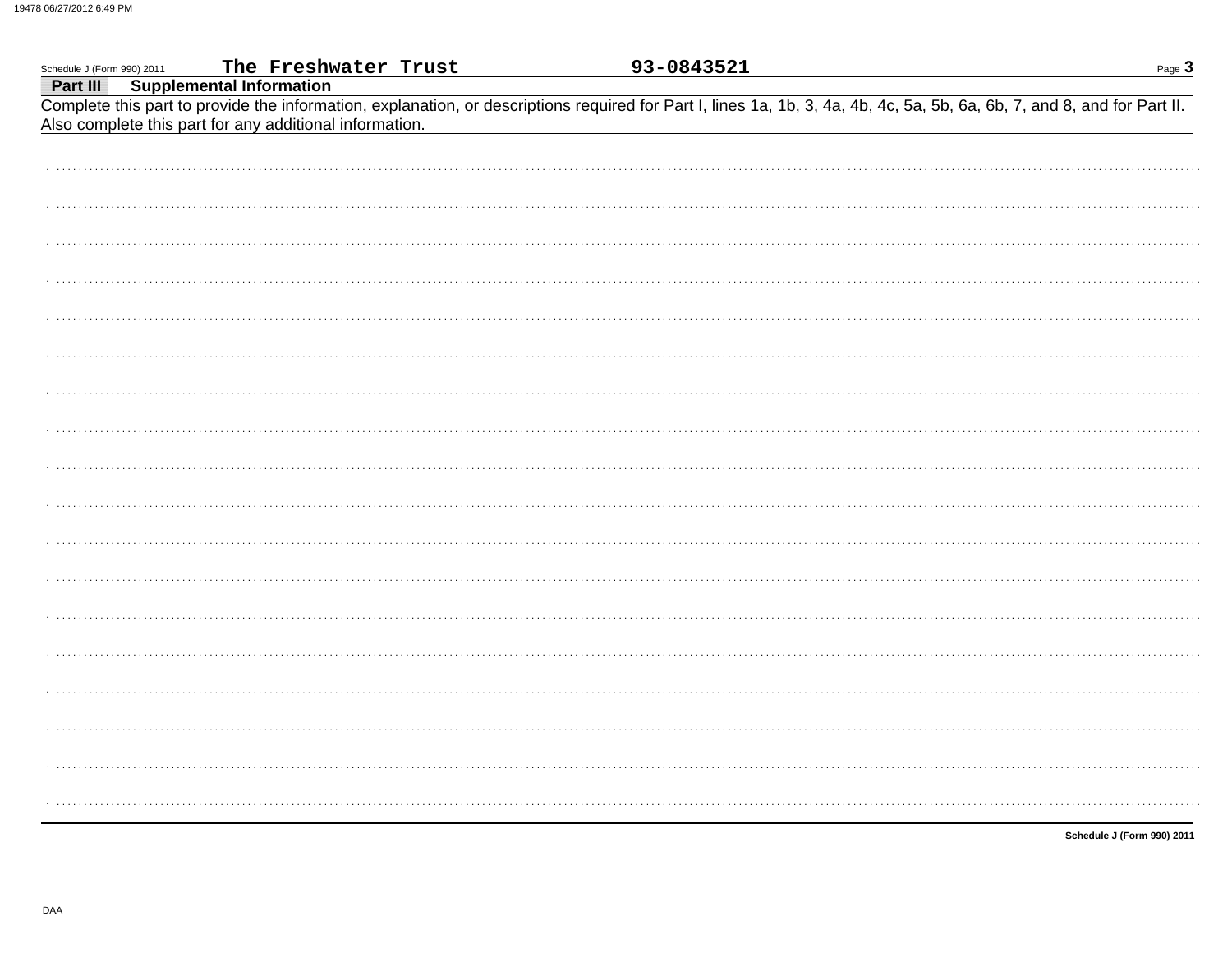19478 06/27/2012 6:49 PM

| <b>Emplover identification number</b><br>Name of the organization<br>93-0843521<br>The Freshwater Trust<br>Form 990, Part VI, Line 11b - Organization's Process to Review Form 990<br>A copy of the return is provided to the finance officer, managing director,<br>and treasurer for review and approval prior to preparation for filing.<br>Form 990, Part VI, Line 12c - Enforcement of Conflicts Policy<br>Each director, principal officer, and member of a committee with governing<br>board delegated poweres shall annually sign a statement which affirms such<br>person: has received a copy of the organization's conflicts of interet<br>policy; has read and understands the policy; and has agreed to comply with<br>the<br>policy.<br>Form 990, Part VI, Line 15a - Compensation Process for Top Official<br>The board of directors determines compensation for organization's the<br>executive and managing directors.<br>Form 990, Part VI, Line 15b - Compensation Process for Officers<br>Executive and managing director determine compensation for all other senior<br>staff based on budgets and prevailing wages in the marketplace.<br>Form 990, Part VI, Line 19 - Governing Documents Disclosure Explanation<br>The organization's governing documents are made available for public<br>inspection upon request from the party seeking access. | <b>SCHEDULE O</b><br>(Form 990 or 990-EZ)<br>Department of the Treasury<br>Internal Revenue Service | Supplemental Information to Form 990 or 990-EZ<br>Complete to provide information for responses to specific questions on<br>Form 990 or 990-EZ or to provide any additional information.<br>Attach to Form 990 or 990-EZ. | OMB No. 1545-0047<br>2011<br><b>Open to Public</b><br><b>Inspection</b> |
|---------------------------------------------------------------------------------------------------------------------------------------------------------------------------------------------------------------------------------------------------------------------------------------------------------------------------------------------------------------------------------------------------------------------------------------------------------------------------------------------------------------------------------------------------------------------------------------------------------------------------------------------------------------------------------------------------------------------------------------------------------------------------------------------------------------------------------------------------------------------------------------------------------------------------------------------------------------------------------------------------------------------------------------------------------------------------------------------------------------------------------------------------------------------------------------------------------------------------------------------------------------------------------------------------------------------------------------------------------------------------|-----------------------------------------------------------------------------------------------------|---------------------------------------------------------------------------------------------------------------------------------------------------------------------------------------------------------------------------|-------------------------------------------------------------------------|
|                                                                                                                                                                                                                                                                                                                                                                                                                                                                                                                                                                                                                                                                                                                                                                                                                                                                                                                                                                                                                                                                                                                                                                                                                                                                                                                                                                           |                                                                                                     |                                                                                                                                                                                                                           |                                                                         |
|                                                                                                                                                                                                                                                                                                                                                                                                                                                                                                                                                                                                                                                                                                                                                                                                                                                                                                                                                                                                                                                                                                                                                                                                                                                                                                                                                                           |                                                                                                     |                                                                                                                                                                                                                           |                                                                         |
|                                                                                                                                                                                                                                                                                                                                                                                                                                                                                                                                                                                                                                                                                                                                                                                                                                                                                                                                                                                                                                                                                                                                                                                                                                                                                                                                                                           |                                                                                                     |                                                                                                                                                                                                                           |                                                                         |
|                                                                                                                                                                                                                                                                                                                                                                                                                                                                                                                                                                                                                                                                                                                                                                                                                                                                                                                                                                                                                                                                                                                                                                                                                                                                                                                                                                           |                                                                                                     |                                                                                                                                                                                                                           |                                                                         |
|                                                                                                                                                                                                                                                                                                                                                                                                                                                                                                                                                                                                                                                                                                                                                                                                                                                                                                                                                                                                                                                                                                                                                                                                                                                                                                                                                                           |                                                                                                     |                                                                                                                                                                                                                           |                                                                         |
|                                                                                                                                                                                                                                                                                                                                                                                                                                                                                                                                                                                                                                                                                                                                                                                                                                                                                                                                                                                                                                                                                                                                                                                                                                                                                                                                                                           |                                                                                                     |                                                                                                                                                                                                                           |                                                                         |
|                                                                                                                                                                                                                                                                                                                                                                                                                                                                                                                                                                                                                                                                                                                                                                                                                                                                                                                                                                                                                                                                                                                                                                                                                                                                                                                                                                           |                                                                                                     |                                                                                                                                                                                                                           |                                                                         |
|                                                                                                                                                                                                                                                                                                                                                                                                                                                                                                                                                                                                                                                                                                                                                                                                                                                                                                                                                                                                                                                                                                                                                                                                                                                                                                                                                                           |                                                                                                     |                                                                                                                                                                                                                           |                                                                         |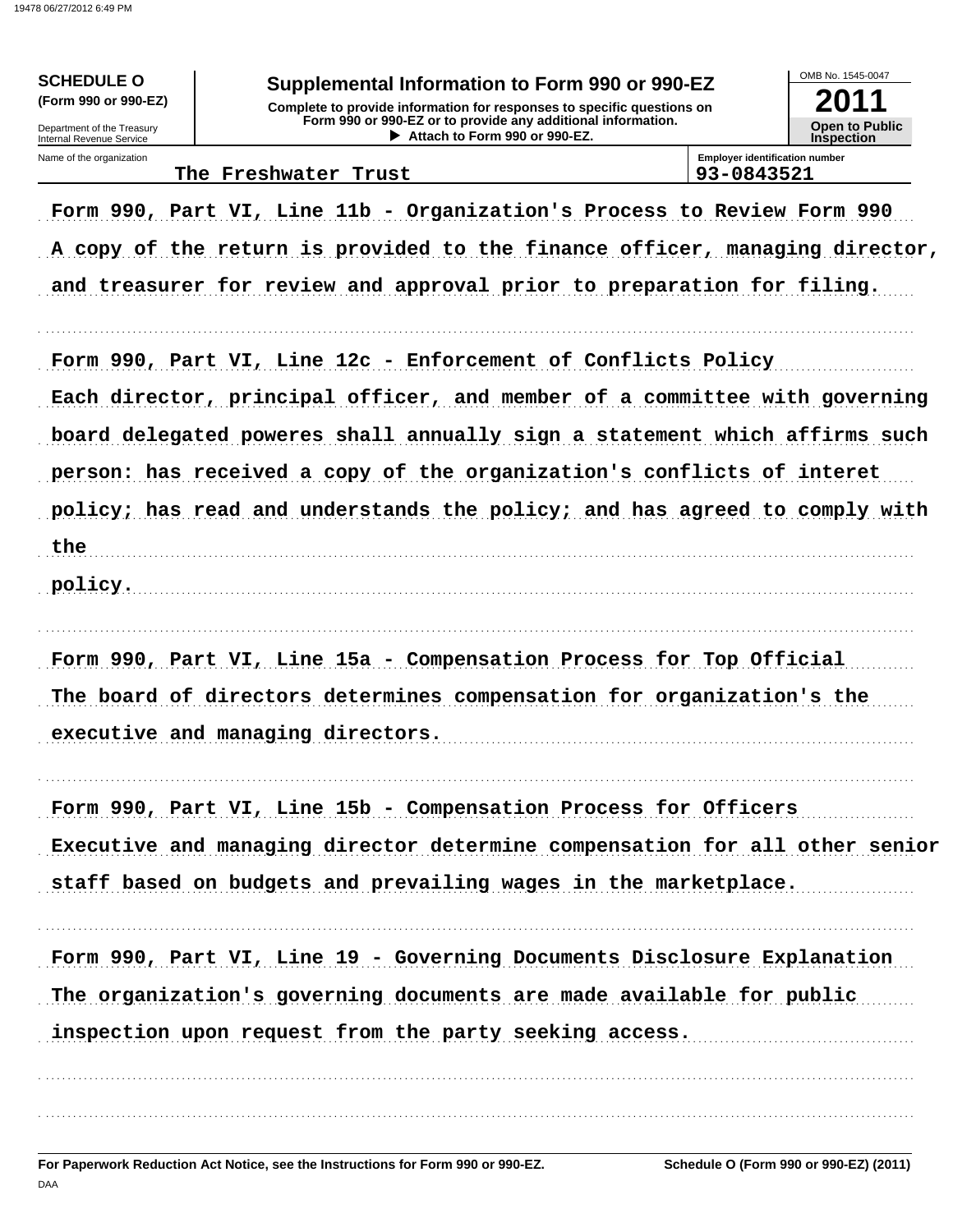19478 06/27/2012 6:49 PM

| Department of the Treasury                                               |                                                                                                                                                                                                                                    |                                                            | <b>Depreciation and Amortization</b> |                            |                  |                           | OMB No. 1545-0172                 |  |
|--------------------------------------------------------------------------|------------------------------------------------------------------------------------------------------------------------------------------------------------------------------------------------------------------------------------|------------------------------------------------------------|--------------------------------------|----------------------------|------------------|---------------------------|-----------------------------------|--|
|                                                                          | Form 4562<br>(Including Information on Listed Property)                                                                                                                                                                            |                                                            |                                      |                            |                  |                           |                                   |  |
| (99)<br>Internal Revenue Service                                         |                                                                                                                                                                                                                                    | See separate instructions.                                 |                                      | Attach to your tax return. |                  |                           | Attachment<br>Sequence No.<br>179 |  |
| Name(s) shown on return                                                  |                                                                                                                                                                                                                                    |                                                            |                                      |                            |                  | <b>Identifying number</b> |                                   |  |
|                                                                          | The Freshwater Trust                                                                                                                                                                                                               |                                                            |                                      |                            |                  |                           | 93-0843521                        |  |
| Business or activity to which this form relates<br>Indirect Depreciation |                                                                                                                                                                                                                                    |                                                            |                                      |                            |                  |                           |                                   |  |
| Part I                                                                   | <b>Election To Expense Certain Property Under Section 179</b>                                                                                                                                                                      |                                                            |                                      |                            |                  |                           |                                   |  |
|                                                                          | Note: If you have any listed property, complete Part V before you complete Part I.                                                                                                                                                 |                                                            |                                      |                            |                  |                           |                                   |  |
| Maximum amount (see instructions)<br>1                                   |                                                                                                                                                                                                                                    |                                                            |                                      |                            |                  | $\mathbf{1}$              | 500,000                           |  |
| 2                                                                        |                                                                                                                                                                                                                                    |                                                            |                                      |                            |                  | $\mathbf{2}$              |                                   |  |
| 3                                                                        |                                                                                                                                                                                                                                    |                                                            |                                      |                            |                  | $\overline{3}$            | 2,000,000                         |  |
| 4                                                                        |                                                                                                                                                                                                                                    |                                                            |                                      |                            |                  | $\overline{\mathbf{4}}$   |                                   |  |
| 5                                                                        | Dollar limitation for tax year. Subtract line 4 from line 1. If zero or less, enter -0-. If married filing separately, see instructions                                                                                            |                                                            |                                      |                            |                  | 5                         |                                   |  |
| 6                                                                        | (a) Description of property                                                                                                                                                                                                        |                                                            | (b) Cost (business use only)         |                            | (c) Elected cost |                           |                                   |  |
|                                                                          |                                                                                                                                                                                                                                    |                                                            |                                      |                            |                  |                           |                                   |  |
|                                                                          |                                                                                                                                                                                                                                    |                                                            |                                      |                            |                  |                           |                                   |  |
| 7<br>8                                                                   | Listed property. Enter the amount from line 29<br>Total elected cost of section 179 property. Add amounts in column (c), lines 6 and 7 [[[[[[[[[[[[[[[[[[[[[[[[                                                                    |                                                            |                                      | $\overline{7}$             |                  | 8                         |                                   |  |
| 9                                                                        | Tentative deduction. Enter the smaller of line 5 or line 8                                                                                                                                                                         |                                                            |                                      |                            |                  | 9                         |                                   |  |
| 10                                                                       |                                                                                                                                                                                                                                    |                                                            |                                      |                            |                  | 10                        |                                   |  |
| 11                                                                       | Business income limitation. Enter the smaller of business income (not less than zero) or line 5 (see instructions)                                                                                                                 |                                                            |                                      |                            |                  | 11                        |                                   |  |
| 12                                                                       | Section 179 expense deduction. Add lines 9 and 10, but do not enter more than line 11                                                                                                                                              |                                                            |                                      |                            |                  | 12                        |                                   |  |
| 13                                                                       | Carryover of disallowed deduction to 2012. Add lines 9 and 10, less line 12                                                                                                                                                        |                                                            |                                      | - 13                       |                  |                           |                                   |  |
|                                                                          | Note: Do not use Part II or Part III below for listed property. Instead, use Part V.                                                                                                                                               |                                                            |                                      |                            |                  |                           |                                   |  |
| Part II                                                                  | Special Depreciation Allowance and Other Depreciation (Do not include listed property.) (See instructions)                                                                                                                         |                                                            |                                      |                            |                  |                           |                                   |  |
| 14                                                                       | Special depreciation allowance for qualified property (other than listed property) placed in service                                                                                                                               |                                                            |                                      |                            |                  |                           |                                   |  |
| during the tax year (see instructions)                                   |                                                                                                                                                                                                                                    |                                                            |                                      |                            |                  | 14                        |                                   |  |
| 15                                                                       |                                                                                                                                                                                                                                    |                                                            |                                      |                            |                  | 15                        |                                   |  |
| Other depreciation (including ACRS)<br>16                                |                                                                                                                                                                                                                                    |                                                            |                                      |                            |                  | 16                        | 2,350                             |  |
| Part III                                                                 | MACRS Depreciation (Do not include listed property.) (See instructions.)                                                                                                                                                           |                                                            |                                      |                            |                  |                           |                                   |  |
|                                                                          |                                                                                                                                                                                                                                    | <b>Section A</b>                                           |                                      |                            |                  |                           |                                   |  |
| 17                                                                       | MACRS deductions for assets placed in service in tax years beginning before 2011                                                                                                                                                   |                                                            |                                      |                            |                  | 17                        | 18,362                            |  |
| 18                                                                       | If you are electing to group any assets placed in service during the tax year into one or more general asset accounts, check here<br>Section B-Assets Placed in Service During 2011 Tax Year Using the General Depreciation System |                                                            |                                      |                            |                  |                           |                                   |  |
|                                                                          |                                                                                                                                                                                                                                    | (b) Month and year (c) Basis for depreciation (d) Recovery |                                      |                            |                  |                           |                                   |  |
| (a) Classification of property                                           | placed in<br>service                                                                                                                                                                                                               | (business/investment use<br>only-see instructions)         | period                               | (e) Convention             | (f) Method       |                           | (g) Depreciation deduction        |  |
| 3-year property<br>19а                                                   |                                                                                                                                                                                                                                    |                                                            |                                      |                            |                  |                           |                                   |  |
| 5-year property<br>b                                                     |                                                                                                                                                                                                                                    |                                                            |                                      |                            |                  |                           |                                   |  |
| 7-year property<br>c                                                     |                                                                                                                                                                                                                                    | 3,371                                                      | 7.0                                  | MQ                         | <b>200DB</b>     |                           | 120                               |  |
| 10-year property<br>d                                                    |                                                                                                                                                                                                                                    |                                                            |                                      |                            |                  |                           |                                   |  |
| 15-year property<br>е                                                    |                                                                                                                                                                                                                                    |                                                            |                                      |                            |                  |                           |                                   |  |
| 20-year property                                                         |                                                                                                                                                                                                                                    |                                                            |                                      |                            |                  |                           |                                   |  |
| 25-year property<br>g                                                    |                                                                                                                                                                                                                                    |                                                            | 25 yrs.                              |                            | S/L              |                           |                                   |  |
| h Residential rental                                                     |                                                                                                                                                                                                                                    |                                                            | 27.5 yrs.                            | MМ                         | S/L              |                           |                                   |  |
| property                                                                 |                                                                                                                                                                                                                                    |                                                            | 27.5 yrs.                            | MМ                         | S/L              |                           |                                   |  |
| Nonresidential real<br>j.                                                |                                                                                                                                                                                                                                    |                                                            | 39 yrs.                              | MМ                         | S/L              |                           |                                   |  |
| property                                                                 |                                                                                                                                                                                                                                    |                                                            |                                      | MM                         | S/L              |                           |                                   |  |
|                                                                          | Section C-Assets Placed in Service During 2011 Tax Year Using the Alternative Depreciation System                                                                                                                                  |                                                            |                                      |                            |                  |                           |                                   |  |
| Class life<br>20a                                                        |                                                                                                                                                                                                                                    |                                                            |                                      |                            | S/L              |                           |                                   |  |
| $b$ 12-year                                                              |                                                                                                                                                                                                                                    |                                                            | 12 yrs.                              |                            | S/L              |                           |                                   |  |
| 40-year<br>C                                                             |                                                                                                                                                                                                                                    |                                                            | 40 yrs.                              | ΜМ                         | S/L              |                           |                                   |  |
| Part IV                                                                  | <b>Summary</b> (See instructions.)                                                                                                                                                                                                 |                                                            |                                      |                            |                  | 21                        |                                   |  |
|                                                                          |                                                                                                                                                                                                                                    |                                                            |                                      |                            |                  |                           |                                   |  |
| Listed property. Enter amount from line 28                               |                                                                                                                                                                                                                                    |                                                            |                                      |                            |                  |                           |                                   |  |
| 21<br>22                                                                 | Total. Add amounts from line 12, lines 14 through 17, lines 19 and 20 in column (g), and line 21. Enter here                                                                                                                       |                                                            |                                      |                            |                  |                           |                                   |  |
|                                                                          | and on the appropriate lines of your return. Partnerships and S corporations-see instructions                                                                                                                                      |                                                            |                                      |                            |                  | 22                        | 20,832                            |  |
| 23                                                                       | For assets shown above and placed in service during the current year, enter the<br>portion of the basis attributable to section 263A costs                                                                                         |                                                            |                                      | 23                         |                  |                           |                                   |  |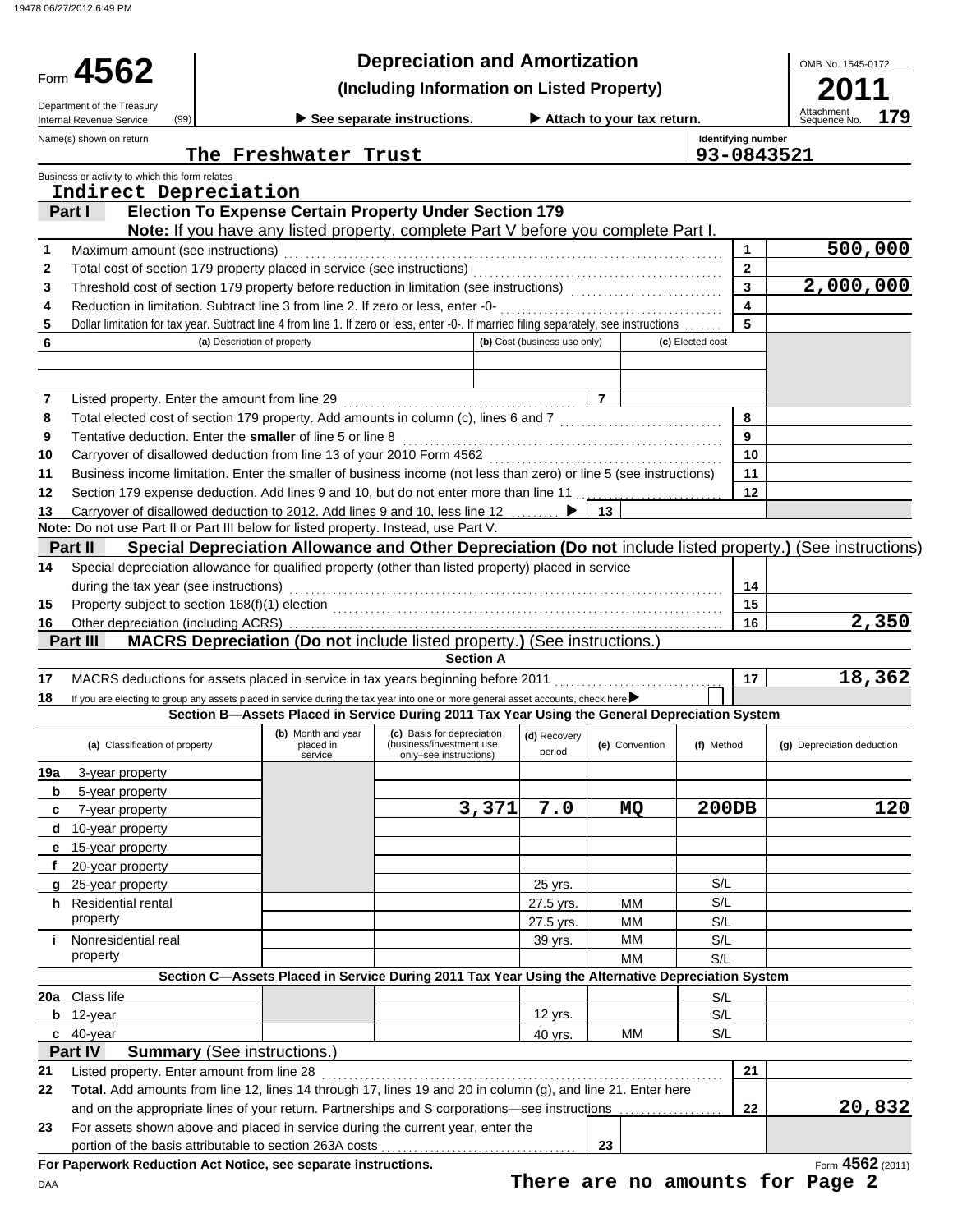The Freshwater Trust 65 SW Yamhill Street 200 Portland, OR 97204

## **Electing out of Bonus Depreciation Allowance for All Eligible Depreciable Property**

The taxpayer elects out of first-year bonus depreciation allowance under IRC Section 168(k) for all eligible asset classes of depreciable property acquired after December 31, 2007. This election applies to all eligible depreciable property placed in service during the tax year.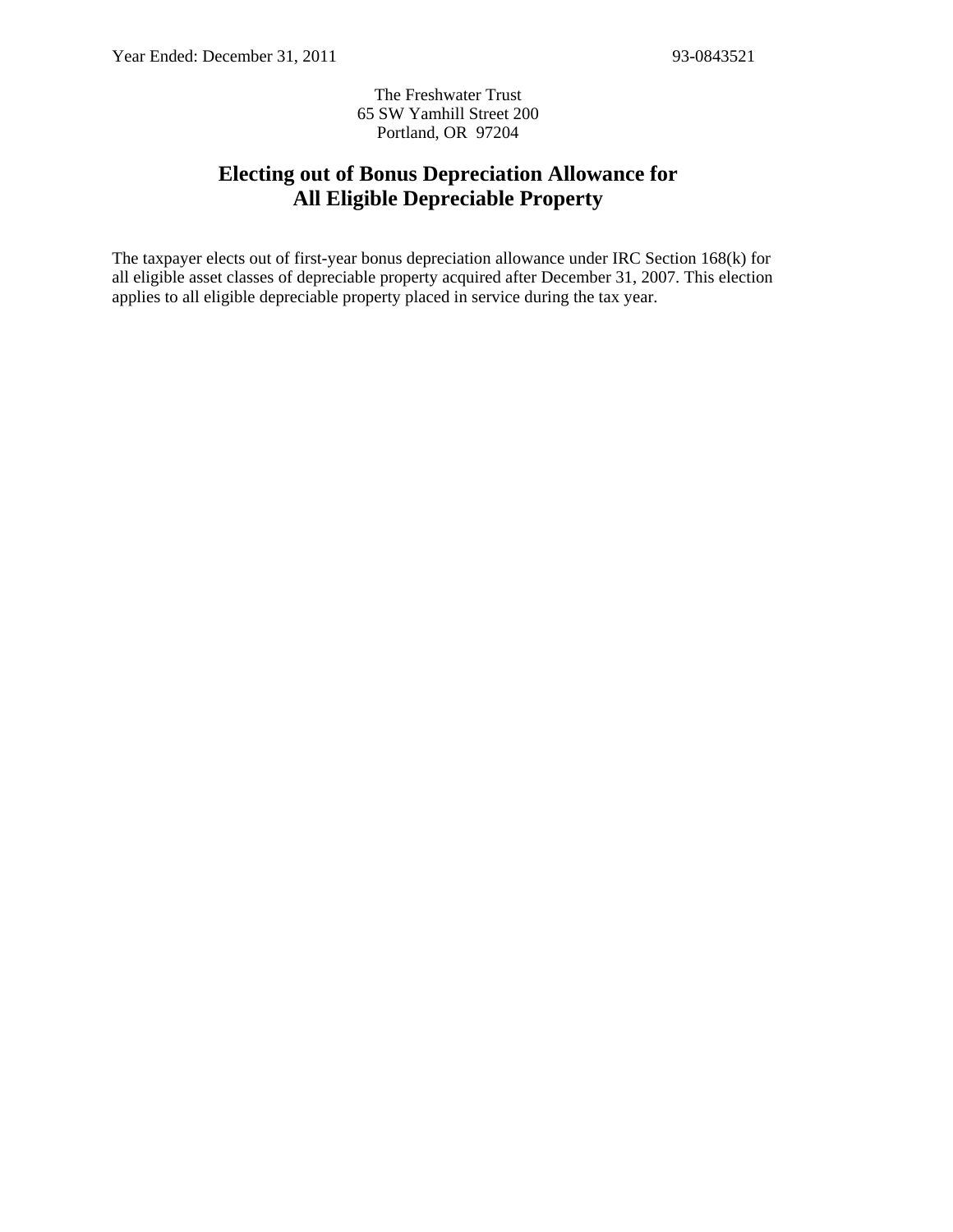# **Taxable Dividends from Securities**

| <b>Description</b> |        |                                 |       |                                           |                        |
|--------------------|--------|---------------------------------|-------|-------------------------------------------|------------------------|
|                    | Amount | Business Code Code Code 6/30/75 |       | Unrelated Exclusion Postal Acquired after | US<br>Obs $(\$$ or $%$ |
| Investment income  |        |                                 |       |                                           |                        |
|                    | 2,001  |                                 | 14 OR |                                           |                        |
| Total              | 2,001  |                                 |       |                                           |                        |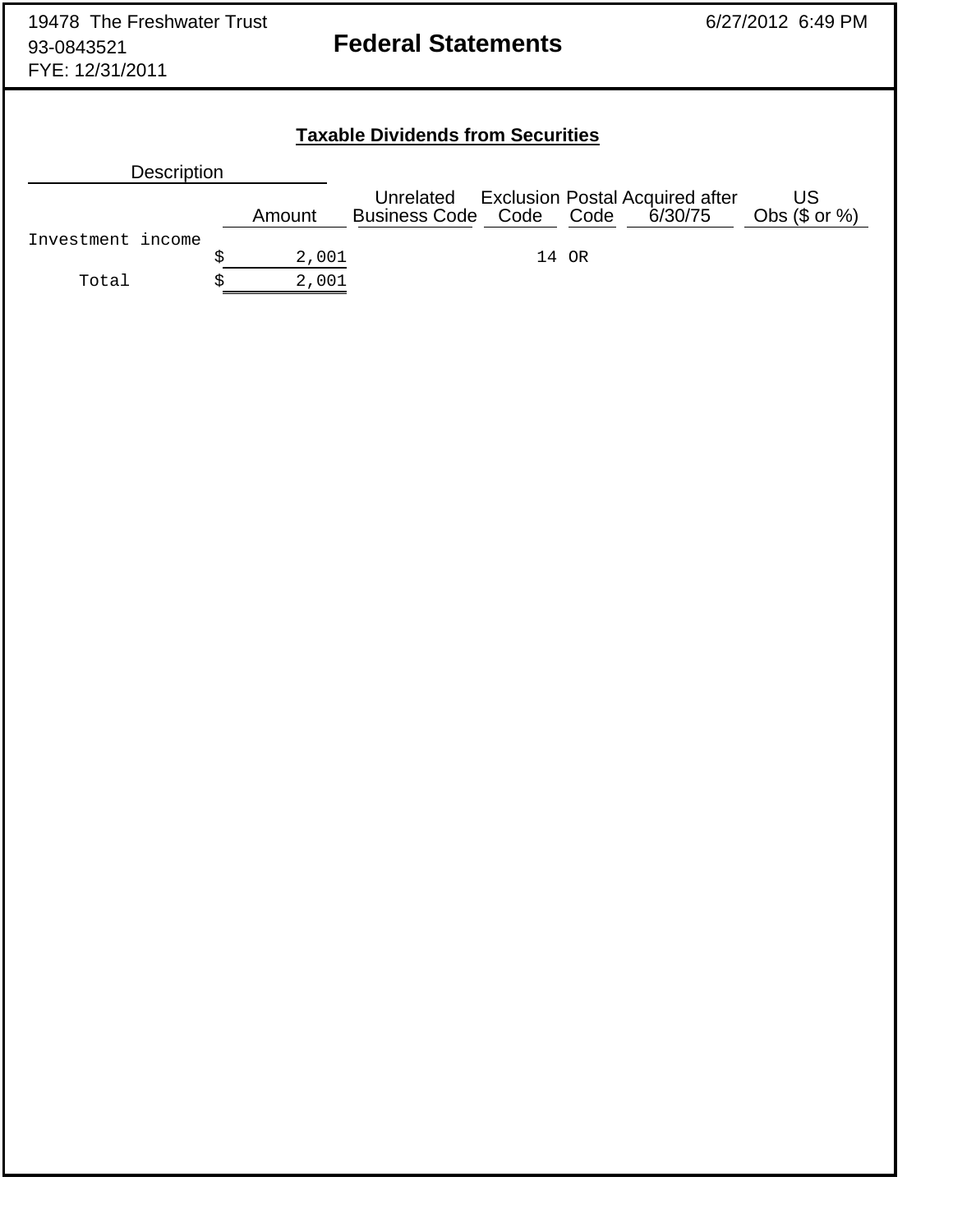# **Federal Statements**

|                                                         | Form 990, Part IX, Line 11g - Other Fees for Service (Non-employee) |                                                                              |    |                          |                         |                 |
|---------------------------------------------------------|---------------------------------------------------------------------|------------------------------------------------------------------------------|----|--------------------------|-------------------------|-----------------|
| <b>Description</b>                                      |                                                                     | Total<br><b>Expenses</b>                                                     |    | Program<br>Service       | Management &<br>General | Fund<br>Raising |
| General consultants                                     |                                                                     | 40,993                                                                       | S  | 12,992                   | 28,001                  |                 |
| Total                                                   |                                                                     | 40,993                                                                       |    | 12,992                   | 28,001                  |                 |
| <b>Description</b>                                      |                                                                     | Form 990, Part IX, Line 24e - All Other Expenses<br>Total<br><b>Expenses</b> |    | Program<br>Service       | Management &<br>General | Fund<br>Raising |
| Telephone<br>Program supplies<br>Dues and subscriptions | \$                                                                  | 21,644<br>19,532<br>8,608                                                    | \$ | 5,466<br>19,532<br>4,065 | 16,178<br>4,543         | \$              |
| Bad debt                                                |                                                                     | 3,750                                                                        |    |                          |                         | 3,750           |
| Licenses, taxes, fees<br>Interest                       |                                                                     | 3,306<br>2,769                                                               |    | 1,774                    | 1,532<br>2,769          |                 |
| Bank service charges                                    |                                                                     | 2,054                                                                        |    | 626                      | 1,428                   |                 |

Depreciation difference 3 3

Total \$ 61,666 \$ 31,463 \$ 26,453 \$ 3,750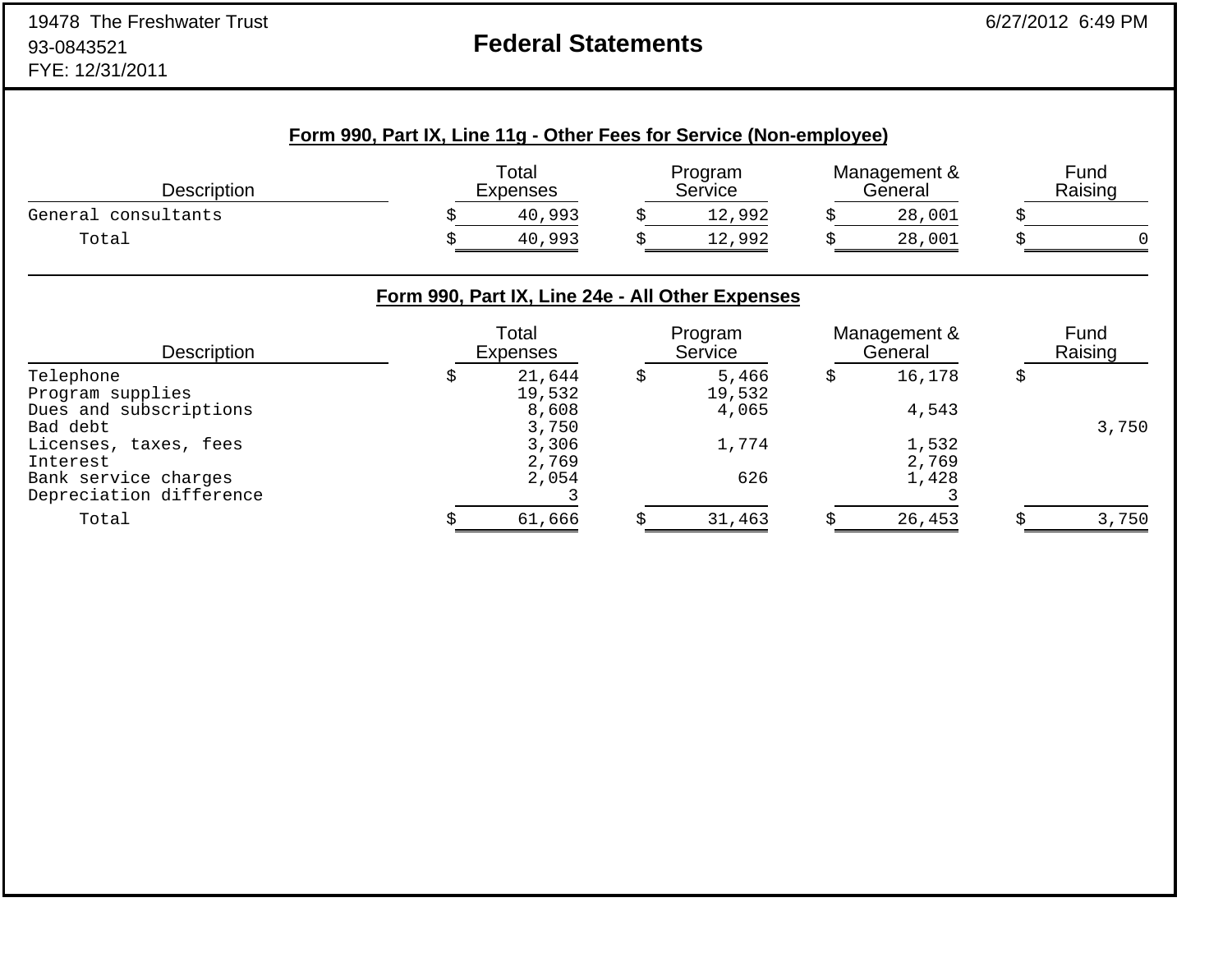# **Federal Statements**

# **Schedule A, Part II, Line 1(e)**

| <b>Description</b>                                | Amount    |
|---------------------------------------------------|-----------|
| Membership dues                                   | \$        |
| Federal, state, local                             | 349,375   |
| Foundation, corporate, individual                 | 790,964   |
| Bureau of Land Management                         |           |
| Cash Contribution                                 | 103,312   |
| Bella Vista Foundation                            |           |
| Cash Contribution                                 | 150,000   |
| Columbia Basin Water Program<br>Cash Contribution |           |
| National Resources Conservation Svc.              | 1,359,214 |
| Cash Contribution                                 | 163,197   |
| Common stock                                      |           |
| Common stock                                      |           |
| Oregon Watershed Enhancement Board                |           |
| Cash Contribution                                 | 241,502   |
| PacifiCorp                                        |           |
| Cash Contribution                                 | 155,821   |
| US Fish and Wildlife Service                      |           |
| Cash Contribution                                 | 80,000    |
| Willamette Partnership - CWS                      |           |
| Cash Contribution                                 | 200,000   |
| Auction<br>Cash Contribution                      |           |
|                                                   | 100,950   |
| Total                                             | 3,694,335 |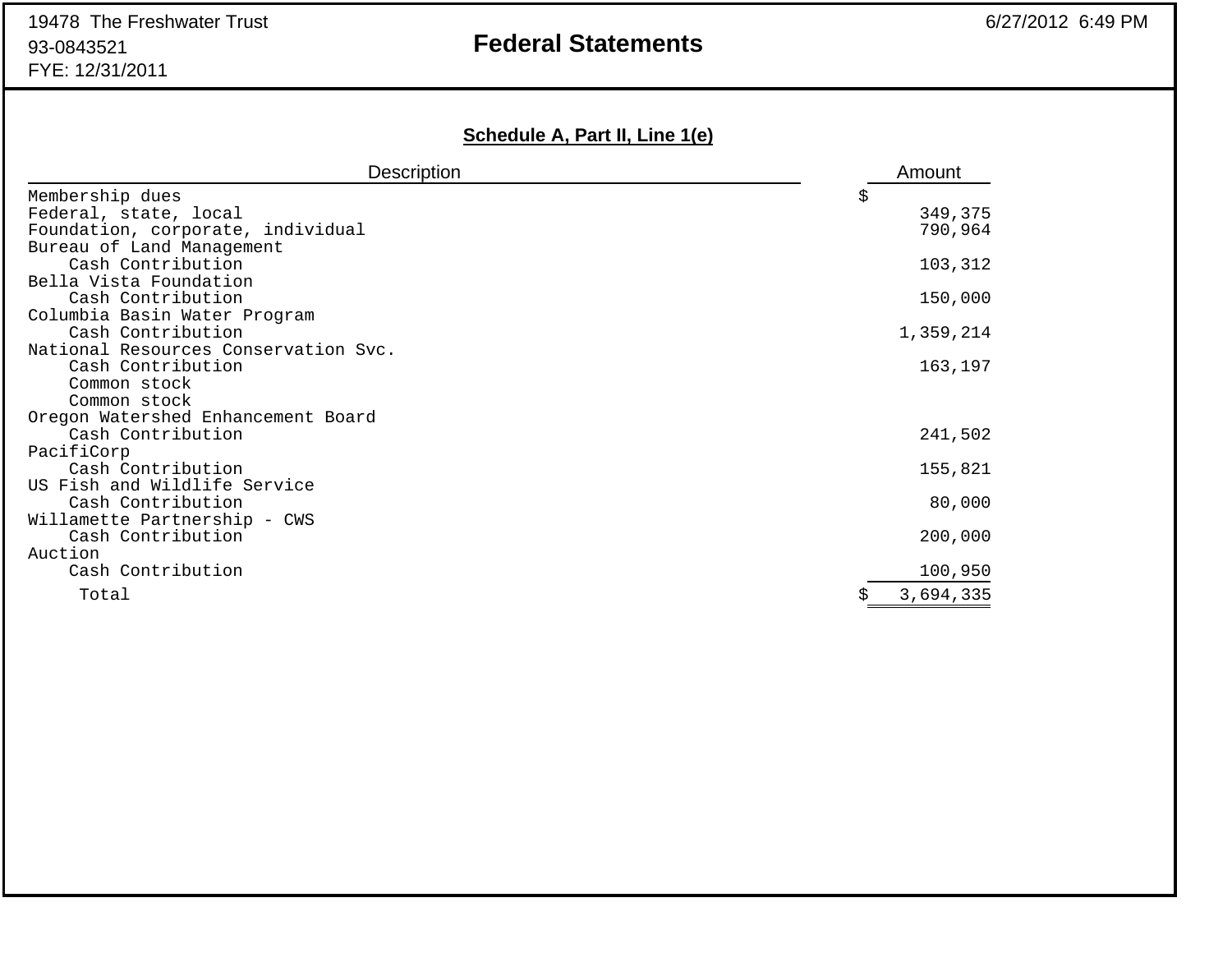## **Schedule A, Part II, Line 5 - Excess Gifts**

| Donor Name    | Total       | <b>Excess</b> |
|---------------|-------------|---------------|
| Timothy Boyle | \$1,139,662 | 866,773       |
| Total         | \$1,139,662 | 866,773       |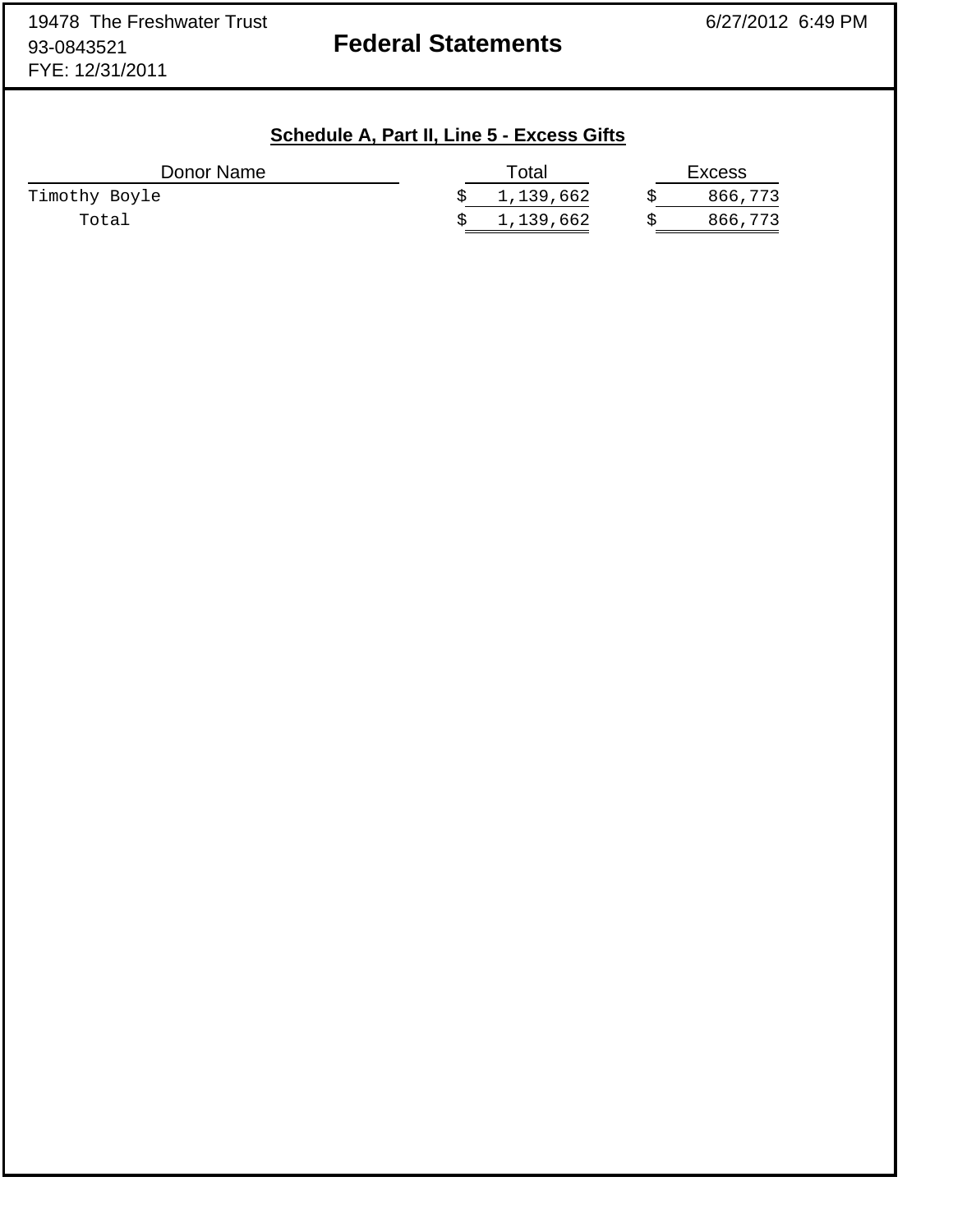| 19478 The Freshwater Trust<br>93-0843521<br>FYE: 12/31/2011 | <b>Federal Statements</b>             |   | 6/27/2012 6:49 PM |
|-------------------------------------------------------------|---------------------------------------|---|-------------------|
|                                                             | <b>Schedule A, Part II, Line 8(e)</b> |   |                   |
|                                                             | Description                           |   | Amount            |
| Investment income                                           |                                       |   | 2,001             |
| Total                                                       |                                       |   | 2,001             |
|                                                             | Schedule A, Part II, Line 12          |   |                   |
|                                                             | Description                           |   | Amount            |
| Program Service Revenue                                     |                                       | S | 200,000           |
| Sales and other revenues                                    |                                       |   | 495               |
| Auction                                                     |                                       |   | 194,952           |
| Golf Tournament<br>Run for the River                        |                                       |   | 128,777<br>15,361 |
| Total                                                       |                                       |   | 539,585           |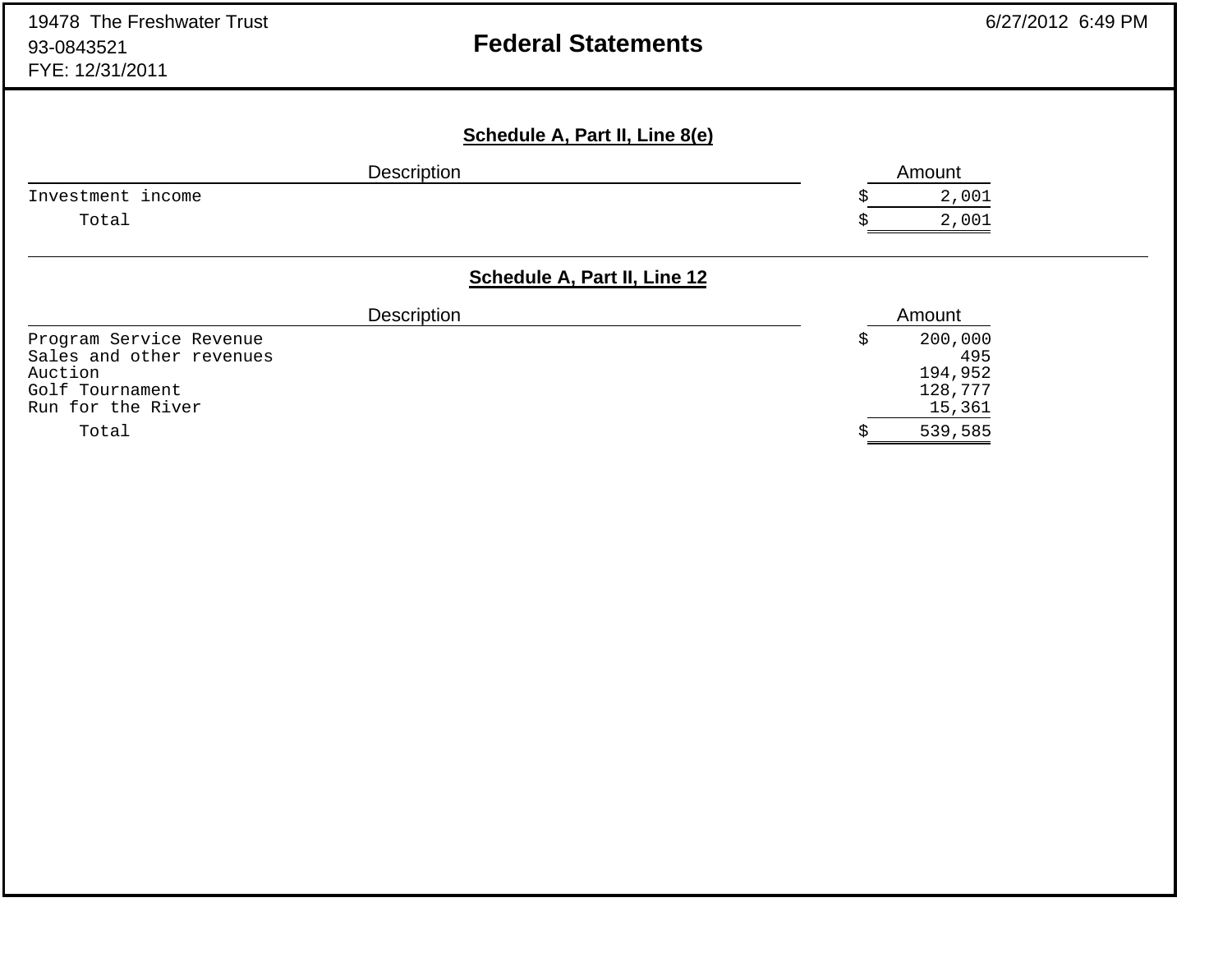| Form |                    |                                      |                                                                                                                                                                                                                                                                                                                                                                                                                                                                      |                   | <b>Charitable Activities Section</b><br>Oregon Department of Justice |                    |       |                                                    |                                                                                                                | For Accounting Periods Beginning in:                     |
|------|--------------------|--------------------------------------|----------------------------------------------------------------------------------------------------------------------------------------------------------------------------------------------------------------------------------------------------------------------------------------------------------------------------------------------------------------------------------------------------------------------------------------------------------------------|-------------------|----------------------------------------------------------------------|--------------------|-------|----------------------------------------------------|----------------------------------------------------------------------------------------------------------------|----------------------------------------------------------|
|      |                    | CT-12<br><b>For Oregon Charities</b> | 1515 SW 5th Avenue, Suite 410<br>Portland, OR 97201-5451<br>E-Mail: charitable.activities@doj.state.or.us<br>Web site: http://www.doj.state.or.us                                                                                                                                                                                                                                                                                                                    |                   |                                                                      | TTY.<br><b>FAX</b> | (800) | VOICE (971) 673-1880<br>735-2900<br>(971) 673-1882 |                                                                                                                | 2011                                                     |
|      | Section I.         | <b>General Information</b>           |                                                                                                                                                                                                                                                                                                                                                                                                                                                                      |                   |                                                                      |                    |       |                                                    |                                                                                                                |                                                          |
| 1.   |                    |                                      |                                                                                                                                                                                                                                                                                                                                                                                                                                                                      |                   |                                                                      |                    |       |                                                    | Cross Through Incorrect Items and Correct Here:<br>(See instructions for change of name or accounting period.) |                                                          |
|      | 13671              |                                      |                                                                                                                                                                                                                                                                                                                                                                                                                                                                      |                   | Registration #:                                                      |                    |       |                                                    |                                                                                                                |                                                          |
|      |                    | The Freshwater Trust                 |                                                                                                                                                                                                                                                                                                                                                                                                                                                                      |                   |                                                                      | Organization Name: |       |                                                    |                                                                                                                |                                                          |
|      |                    |                                      | 65 SW Yamhill Street, Suite 200                                                                                                                                                                                                                                                                                                                                                                                                                                      |                   | Address:                                                             |                    |       |                                                    |                                                                                                                |                                                          |
|      | Portland, OR       | 97204                                |                                                                                                                                                                                                                                                                                                                                                                                                                                                                      |                   | City, State, Zip:                                                    |                    |       |                                                    |                                                                                                                |                                                          |
|      | $503 - 222 - 9091$ |                                      | 503-222-9187                                                                                                                                                                                                                                                                                                                                                                                                                                                         |                   | Phone:                                                               |                    |       |                                                    | Fax:                                                                                                           | Amended<br>Report?                                       |
|      | 01/01/2011         |                                      | 12/31/2011                                                                                                                                                                                                                                                                                                                                                                                                                                                           |                   | Email:                                                               | Period Beginning:  |       |                                                    | Period Ending:                                                                                                 |                                                          |
|      |                    |                                      | 2. Did a certified public accountant audit your financial records? - If yes, attach a copy of the auditor's report, financial statements,<br>accompanying notes, schedules, or other documents supplementing the report or financial statements.                                                                                                                                                                                                                     |                   |                                                                      |                    |       |                                                    |                                                                                                                | X <br>Yes<br><b>No</b>                                   |
|      | Oregon?            |                                      | 3. Is the organization a party to a contract involving person-to-person, advertising, vending machine or telephone fund-raising in<br>If yes, write the name of the fund-raising firm(s) who conducts the campaign(s): _                                                                                                                                                                                                                                             |                   |                                                                      |                    |       |                                                    |                                                                                                                | $\mathbf{x}$<br>Yes<br><b>No</b>                         |
|      |                    |                                      | 4. Has the organization or any of its officers, directors, trustees, or key employees ever signed a voluntary agreement with any<br>government agency, such as a state attorney general, or secretary of state, or local district attorney, or been a party to legal<br>action in any court regarding charitable solicitation, administration, management, or fiduciary practices? If yes, attach<br>explanation of each such agreement or action. See instructions. |                   |                                                                      |                    |       |                                                    |                                                                                                                | $Yes$ $\overline{X}$<br><b>No</b>                        |
| 5.   |                    |                                      | During this reporting period, did the organization amend its articles of incorporation, bylaws, or trust documents, OR did the<br>organization receive a determination letter from the Internal Revenue Service indicating a new or amended tax-exempt status?<br>If yes, attach a copy of the amended document or letter.                                                                                                                                           |                   |                                                                      |                    |       |                                                    |                                                                                                                | $Yes \boxed{X}$<br><b>No</b>                             |
| 6.   |                    |                                      | Is the organization ceasing operations and is this the final report? (If yes, see instructions on how to close your registration.)                                                                                                                                                                                                                                                                                                                                   |                   |                                                                      |                    |       |                                                    |                                                                                                                | $\vert x \vert$<br>Yes<br><b>No</b>                      |
| 7.   |                    |                                      | Provide contact information for the person responsible for retaining the organization's records.                                                                                                                                                                                                                                                                                                                                                                     |                   |                                                                      |                    |       |                                                    |                                                                                                                |                                                          |
|      |                    | Name                                 |                                                                                                                                                                                                                                                                                                                                                                                                                                                                      | Position          | Phone                                                                |                    |       |                                                    | Mailing Address & Email Address                                                                                |                                                          |
|      |                    | Kenny Weiner                         | Finance Dir.                                                                                                                                                                                                                                                                                                                                                                                                                                                         |                   | $503 - 222 - 9091$                                                   |                    |       | Portland, OR 97204                                 | 65 SW Yamhill Street, Suite 200                                                                                |                                                          |
|      |                    |                                      | List of Officers, Directors, Trustees and Key Employees - List each person who held one of these positions at any time during the year even if they did<br>not receive compensation. Attach additional sheets if necessary. If an attached IRS form includes substantially the same compensation information,<br>the phrase "See IRS Form" may be entered in lieu of completing that section. (Oregon law requires a minimum of three directors.)                    |                   |                                                                      |                    |       |                                                    |                                                                                                                |                                                          |
|      |                    |                                      | (A) Name, mailing address, daytime phone number                                                                                                                                                                                                                                                                                                                                                                                                                      | and email address |                                                                      |                    |       |                                                    | $(B)$ Title &<br>average weekly<br>hours devoted to<br>position                                                | (C)<br>Compensation<br>(enter \$0 if<br>position unpaid) |
|      | Name:              |                                      | See Attached IRS Schedule                                                                                                                                                                                                                                                                                                                                                                                                                                            |                   |                                                                      |                    |       |                                                    |                                                                                                                |                                                          |
|      | Address:<br>Phone: |                                      |                                                                                                                                                                                                                                                                                                                                                                                                                                                                      |                   |                                                                      |                    |       |                                                    |                                                                                                                |                                                          |
|      | Email:             |                                      |                                                                                                                                                                                                                                                                                                                                                                                                                                                                      |                   |                                                                      |                    |       |                                                    |                                                                                                                |                                                          |
|      | Name:              |                                      |                                                                                                                                                                                                                                                                                                                                                                                                                                                                      |                   |                                                                      |                    |       |                                                    |                                                                                                                |                                                          |
|      | Address:<br>Phone: |                                      |                                                                                                                                                                                                                                                                                                                                                                                                                                                                      |                   |                                                                      |                    |       |                                                    |                                                                                                                |                                                          |
|      | Email:             |                                      |                                                                                                                                                                                                                                                                                                                                                                                                                                                                      |                   |                                                                      |                    |       |                                                    |                                                                                                                |                                                          |
|      | Name:              |                                      |                                                                                                                                                                                                                                                                                                                                                                                                                                                                      |                   |                                                                      |                    |       |                                                    |                                                                                                                |                                                          |
|      | Address:           |                                      |                                                                                                                                                                                                                                                                                                                                                                                                                                                                      |                   |                                                                      |                    |       |                                                    |                                                                                                                |                                                          |
|      | Phone:<br>Email:   |                                      |                                                                                                                                                                                                                                                                                                                                                                                                                                                                      |                   |                                                                      |                    |       |                                                    |                                                                                                                |                                                          |
|      |                    |                                      |                                                                                                                                                                                                                                                                                                                                                                                                                                                                      |                   |                                                                      |                    |       |                                                    |                                                                                                                |                                                          |

## **Form Continued on Reverse Side**